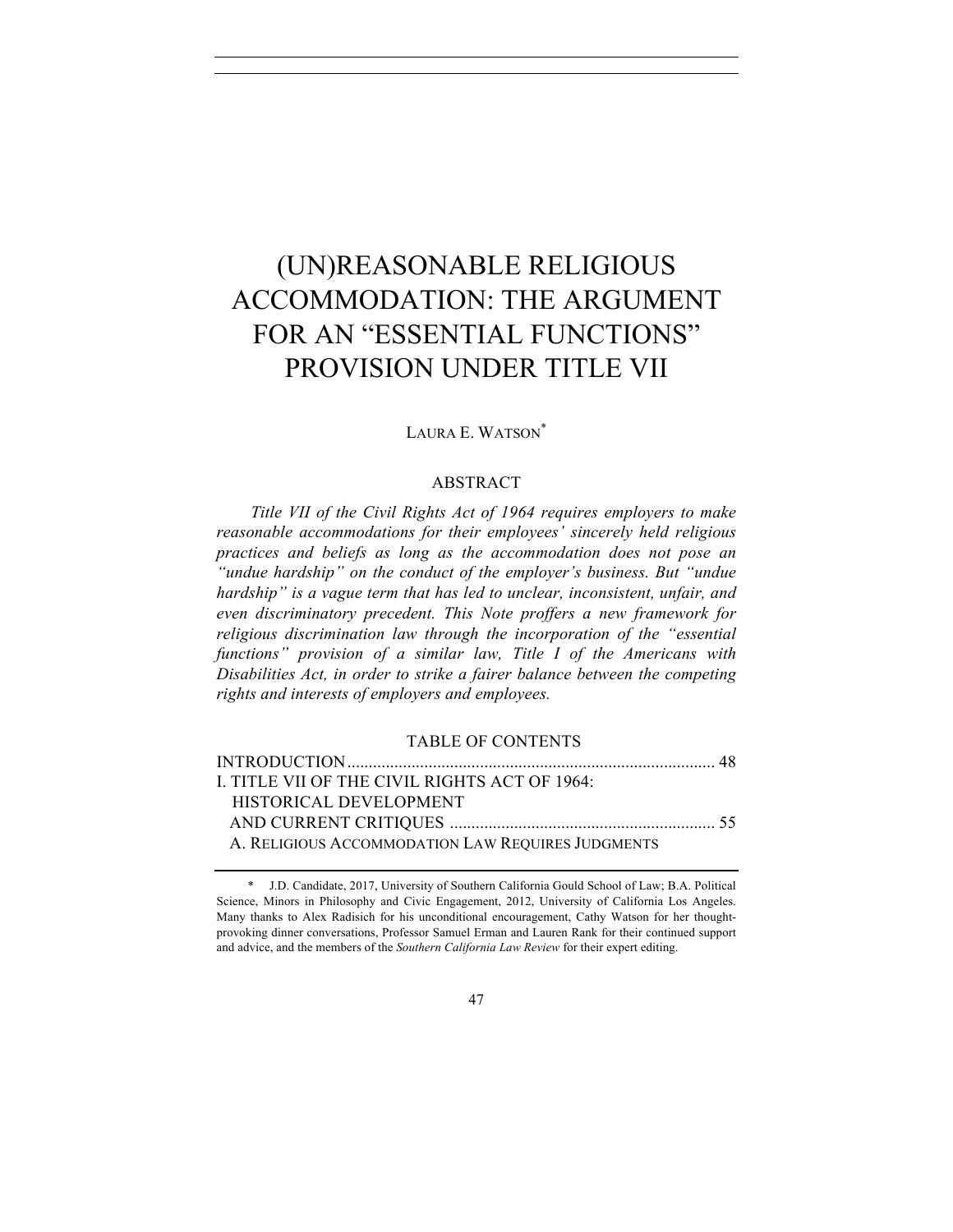| 48 | SOUTHERN CALIFORNIA LAW REVIEW                             | [Vol. 90:47 |
|----|------------------------------------------------------------|-------------|
|    | OF DEGREE, WHICH LEAD TO LEGAL INCONSISTENCIES,            |             |
|    |                                                            |             |
|    | B. RELIGIOUS ACCOMMODATION LAW FAILS TO ADEQUATELY         |             |
|    | <b>CONSIDER EFFECTS ON THIRD PARTIES,</b>                  |             |
|    |                                                            |             |
|    | C. RELIGIOUS ACCOMMODATION LAW IS TOO SUSCEPTIBLE          |             |
|    |                                                            |             |
|    | D. CURRENT RELIGIOUS ACCOMMODATION LAW PROMOTES            |             |
|    | <b>DISCRIMINATORY TREATMENT AMONG DIFFERENT</b>            |             |
|    |                                                            |             |
|    | II. TITLE I OF THE AMERICANS WITH DISABILITIES ACT         |             |
|    |                                                            |             |
|    | III. THE EFFECTS OF INCORPORATING THE "ESSENTIAL           |             |
|    | FUNCTIONS" EXEMPTION INTO TITLE VII LAW  72                |             |
|    | A. THE EFFECT OF AN "ESSENTIAL FUNCTIONS" PROVISION ON     |             |
|    | JUDGMENTS OF DEGREE AND LEGAL INCONSISTENCIES,             |             |
|    |                                                            |             |
|    | B. THE EFFECT OF AN "ESSENTIAL FUNCTIONS" PROVISION ON THE |             |
|    |                                                            |             |
|    | C. THE EFFECT OF AN "ESSENTIAL FUNCTIONS" PROVISION ON THE |             |
|    |                                                            |             |
|    | D. THE EFFECT OF AN "ESSENTIAL FUNCTIONS" PROVISION ON THE |             |
|    | PERCEPTION OF FAIRNESS UNDER RELIGIOUS                     |             |
|    |                                                            |             |
|    | E. THE EFFECT OF AN "ESSENTIAL FUNCTIONS" PROVISION WOULD  |             |
|    | BE GREATLY ENHANCED IF EMPLOYERS AND EMPLOYEES             |             |
|    | ARRIVED AT AN A PRIORI AGREEMENT REGARDING THE "ESSENTIAL  |             |
|    |                                                            |             |
|    |                                                            |             |
|    |                                                            |             |

# INTRODUCTION

In August 2015, ExpressJet flight attendant Charee Stanley was threatened with termination and placed on unpaid leave for refusing to serve alcoholic beverages to passengers on the basis of her religious beliefs.<sup>1</sup> At the time, Stanley had worked for the airline for three years.<sup>2</sup>

2. *Id.*

<sup>1.</sup> Emanuella Grinberg & Carma Hassan, *Muslim Flight Attendant Says She Was Suspended for Refusing to Serve Alcohol*, CNN, http://www.cnn.com/2015/09/05/travel/muslim-flight-attendant-feat (last updated Sept. 6, 2015, 4:07 PM).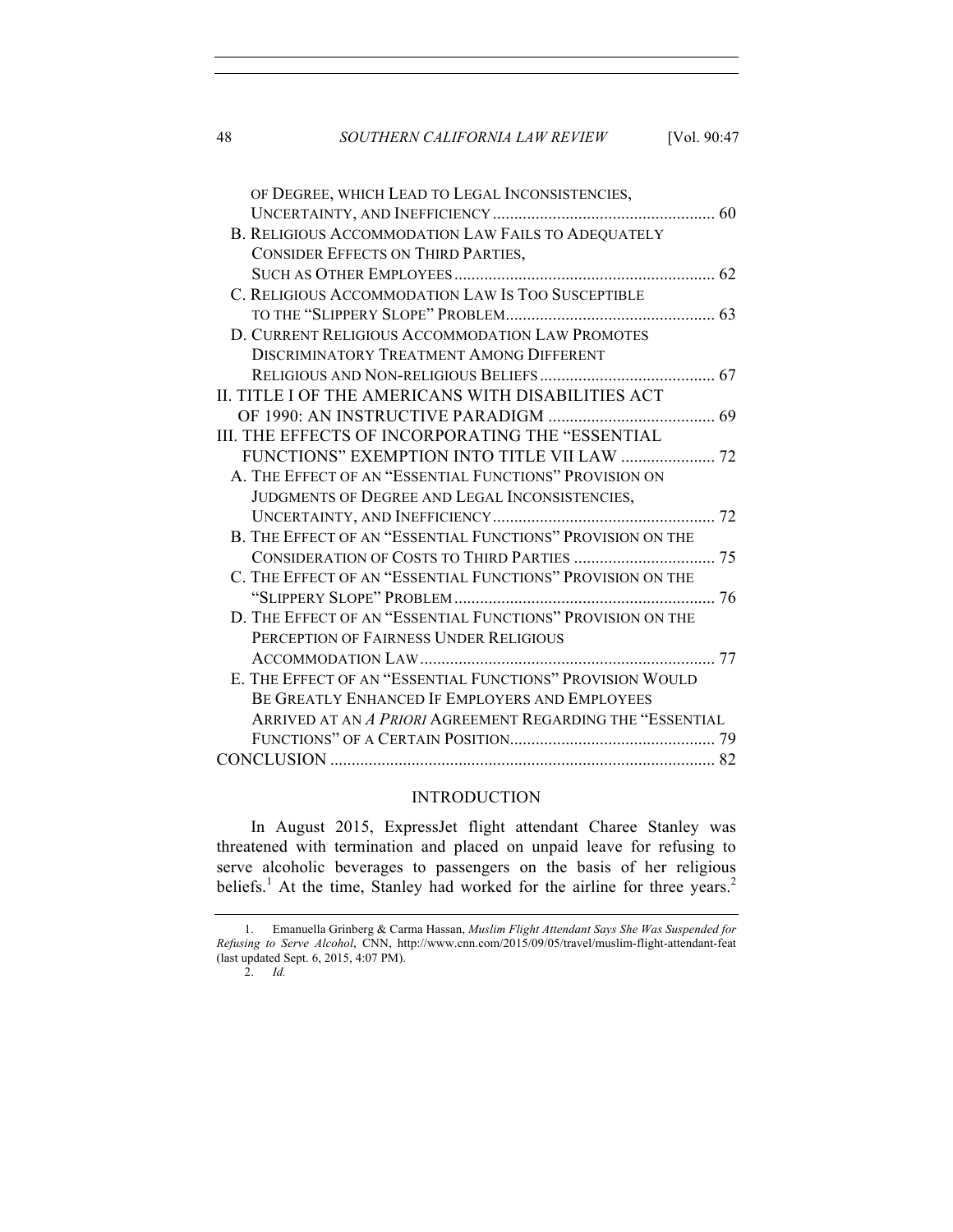Two years prior to the conflict, she had converted to Islam.<sup>3</sup> In June 2015, when she learned that Islamic law forbids the service of alcohol to others, Stanley approached her superiors at the airline to ask how she could avoid serving alcohol to passengers. $4$  The airline suggested that she coordinate with her fellow flight attendants so that they could provide the alcoholic beverages instead.<sup>5</sup> Stanley did so, but this arrangement ended abruptly two months later when another flight attendant complained that Stanley's failure to serve beverages like the other flight attendants rendered her delinquent in her job duties.<sup>6</sup> As a result, ExpressJet revoked Stanley's accommodation and placed her on unpaid leave for twelve months.<sup>7</sup> Stanley responded by filing a complaint with the United States Equal Employment Opportunity Commission ("EEOC"), alleging that the airline failed to offer a reasonable accommodation for her religious beliefs in violation of Title VII of the Civil Rights Act.<sup>8</sup> Stanley maintains that the airline should accommodate her beliefs without moving her to another position within the company that does not conflict with Islam's prohibition on alcohol. She says that she specifically applied to be a flight attendant, loves her job, and "should be able to do that if [she] want[s] to" without being forced to choose between her career and her religion.<sup>9</sup> After the EEOC and ExpressJet failed to reach a satisfactory outcome for the parties via mediation, Stanley sued the airline for wrongful religious discrimination in federal court in August 2016; her case is still pending today. 10

Religious discrimination cases like Stanley's are increasing in both popularity and success. In the past decade, there has been an 87% increase in the number of religious discrimination charges filed with the  $EEOC<sup>11</sup>$ EEOC settlements have increased approximately  $210\%$  since  $1997$ .<sup>12</sup> The

<sup>3.</sup> *Id.*

<sup>4.</sup> *Id.*

<sup>5.</sup> *Id.*

<sup>6.</sup> *Id.*

<sup>7.</sup> *Id.*

<sup>8.</sup> Justin Wm. Moyer, *Muslim Flight Attendant Suspended for Refusing to Serve Alcohol Files Federal Complaint*, WASH. POST (Sept. 8, 2015), https://www.washingtonpost.com/news/morningmix/wp/2015/09/08/muslim-flight-attendant-suspended-for-refusing-to-serve-alcohol-files-federalcomplaint/.

<sup>9.</sup> The View, *Muslim Flight Attendant Charee Stanley on 'The View*,*'* YOUTUBE (Sept. 10, 2015), https://www.youtube.com/watch?v=eFNkPEyz0jM (ABC television broadcast Sept. 10, 2015).

<sup>10.</sup> Complaint and Jury Demand, Stanley v. ExpressJet Airlines, Inc., No. 2:16-cv-12884 (E.D. Mich. Aug. 5, 2016), ECF No. 1.

<sup>11.</sup> Andrea J. Sinclair, Note, *Delimiting Title VII: Reverse Religious Discrimination and Proxy Claims in Employment Discrimination Litigation*, 67 VAND. L. REV. 239, 259 (2014).

<sup>12.</sup> *See* EEOC Office of Research, Information & Planning, *Religion-Based Charges: FY 1997– FY 2015*, U.S. EQUAL EMP. OPPORTUNITY COMM'N [hereinafter *Religion-Based Charges*],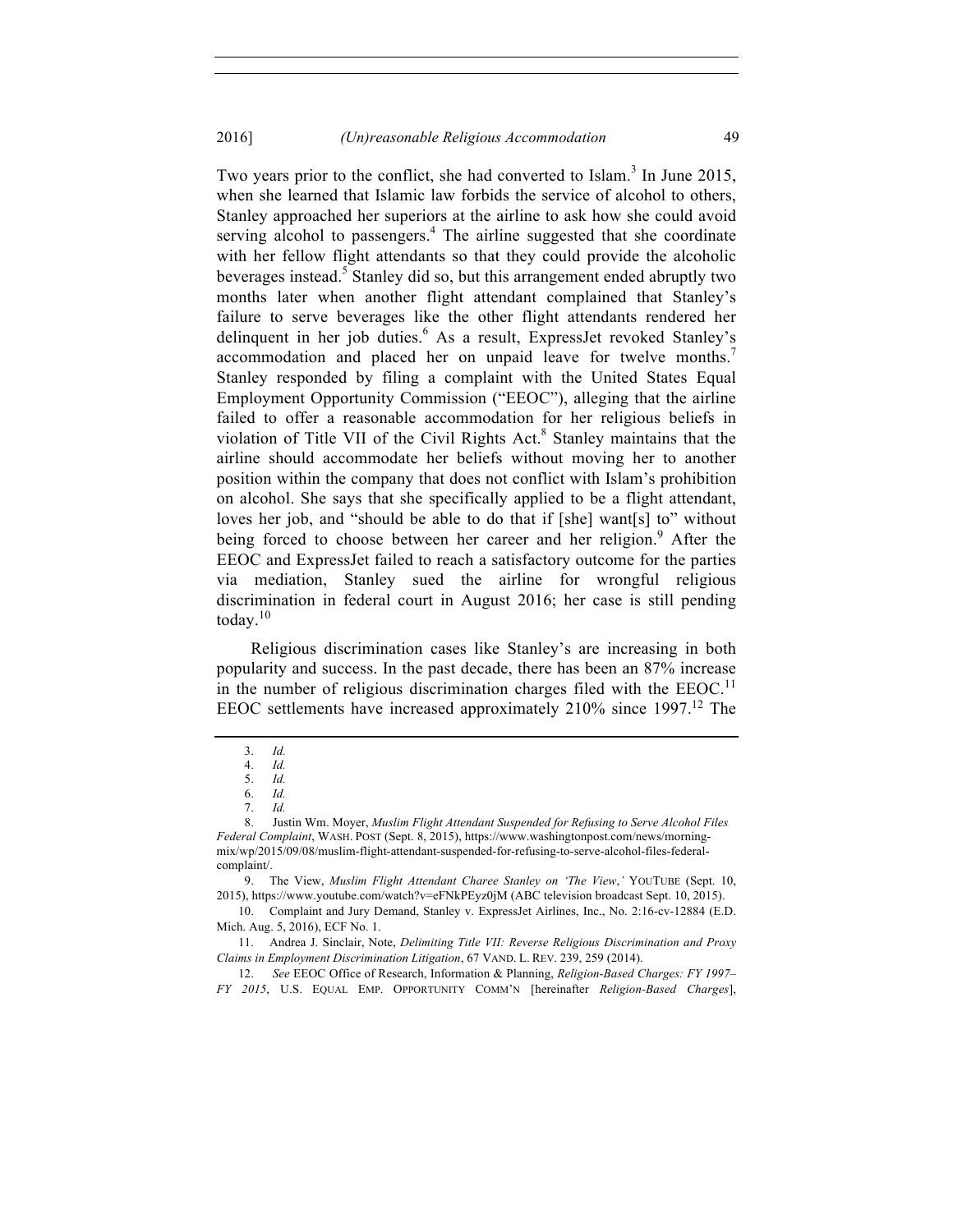EEOC has recovered approximately \$4 million in damages, in addition to injunctive relief and specific performance remedies, through the sixty-eight religious discrimination lawsuits it has filed since  $2010^{13}$  Favorable precedent for employees who were suspended or fired by private employers for refusing to perform occupational duties that conflicted with their religious beliefs is also steadily increasing.<sup>14</sup> In October 2015, two Muslim truck drivers were awarded \$240,000 in damages after they were fired for refusing to deliver shipments of beer due to Islam's prohibition on alcohol service and consumption.<sup>15</sup> In June 2015, seven U.S. Supreme Court Justices upheld a \$20,000 judgment in favor of a hijab-wearing Muslim woman who was denied a sales job with Abercrombie & Fitch, Inc.,<sup>16</sup> a clothing retailer known for its "sex appeal."<sup>17</sup> This was just one of several successful Title VII lawsuits brought against Abercrombie by Muslim employees and prospective employees who were either not hired, or fired for refusing to remove their hijabs in accordance with the store's "Look Policy."<sup>18</sup> In April 2012, a Jehovah's Witness employee was awarded over

15. Press Release, EEOC, Jury Awards \$240,000 to Muslim Truck Drivers in EEOC Religious Discrimination Suit (Oct. 22, 2015), https://www.eeoc.gov/eeoc/newsroom/release/10-22-15b.cfm. *See also* Volokh, *supra* note 14.

http://www.eeoc.gov/eeoc/statistics/enforcement/religion.cfm (last visited Oct. 23, 2016).

<sup>13.</sup> *What You Should Know About the EEOC and Religious Discrimination*, U.S. EQUAL EMP. OPPORTUNITY COMM'N, http://www.eeoc.gov/eeoc/newsroom/wysk/religious\_discrimination.cfm (last visited Oct. 23, 2016).

<sup>14.</sup> In this Note, unless noted otherwise, "religious beliefs" takes the broad definition espoused by current Title VII doctrine, encompassing beliefs from traditional organized religions like Christianity and Hinduism, as well as sincerely held nonreligious ethical or moral beliefs. *See Religious Discrimination*, U.S. EQUAL EMP. OPPORTUNITY COMM'N, http://www.eeoc.gov/laws/types/religion .cfm (last visited Oct. 23, 2016) ("The law protects not only people who belong to traditional, organized religions, such as Buddhism, Christianity, Hinduism, Islam, and Judaism, but also others who have sincerely held religious, ethical or moral beliefs.")*.* Several of the following examples of successful religious discrimination lawsuits, and part of the inspiration for this Note, come from Eugene Volokh, *When Does Your Religion Legally Excuse You From Doing Part of Your Job?*, WASH. POST (Sept. 4, 2015), https://www.washingtonpost.com/news/volokh-conspiracy/wp/2015/09/04/when-does-yourreligion-legally-excuse-you-from-doing-part-of-your-job/.

<sup>16.</sup> EEOC v. Abercrombie & Fitch Stores, Inc., 135 S. Ct. 2028, 2030–31 (2015).

<sup>17.</sup> Ashley Lutz, *Abercrombie & Fitch Employees Describe Its Tyrannical 'Look Policy*,*'* BUS. INSIDER (Sept. 18, 2013, 5:04 PM), http://www.businessinsider.com/abercrombie-and-fitch-lookpolicy-2013-9.

<sup>18.</sup> *See, e.g.*, EEOC v. Abercrombie & Fitch Stores, Inc., No. 5:10-CV-03911-EJD, 2013 U.S. Dist. LEXIS 51905, at \*44–49 (N.D. Cal. Apr. 9, 2013) (finding that Abercrombie could not prove that its "Look Policy" qualified as commercial free speech, and its denial of a religious accommodation therefore violated Title VII); EEOC v. Abercrombie & Fitch Stores, Inc., 966 F. Supp. 2d 949, 965 (N.D. Cal. 2013) (finding that Abercrombie violated Title VII by failing to accommodate plaintiff's religious practice of wearing a hijab because the headscarf would not cause the employer an undue burden); EEOC v. Abercrombie & Fitch Stores, Inc., 798 F. Supp. 2d 1272, 1287 (N.D. Okla. 2011) (granting partial summary judgment for plaintiff because Abercrombie could not show that granting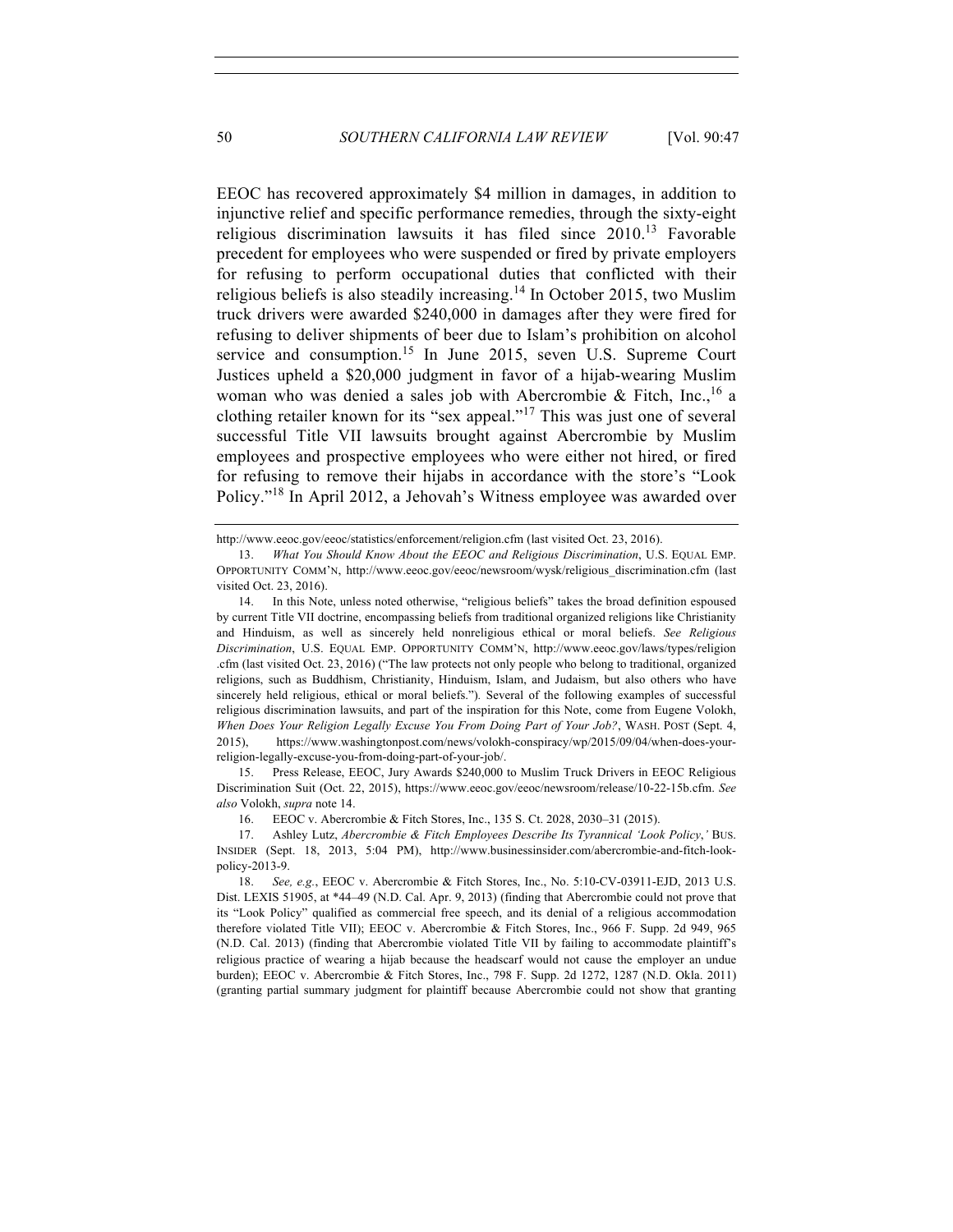\$50,000 after he was fired for refusing to raise a flag, a task which had been assigned to him, because it conflicted with his religious beliefs.<sup>19</sup> Around the same time, a teacher received \$75,000 in back pay, damages, and attorneys' fees when a school board refused her request for a threeweek leave of absence to attend the Hajj, or pilgrimage to Mecca, in the middle of the school year, close to the state testing dates.<sup>20</sup> Prior to that, a district court required a post office to reinstate suspended postal workers who refused to process draft registration forms on the basis of their pacifist beliefs.<sup>21</sup> Courts have also ruled favorably for employees with a religious objection to working on the Sabbath, even when Friday and Saturday hours are mandated by the employee's job description.<sup>22</sup>

In each of the cases above where an employee's religious beliefs directly interfered with the employee's job performance as required by his or her employer, the religious objectors received an accommodation for their religious beliefs, either in court or as a result of the employer's settlement with the EEOC. This string of legal victories is indicative of a broader trend of increasing national attention on religious-based objections in other predominantly secular spheres by employers and employees alike. For instance, the public sector found itself in the spotlight for its religious accommodation practices last year after Kim Davis, a Kentucky marriage clerk, refused to issue marriage licenses because gay marriage went against her Christian beliefs<sup>23</sup>—even though the Supreme Court had legalized same-sex marriage throughout the country in *Obergefell v. Hodges*. <sup>24</sup> This controversy came only a year after the Supreme Court granted exemptions

plaintiff a religious accommodation would be an undue burden, given that the retailer had granted numerous exceptions to its "Look Policy" in recent years).

<sup>19.</sup> Press Release, EEOC, Judge Approves Guam Aircraft Company's Settlement of EEOC Religious Discrimination Suit (Apr. 2, 2012), http://www1.eeoc.gov//eeoc/newsroom/release/4-2- 12a.cfm?renderforprint=1. *See also* Volokh, *supra* note 14.

<sup>20.</sup> Consent Decree at 2, 9–10, United States v. Bd. of Educ., No. 1:10-cv-7900 (N.D. Ill. Oct. 24, 2011).

<sup>21.</sup> Am. Postal Workers Union v. Postmaster Gen., No. C 83-2880 TEH, 1984 U.S. Dist. LEXIS 15428, at \*3, \*14 (N.D. Cal. June 28, 1984), *rev'd on procedural grounds*, 781 F.2d 772 (9th Cir. 1986); Volokh, *supra* note 14.

<sup>22.</sup> *See, e.g.*, Smith v. Pyro Mining Co.*,* 827 F.2d 1081, 1083, 1089 (6th Cir. 1987) (finding that a mining company violated Title VII by firing a Baptist employee who was unable to work the requisite eight-day shifts at the mine); EEOC v. Tex. Hydraulics, Inc., 583 F. Supp. 2d 904, 907–08, 912 (E.D. Tenn. 2008) (finding that a Title VII case involving an employee's termination for refusing to work on Saturdays despite a newly imposed requirement to do so could not be dismissed on summary judgment).

<sup>23.</sup> Scott Neuman, *Kim Davis Back at Work, But Remains Defiant*, NPR (Sept. 14, 2015, 7:59 AM), http://www.npr.org/sections/thetwo-way/2015/09/14/440215241/kim-davis-back-at-work-butremains-defiant.

<sup>24.</sup> Obergefell v. Hodges, 135 S. Ct. 2584, 2608 (2015).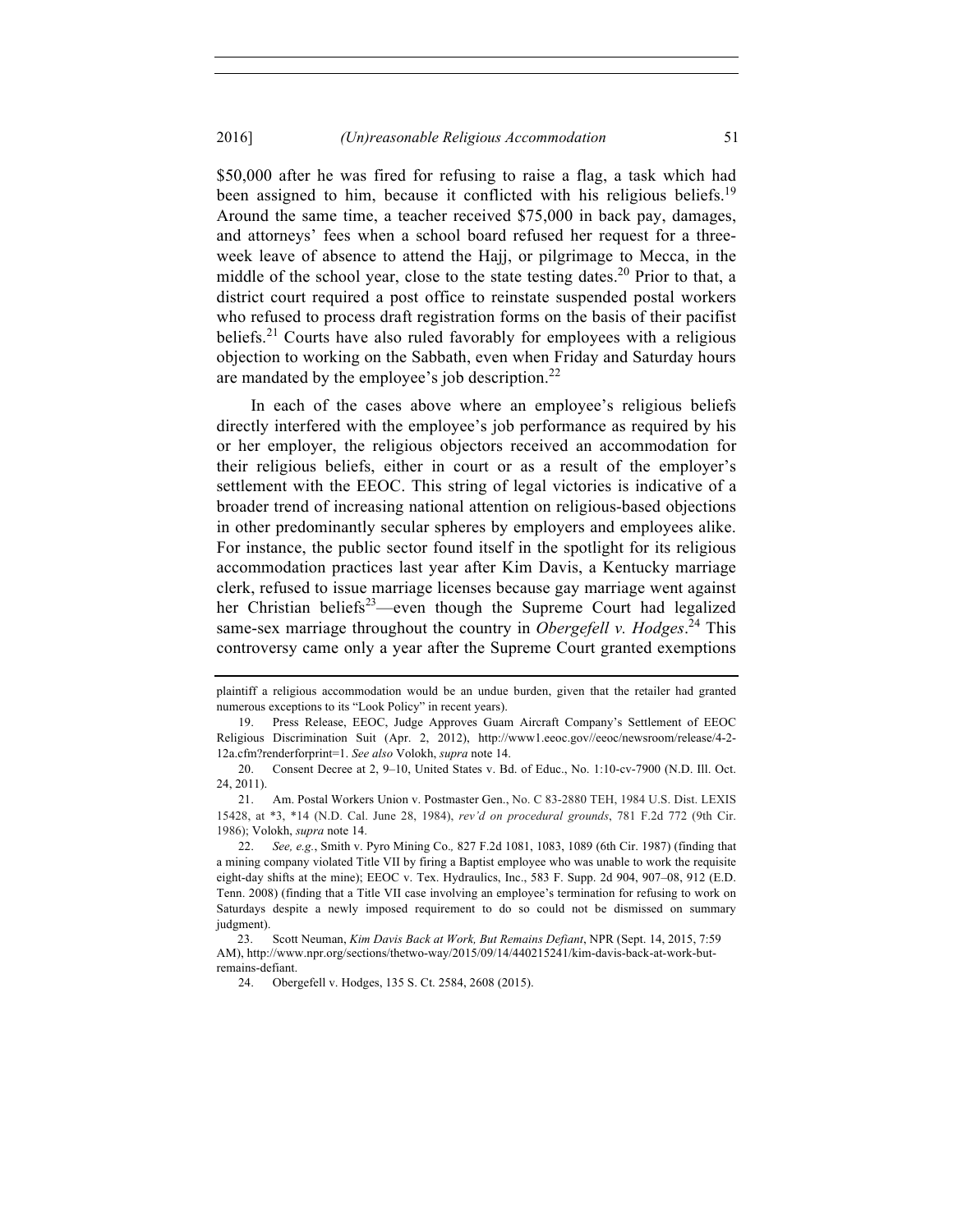for closely held corporations that had religious objections to providing certain forms of birth control to employees as mandated under the Affordable Care Act in *Burwell v. Hobby Lobby Stores, Inc.* <sup>25</sup> The healthcare field has also recently received attention for religious-based claims related to controversial medical procedures, such as "nurses who had religious objections to being involved in abortions ([or] even . . . to washing instruments that would be used in abortions)."<sup>26</sup> There is no doubt that the movement for religious rights in the workplace is gaining momentum, making it difficult for employers, many of whom strive to maintain predominantly secular workplaces, $27$  to avoid liability amid increasingly diverse workforces.<sup>28</sup>

It is not surprising, nor necessarily detrimental, that employers and employees carry their religious beliefs into the workplace considering that religion is, and always has been, an integral aspect of many Americans' lives.<sup>29</sup> Individuals' rights to religious freedom and expression are protected in the first clause of the First Amendment to the Constitution of the United States, signifying its prominent position among American civil liberties.<sup>30</sup> Although private employers are not bound by the Constitution in the same way as government employers, $31$  they do have a statutory duty to

28. America's religious diversity is steadily growing. Between 2007 and 2014, the percentage of Americans identifying themselves as Christian declined approximately 8%, while the percentage of Americans with nonaffiliated or non-Christian faiths increased by 6.7% and 1.2%, respectively. PEW RES. CTR., AMERICA'S CHANGING RELIGIOUS LANDSCAPE: CHRISTIANS DECLINE SHARPLY AS SHARE OF POPULATION; UNAFFILIATED AND OTHER FAITHS CONTINUE TO GROW 4 (2015) [hereinafter CHANGING LANDSCAPE], http://www.pewforum.org/2015/05/12/americas-changing-religiouslandscape/

31. Indeed, for much of our country's history of labor laws, the traditional jurisprudence would have deemed as unconstitutional attempts to interfere with a private employer's control and ownership

<sup>25.</sup> Burwell v. Hobby Lobby Stores, Inc., 134 S. Ct. 2751, 2782 (2014).

<sup>26.</sup> Volokh, *supra* note 14. *See also, e.g.*, Verified Complaint at 2–3, Danquah v. Univ. of Med. & Dentistry of N.J., No. 2:11-cv-06377-JLL-MAH (D.N.J. Oct. 31, 2011) (pleading relief under 42 U.S.C. §§ 1983 and 300a-7(c)(1)-(2), provisions regarding discrimination and exemptions to abortion procedures specific to healthcare occupations, in seeking a right to avoid providing care to women before or after their abortions, such as ensuring that patients have a ride home after surgery).

<sup>27.</sup> Gwendolyn Yvonne Alexis, *Not Christian, but Nonetheless Qualified: The Secular Workplace—Whose Hardship?*, 3 J. RELIGION & BUS. ETHICS 1, 1 (2012) (noting that "business employers generally strive to maintain a secular workplace" with the intent of placing various religious traditions on an equal footing, and reduce clashing viewpoints in employment environments that are "seldom—if ever—religiously homogenous").

<sup>29.</sup> SYDNEY E. AHLSTROM, A RELIGIOUS HISTORY OF THE AMERICAN PEOPLE 4–5 (2d ed. 2004); Steven D. Jamar, *Accommodating Religion at Work: A Principled Approach to Title VII and Religious Freedom*, 40 N.Y. L. SCH. L. REV. 719, 721–22 (1996).

<sup>30.</sup> "Congress shall make no law respecting an establishment of religion, or prohibiting the free exercise thereof; or abridging the freedom of speech, or of the press . . . ." U.S. CONST. amend. I.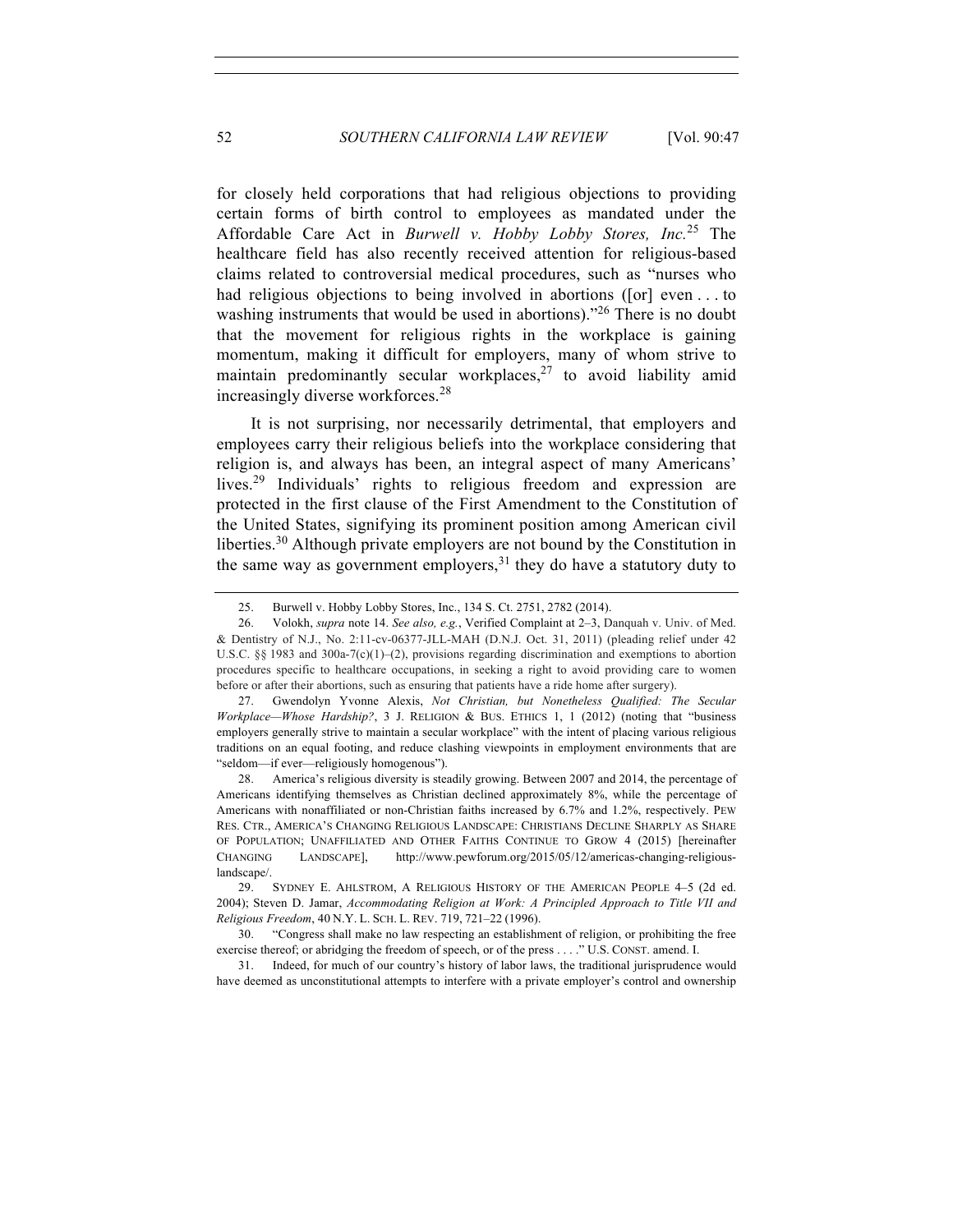respect the religious beliefs of their employees. This duty is imposed by Title VII of the Civil Rights Act of 1964, its various state law analogs, and certain sector-specific regulations.<sup>32</sup> For some scholars, the presence of statutory religious discrimination provisions such as Title VII "acknowledges 'our legal tradition's judgment that citizens legitimately carry their religious beliefs into the commercial marketplace and should be protected in doing so."<sup>33</sup>

But the right to religious expression is not the only time-honored legal principle in our country. Over the years, legislation and jurisprudence have identified competing rights and interests, such as equality, autonomy, social harmony, and freedom of contract.<sup>34</sup> Though our society values freedom of expression, there have always been limits as to what individuals can do or say under the law in light of other competing interests. Moreover, religion is markedly different from other protected classes in the employment discrimination context, such as race or gender, given that religious-based discrimination derives from differences in personal choices and beliefs,

32. For instance, California's Fair Employment and Housing Act ("FEHA") prohibits an employer from discriminating against or refusing to hire or employ a person based on his or her religious beliefs. CAL. GOV'T CODE § 12940(a) (West 2016).

33. Sinclair, *supra* note 11, at 244 (quoting George W. Dent, Jr., *Civil Rights for Whom?: Gay Rights Versus Religious Freedom*, 95 KY. L.J. 553, 574 (2007)).

34. The line of privacy and autonomy constitutional jurisprudence appears in cases such as *Griswold v. Connecticut*, 381 U.S. 479, 484 (1965) (recognizing an independent right of privacy within the "penumbra" of the Bill of Rights) and *Planned Parenthood v. Casey*, 505 U.S. 833, 851 (1992) ("At the heart of liberty is the right to define one's own concept of existence, of meaning, of the universe, and of the mystery of human life."). Commitment to the principle of equality under the law is codified by the Fourteenth Amendment to the U.S. Constitution. U.S. CONST. amend. XIV. The importance placed on social harmony is found in restrictions on expression that would create unnecessary societal disruption or panic, for example, "falsely shouting fire in a theatre." Schenck v. United States, 249 U.S. 47, 52 (1919). And although employers' freedom of contract was scaled back after the *Lochner* era, the post-1980s evidenced a return to court decisions that allow employers greater freedoms in businessrelated activities. *See, e.g.*, Adam Liptak, *Corporations Find a Friend in the Supreme Court*, N.Y. TIMES (May 4, 2013), http://www.nytimes.com/2013/05/05/business/pro-business-decisions-aredefining-this-supreme-court.html?  $r=0$  (noting that Chief Justice Roberts' Court has been "friendlier to business than those of any court since at least World War II . . . allow[ing] corporations to spend freely in elections in the *Citizens United* case, . . . shield[ing] them from class actions and human rights suits, and . . . [allowing] arbitration [as] the favored way to resolve many disputes.").

of enterprise based on its employees' constitutionally protected rights. *See* Joseph R. Grodin, *Constitutional Values in the Private Sector Workplace*, 13 INDUS. REL. L.J. 1, 5 (1991) ("An employer's ownership of the enterprise was formerly thought to carry with it not only the general authority to control the workplace and direct the work force, but also the power to make employment contingent upon whatever conditions the employer might consider appropriate, no matter how deeply these conditions may intrude upon the autonomy, privacy, dignity, or other interests of the worker . So entrenched was this notion of presumptive authority that attempts by society to protect against its abuses were deemed unconstitutional . . . .").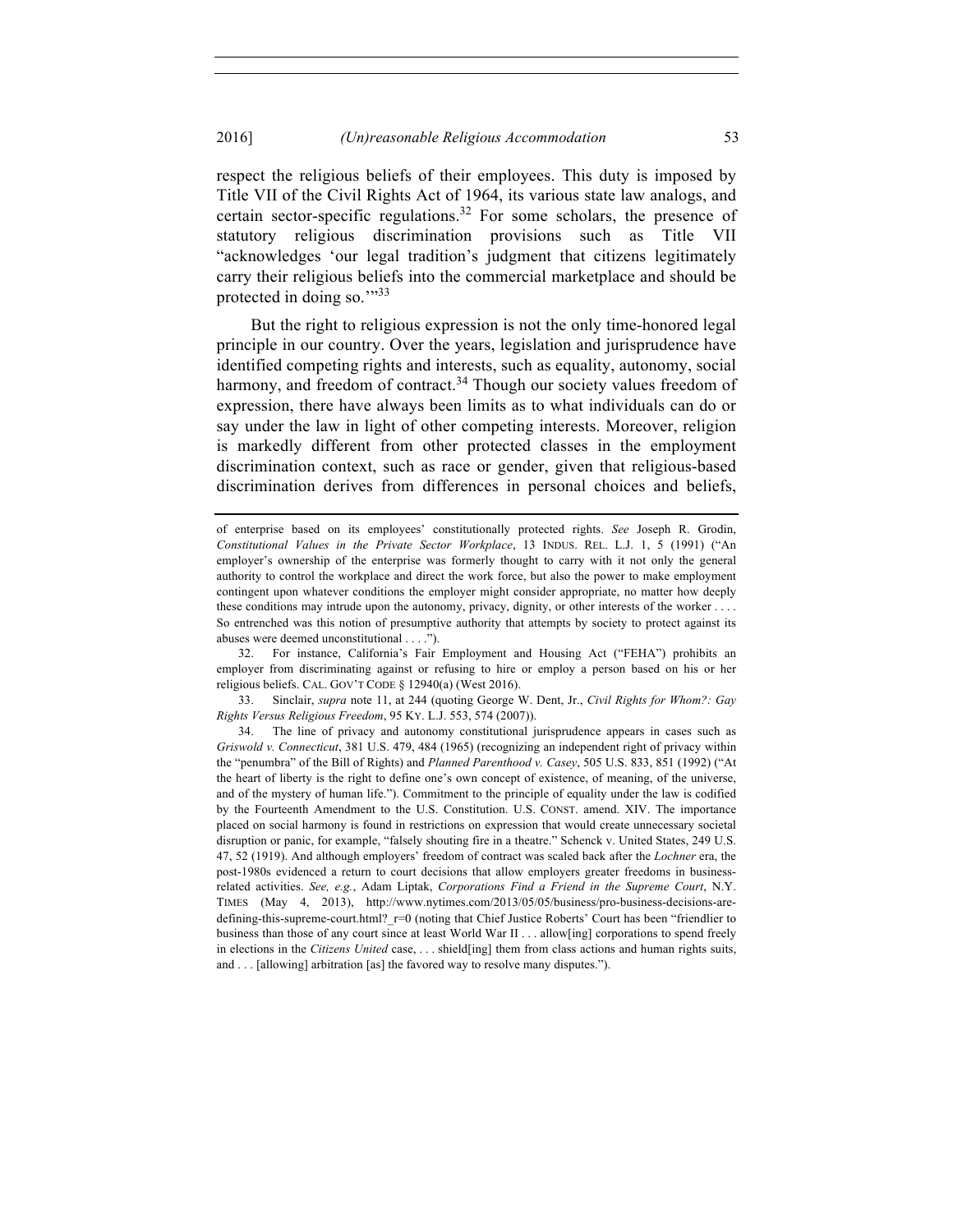rather than innate and immutable characteristics.<sup>35</sup> When an employer discriminates against an employee on the basis of race or gender in the pursuit of conducting her business as she sees fit, the balance of interests in such cases easily favors the employee because courts and legislatures have recognized that there "is no constitutional right or human right which extends to the extent of denying another's humanity on the basis of sex or race."<sup>36</sup> However, such balancing of competing interests is more difficult when an employer and employee disagree about whether a particular exercise of religious beliefs or practices is appropriate in a private workplace environment. In such instances, both the employer and the employee have an equal right to exercise their religious beliefs (or lack thereof), but one or the other will have to give way completely or partially through accommodation to the other in order to resolve the conflict.<sup>37</sup> When this happens, whose beliefs should be accommodated? How should we balance the tension between employers' ability to conduct their businesses in accordance with their own beliefs as to what religious practices are acceptable in their workplaces on the one hand, and employees' ability to freely practice the religion of their choice on the other?

Our primary legal framework for answering these questions, Title VII of the Civil Rights Act of 1964, is far from ideal. Its provisions for reasonable religious accommodation are at best unclear and inconsistent, and at worst discriminatory among employees and detrimental to the practice of courts and businesses. This Note will suggest that the application of Title VII could be improved by borrowing the "essential functions" provision from a similar accommodations law, Title I of the Americans with Disabilities Act ("ADA"), which gives employers the legal right to refuse employment to someone who cannot perform core aspects of their job duties.  $38$  This Note proceeds by examining the historical developments and the current version of Title VII religious accommodation law, including common critiques about how the law is applied in practice, in Part I. Part II provides an overview of disability accommodation law

37. *Id.*

<sup>35.</sup> Jamar, *supra* note 29, at 727. For an interesting argument that religious discrimination is unusual among Title VII's other protected classes in that it also requires preferential treatment of one's religious beliefs rather than merely equal treatment under the law, see Jeffrey M. Hirsch, EEOC v. Abercrombie & Fitch Stores, Inc.*: Mistakes, Same-Sex Marriage, and Unintended Consequences*, 94 TEX. L. REV. 95, 95–96 (2016).

<sup>36.</sup> Jamar, *supra* note 29, at 727 (citing Eugene Volokh, *Freedom of Speech and Workplace Harassment*, 39 UCLA L. REV. 1791, 1800–06 (1992)).

 <sup>38.</sup> 42 U.S.C. §§ 12111(8), 12112(a) (2012).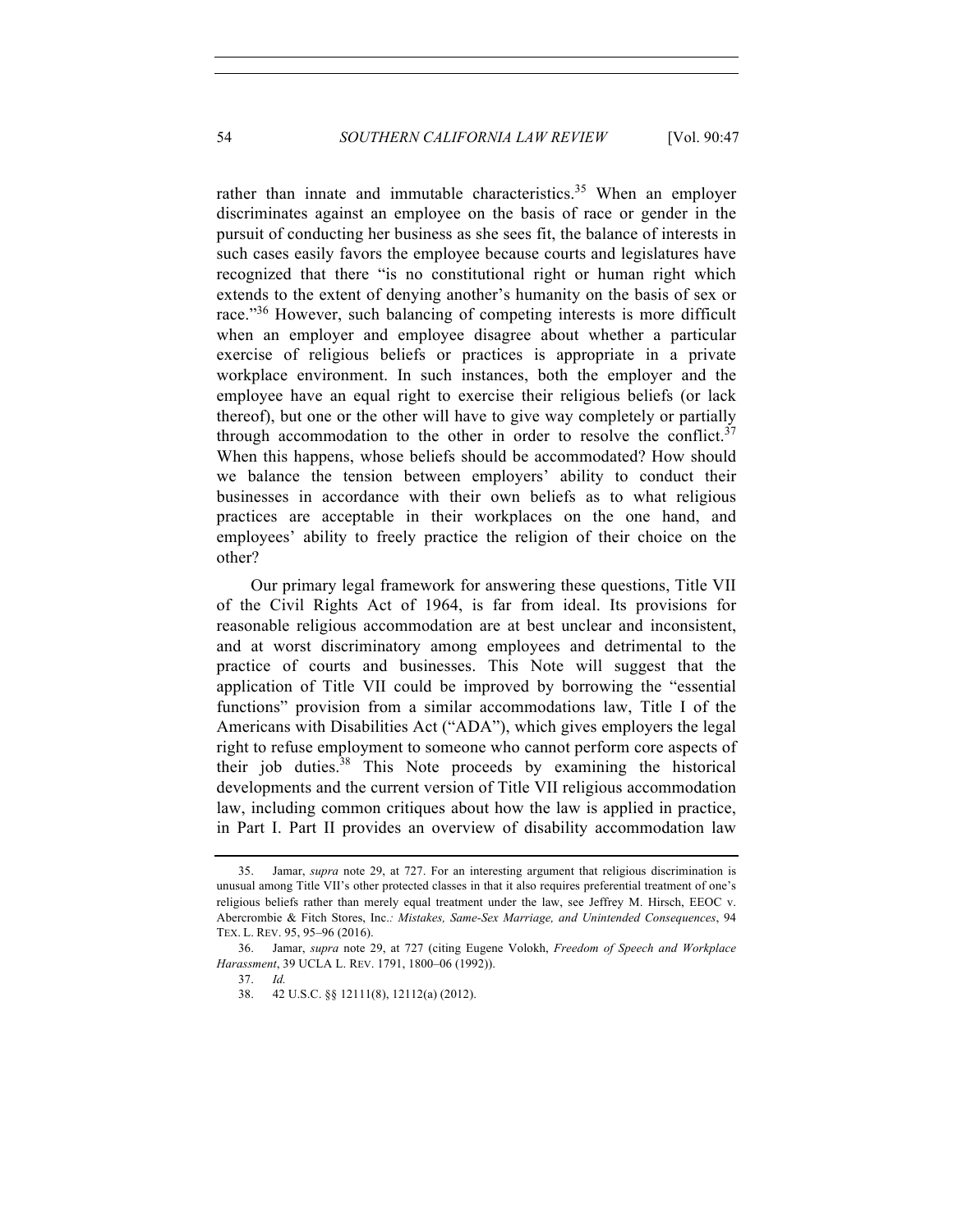under Title I of the ADA, including an explanation of its "essential functions" provision,  $39$  and offers reasons why the ADA is a fruitful source of comparison for Title VII religious accommodation law. Part III explores several potential ramifications of incorporating the ADA's "essential functions" language into Title VII's religious accommodation law and discusses whether this incorporation is likely to alleviate common concerns regarding its present framework. Ultimately, this Note concludes that religious accommodation law should be interpreted like the ADA in granting employers the ability to fire or not hire individuals whose religious beliefs prove to be incompatible with "essential functions" of their occupations.

#### I. TITLE VII OF THE CIVIL RIGHTS ACT OF 1964: HISTORICAL DEVELOPMENT AND CURRENT CRITIQUES

Religious-based discrimination in private employment is broadly proscribed by Title VII, which forbids employers with "15 or more employees<sup>"40</sup> to "fail or refuse to hire or to discharge any individual, or otherwise to discriminate against any individual with respect to his compensation, terms, conditions, or privileges of employment, because of such individual's  $\dots$  religion  $\dots$ .  $\cdot$ <sup>41</sup>

As originally enacted, Title VII mandated employers to accommodate an employee's religious beliefs, but not necessarily an employee's religious *practices*, "leaving employers and employees to battle over whether, and to what extent, the law required employers to alter work schedules or other conditions of employment for religious employees" who requested such modifications.<sup>42</sup> This omission became clear in one of the first major cases interpreting this law, *Dewey v. Reynolds Metals Co.*, in which the Sixth Circuit decided, and the Supreme Court affirmed, in favor of Reynolds Metals Co. for firing Robert Dewey for his religious-based objection to working on Sundays.<sup>43</sup> The courts strictly construed Title VII as aiming to prohibit "discriminating practices," and because Dewey's Sunday absences

<sup>39.</sup> *Id.* § 12112(a).

<sup>40.</sup> *Id.* § 12111(5)(A).

<sup>41.</sup> *Id.* § 2000e-2(a)(1).

<sup>42.</sup> WORKPLACE FLEXIBILITY 2010, FED. LEGIS. CLINIC AT GEORGETOWN UNIV. LAW CTR., TITLE VII AND FLEXIBLE WORK ARRANGEMENTS TO ACCOMMODATE RELIGIOUS PRACTICE AND BELIEF 1 (2005) [hereinafter WORKPLACE FLEXIBILITY], http://scholarship.law.georgetown.edu/cgi/ viewcontent.cgi?article=1003&context=regulations

<sup>43.</sup> Dewey v. Reynolds Metals Co., 429 F.2d 324, 330, 334 (6th Cir. 1970) ("Nowhere in the legislative history of the Act do we find any Congressional intent to coerce or compel one person to accede to or accommodate the religious beliefs of another."), *aff'd by an equally divided court*, 402 U.S. 689 (1971), *superseded by statute*, 29 C.F.R. § 1605.1(b)–(c) (2015).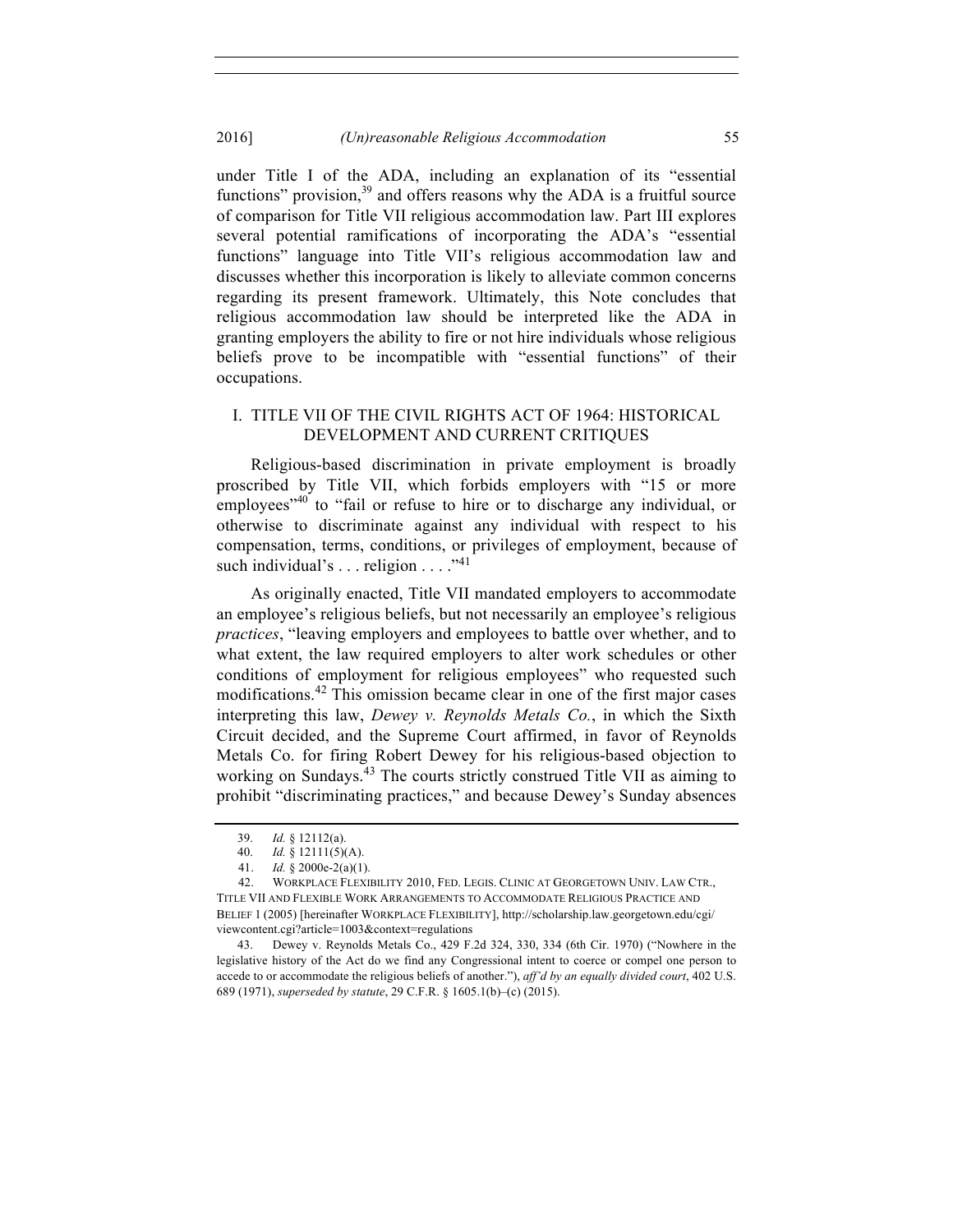violated compulsory working provisions that applied equally to *all* employees, the courts determined that Reynolds did not discriminate against Dewey in terminating his employment.<sup>44</sup> Indeed, the courts expressed concern that acceding "to Dewey's demands [to accommodate his Sabbath observance] would require Reynolds to discriminate against its other employees by requiring them to work on Sundays in the place of Dewey, thereby relieving Dewey of his contractual obligation<sup>745</sup> and causing unequal treatment under Reynolds employees' collective bargaining agreement.<sup>46</sup> The judges feared that such unequal treatment based on religion could lead to "chaotic personnel problems"<sup>47</sup> that would undermine the protections Congress intended Title VII to provide.<sup>48</sup>

In 1972, a year after the *Dewey* decision, Congress expanded Title VII's definition of religion to include protection for religious practices. It now provides as follows:

The term "religion" includes all aspects of religious observance and practice, as well as belief, unless an employer demonstrates that he is unable to reasonably accommodate to an employee's or prospective employee's religious observance or practice without undue hardship on the conduct of the employer's business.<sup>49</sup>

Today, in order to present a prima facie case of religious discrimination based on an employer's failure to accommodate, a plaintiff must prove: "(1) he or she has a bona fide religious belief that conflicts with an employment requirement; (2) he or she informed the employer of this belief; [and] (3) he or she was disciplined for failure to comply with the conflicting employment requirement."<sup>50</sup> Importantly, the employer's awareness of the employee's belief does not have to rise to the level of actual knowledge, nor does an employee have to explicitly provide notice of her belief; an employer may be in violation of Title VII "even if he has no more than an unsubstantiated suspicion that accommodation would be needed."<sup>51</sup> After a plaintiff successfully establishes these prima facie

 51. EEOC v. Abercrombie & Fitch Stores, Inc., 135 S. Ct. 2028, 2033–34 (2015) (determining that Abercrombie had adequate knowledge that its employee wore a headscarf for religious reasons based on a district manager's supposition that the employee wore the headscarf for faith-based reasons).

<sup>44.</sup> *Id*. at 334.

<sup>45.</sup> *Id.* at 330.

<sup>46.</sup> *Id.*

<sup>47.</sup> *Id.* 48. *Id*.

<sup>49.</sup> 42 U.S.C. § 2000e(j) (2012).

<sup>50.</sup> Philbrook v. Ansonia Bd. of Educ., 757 F.2d 476, 481 (2d Cir. 1985) (quoting Turpen v. Mo.-Kan.-Tex. R.R. Co., 736 F.2d 1022, 1026 (5th Cir. 1984)), *aff'd*, 479 U.S. 60 (1986).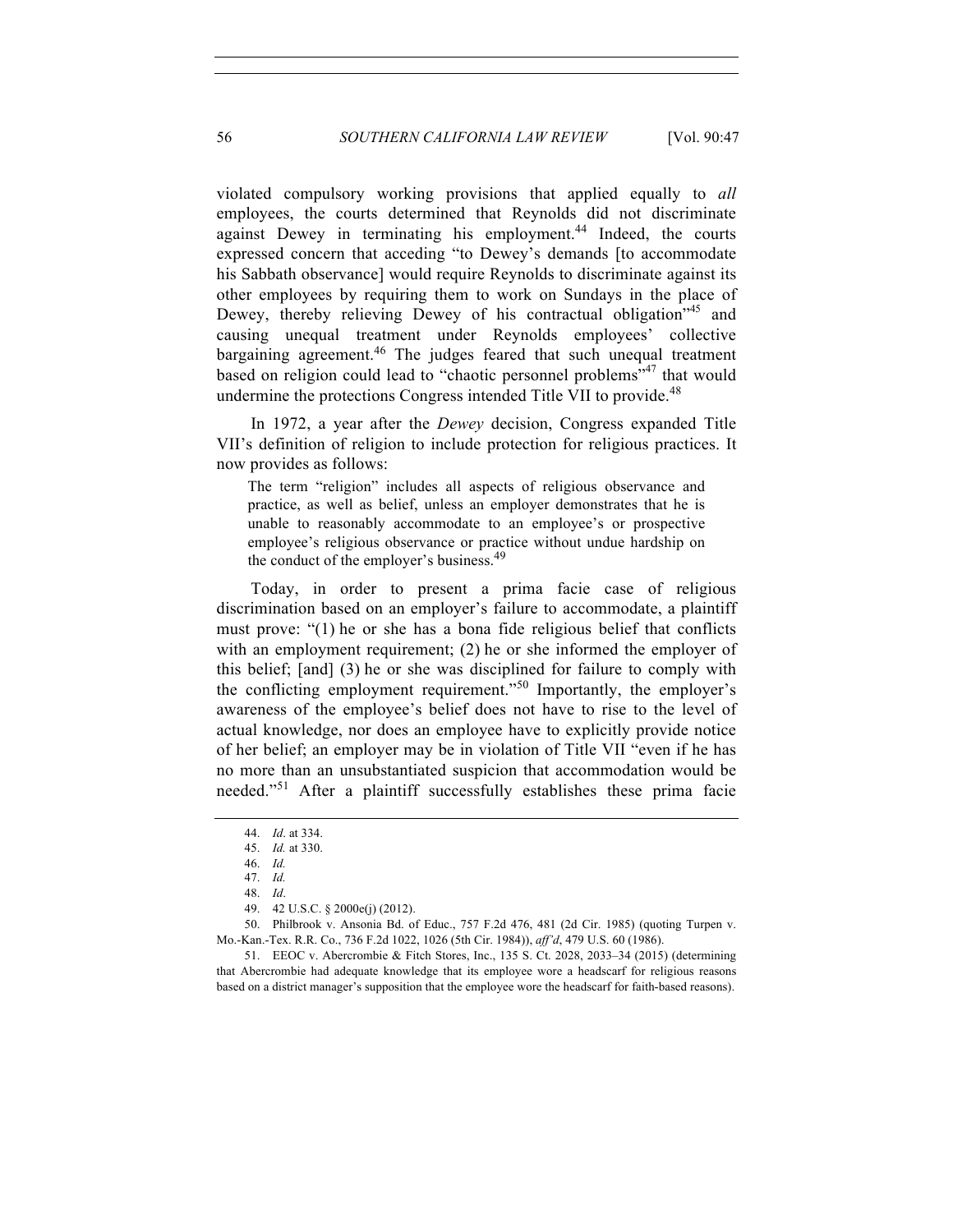elements, the employer "must offer the [worker] a reasonable accommodation, unless doing so would cause the employer to suffer an undue hardship."<sup>52</sup> This rule has only three exceptions.<sup>53</sup> First, Title VII's restrictions do not apply to government or religious employers or private employers with less than fifteen employees.<sup>54</sup> Second, employers may discriminate based on religion when religion is a bona fide occupational qualification ("BFOQ") reasonably necessary to the operation of the employer.<sup>55</sup> Lastly, courts have generally held that churches have a constitutional right to discriminate based on any criteria they wish religion, gender, race, et al.—in hiring employees who perform ministerial duties.<sup>56</sup> But for most private employers, these three exceptions are inapplicable. Thus, the only way most private employers can avoid liability for religious discrimination lawsuits under Title VII is by showing that certain accommodations pose an "undue hardship" on how they operate their business.

"Undue hardship" is a vague term courts have struggled to define with precision. In one of the first cases to interpret the provision, *Trans World Airlines, Inc. v. Hardison*, the Supreme Court held that religious accommodation causes an "undue hardship" whenever an accommodation results in "more than a *de minimis* cost"<sup>57</sup> to the employer.<sup>58</sup> As a result, Trans World Airlines' firing of Sabbath observer Larry Hardison, who missed a sufficient number of his obligatory Sunday shifts to provide the airline with grounds for termination, did not violate Title VII's prohibition against religious discrimination.<sup>59</sup> The Court determined that the airline had made sufficient efforts under Title VII to accommodate Hardison by conferring with him in an attempt to resolve his religious conflict with its business needs.<sup>60</sup> Though Trans World Airlines, a large airline, could have

<sup>52.</sup> Cosme v. Henderson, 287 F.3d 152, 158 (2d Cir. 2002).

<sup>53.</sup> EUGENE VOLOKH, THE RELIGION CLAUSES AND RELATED STATUTES: PROBLEMS, CASES AND POLICY ARGUMENTS 441 (2005).

<sup>54.</sup> 42 U.S.C. §§ 2000e(b), 2000e-1(a), 2000e-2(e)(2)*.*

<sup>55.</sup> VOLOKH, *supra* note 53, at 441. *See also* 42 U.S.C. § 2000e-2(e)(1); Kern v. Dynalectron Corp., 577 F. Supp. 1196, 1202 (N.D. Tex. 1983) (stating that Islamic beliefs are a BFOQ for pilots who must fly into Mecca because Saudi law states that non-Muslims who go to Mecca are to be executed). However, BFOQ is a narrow exception, most applicable to extreme situations such as that in *Kern.* VOLOKH, *supra* note 53, at 441.

<sup>56.</sup> VOLOKH, *supra* note 53, at 441. *See also* EEOC v. Catholic Univ. of Am., 83 F.3d 455, 461– 65 (D.C. Cir. 1996); Rayburn v. Gen. Conference of Seventh-Day Adventists, 772 F.2d 1164, 1166–69 (4th Cir. 1985).

<sup>57.</sup> Trans World Airlines, Inc. v. Hardison, 432 U.S. 63, 84 (1977).

<sup>58.</sup> *Id.*

<sup>59.</sup> *Id.*

<sup>60.</sup> *Id.* at 77.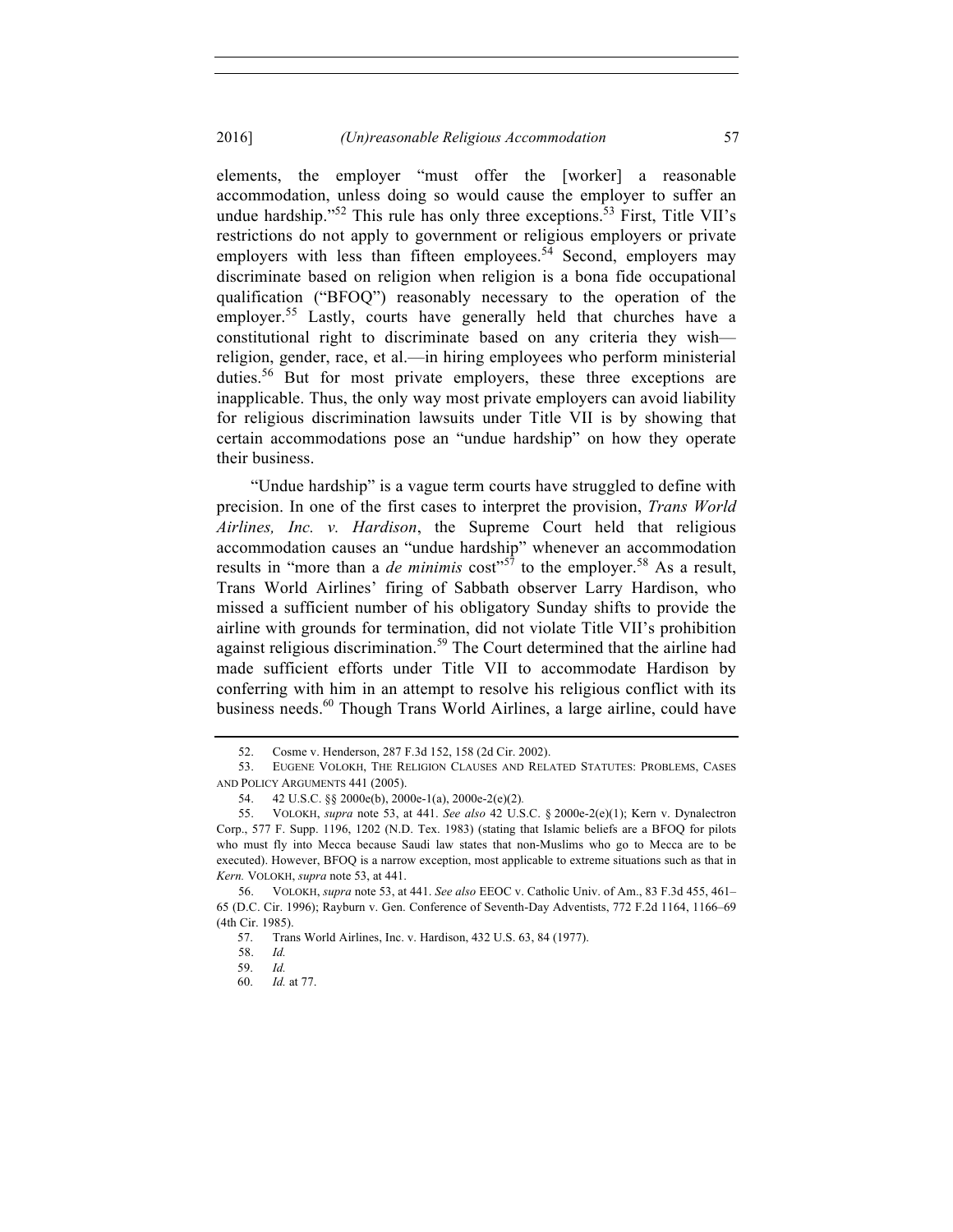conceivably gone a step further to fill Hardison's shifts—for instance, by carving out a special exception to its seniority system to allow Hardison to exert greater control over when he worked, or by mandating (and paying) another employee to work overtime in his stead—the Court reasoned that such behavior was unnecessary under Title VII because it would involve unequal treatment of employees on the basis of their religious beliefs or lack thereof, which was the very sort of discrimination that Title VII was enacted to prevent.<sup>61</sup>

Ten years later, the Supreme Court received another opportunity to strengthen Title VII's religious accommodation protections. But it again declined to do so, instead issuing another employer-friendly reading of Title VII in *Ansonia Board of Education v. Philbrook*, which held that Title VII does not require an employer to offer the employee's preferred accommodation—rather, an employer successfully avoids liability when "any reasonable accommodation"<sup>62</sup> is provided.<sup>63</sup> In this case, Philbrook sought an accommodation that would allow him three more days of paid vacation leave for his mandatory religious holidays than the school board's attendance policy generally provided to its employees, or alternatively, an arrangement by which Philbrook would "pay the cost of a substitute and receive full pay for [those three] additional days off for religious observances."<sup>64</sup> The Court thought the school board's attendance policy, which required Philbrook to take unpaid leave for holy day observances that exceeded the amount of absences allowed by their collective bargaining agreement, was reasonable because it allowed Philbrook to fully observe his religious holidays while keeping his job, and only required him to forgo compensation on days when he was not in fact working.<sup>65</sup> The Court's consistent interpretation of Title VII in *Hardison* and *Philbrook*, both of which offer minimal protections to special-needs religious workers, is indicative of the Court's traditional willingness to defer to employers' business judgment when it comes to handling potentially disruptive religious expressions in their own workplaces.

Following *Philbrook*, members of Congress made several attempts to alter the legal standard of Title VII to provide more religious

<sup>61.</sup> *Id.* at 83–84.

<sup>62.</sup> Ansonia Bd. of Educ. v. Philbrook, 479 U.S. 60, 68 (1986).

<sup>63.</sup> *Id.* For instance, offering an employee a different position at a lower rate of pay is a reasonable accommodation if the position transfer eliminates the scheduling conflict between the religious practice and the employment requirements.

<sup>64.</sup> *Id.* at 63–65.

<sup>65.</sup> *Id.* at 70.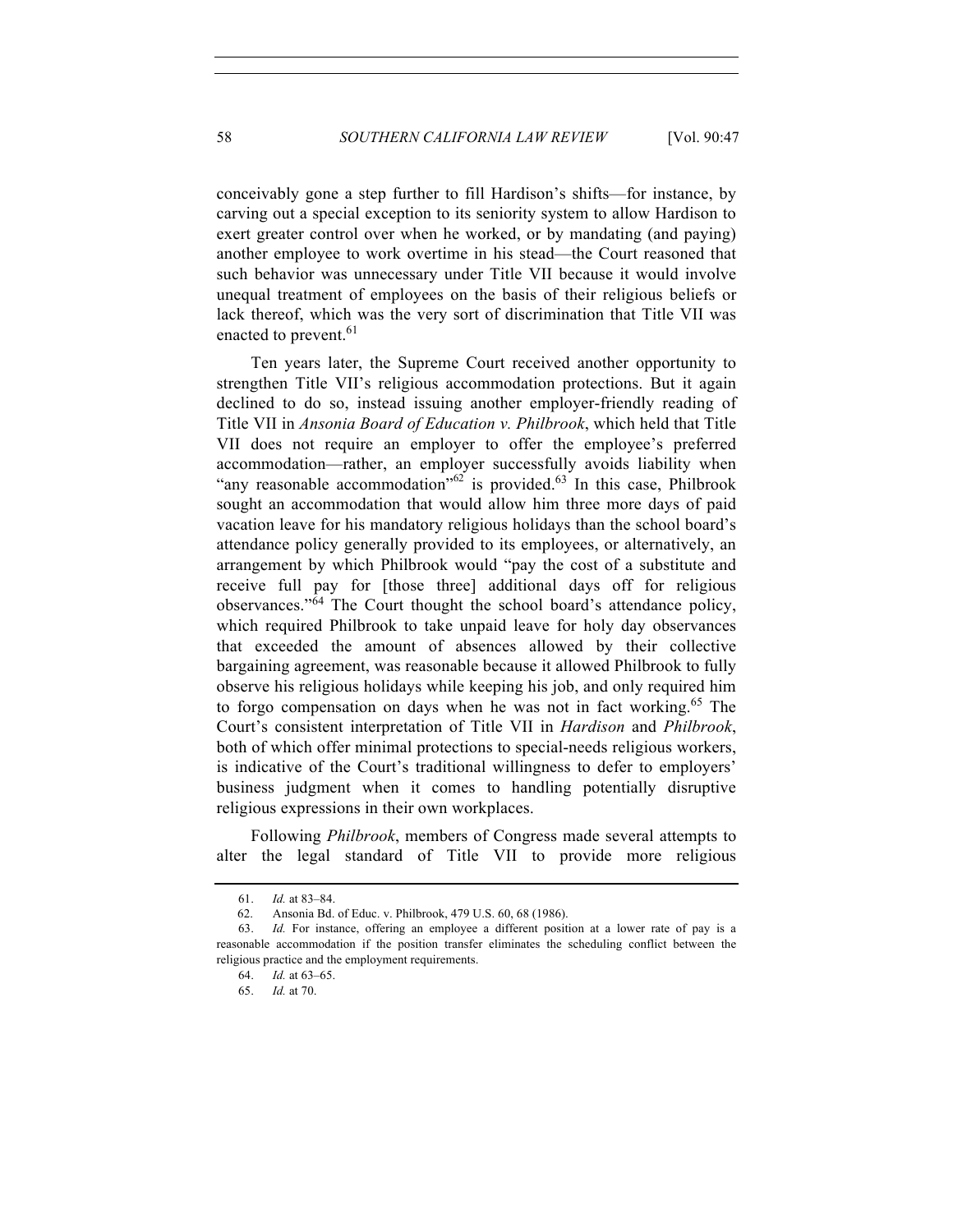#### 2016] *(Un)reasonable Religious Accommodation* 59

accommodation protection, but none of these legislative efforts garnered sufficient support to pass.<sup>66</sup> The first attempt, the Religious Accommodation Amendment, sought to modify *Philbrook* by stating "[i]f there are several reasonable accommodations that may be made without causing such undue hardship, then the employer shall make any of such accommodations that will, in the opinion of the employee, be the least onerous to the employee."<sup>67</sup> It was introduced in the House of Representatives in 1989 and sent to a subcommittee, where it languished and eventually died.<sup>68</sup> At various times between 1994 and 2005, a handful of representatives in the House and Senate introduced versions of the Workplace Religious Freedom Act ("WRFA"), which aimed to overturn both *Hardison* and *Philbrook*; each of these versions was struck down.<sup>69</sup> No further movements have been made on the WRFA, signifying that most members of Congress, like the courts, are hesitant to further impose the religious protections of Title VII into private, and often secular, work environments.

The standards set forth in *Hardison* and *Philbrook* largely remain good law today, even though the obscure "*de minimis*" standard still fails to clarify what exactly an "undue hardship" entails and leaves today's courts free to depart from years of precedent to protect increasingly stronger religious expressions in the workplace, like in the cases examined in the Introduction.<sup>70</sup> Persistent confusion over "undue hardship" is not the only critique leveled against Title VII's reasonable religious accommodation law as it currently stands. Other critiques include the following: $71$ 

<sup>66.</sup> WORKPLACE FLEXIBILITY, *supra* note 42.

<sup>67.</sup> *Id.* (citing Religious Accommodation Amendment, H.R. 2935, 101st Cong. (1989) (sponsored solely by Rep. Stephen Solarz (D-NY))).

<sup>68.</sup> *Id.*

<sup>69.</sup> *Id.* (citing the following versions of the Workplace Religious Freedom Act, all proposed by various combinations of the same approximately thirty-five Congressional representatives: H.R. 1445, 109th Cong. (2005); S. 677, 109th Cong. (2005); S. 893, 108th Cong. (2003); S. 2572, 107th Cong. (2002); H.R. 4237, 106th Cong. (2000); S. 1668, 106th Cong. (1999); H.R. 2948, 105th Cong. (1997); S. 1124, 105th Cong. (1997); S. 92, 105th Cong. (1997); H.R. 4117, 104th Cong. (1996); S. 2071, 104th Cong. (1996); H.R. 5233, 103rd Cong. (1994)).

<sup>70.</sup> *See supra* Intro.

<sup>71.</sup> Several of the following critiques appear in Eugene Volokh's *When Does Your Religion Legally Excuse You From Doing Part of Your Job?*, *supra* note 14.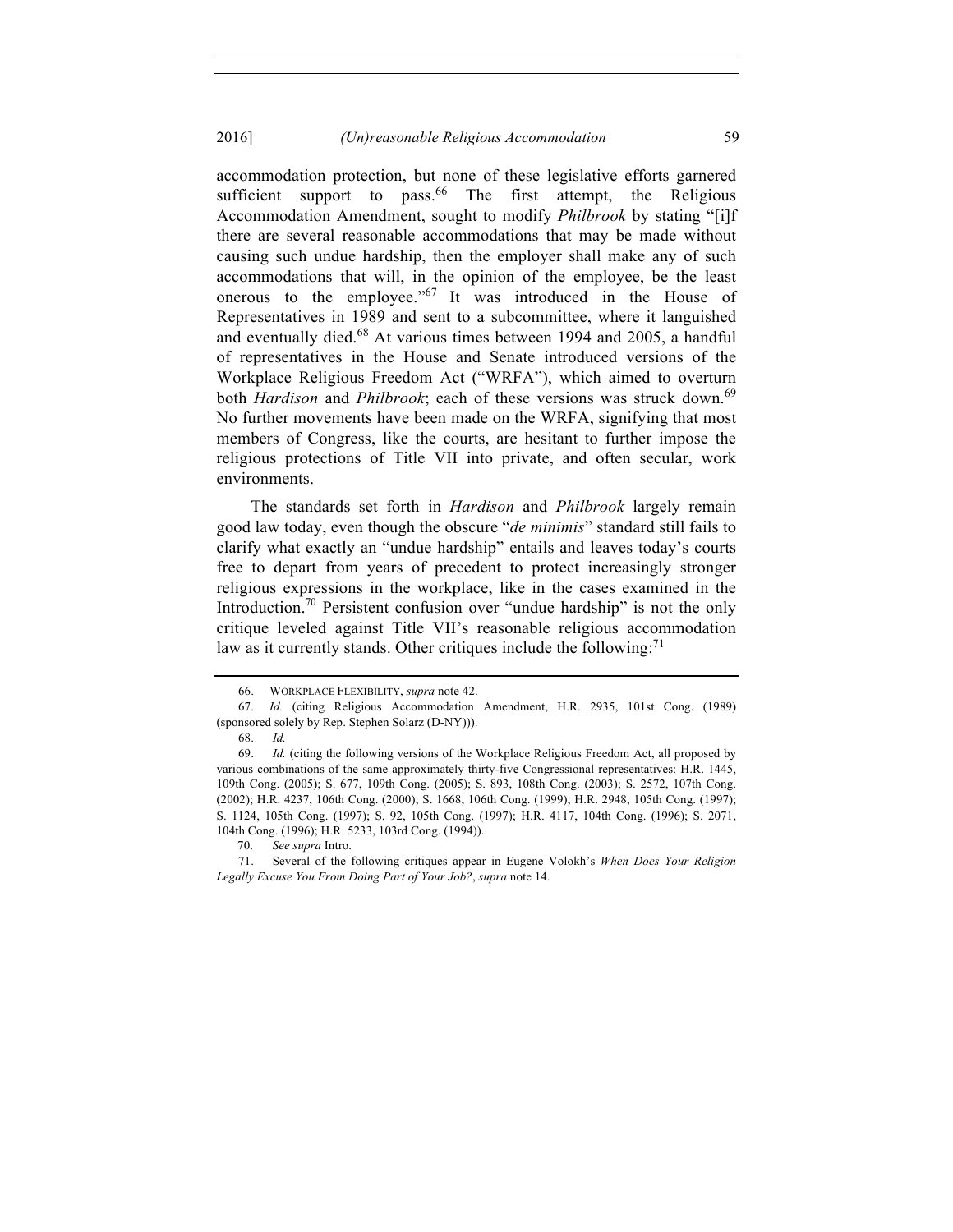#### A. RELIGIOUS ACCOMMODATION LAW REQUIRES JUDGMENTS OF DEGREE, WHICH LEAD TO LEGAL INCONSISTENCIES, UNCERTAINTY, AND **INEFFICIENCY**

Reasonable religious accommodation requires triers of fact to make a judgment of degree—for instance, *how* burdensome must an accommodation be in order to pose more than a "*de minimis*" cost? Because Title VII does not define "undue hardship," each case turns on its own facts.72 The outcome is likely to be different in almost every case depending on the size and resources of the employer and the nature of the religious objection at issue. For instance, a small employer will generally have a much harder time finding alternates to perform religiously objectionable tasks than would a large employer. Finding a substitute to complete a skilled or time-consuming task is likely to be costlier for an employer of any size than finding one for a quick and easy job. Additionally, some religious practices can be more easily accommodated in certain circumstances than others. For instance, a Muslim's hijab or a Rastafarian's dreadlocks will generally be more noticeable than a small Christian cross or a Star of David necklace that can be concealed under clothing—and none of these religious iconographies would necessarily pose an issue at work unless an employer had particular codes for employee appearance. Similarly, an African tribal custom mandating that a son lead the burial rites at his father's funeral is a one-time occasion,  $^{73}$  and therefore poses less of a burden than the custom of observing the Sabbath every week in a job that requires Saturday hours. Furthermore, reasonableness can hinge on each employer's past practices. For instance, "[a]n employer's proposed accommodation will not be considered reasonable if a more favorable accommodation [was] given to other

<sup>72.</sup> *See, e.g*., Beadle v. Hillsborough Cty. Sheriff's Dep't, 29 F.3d 589, 592 (11th Cir. 1994) ("[T]he precise reach of the employer's obligation to its employee is unclear . . . and must be determined on a case-by-case basis."). Details influencing this analysis include the "type of workplace" at issue, the "nature of the employee's duties," the cost of the accommodation compared to the size and operating costs of the employer, "the number of employees who will in fact need that particular accommodation," and whether an accommodation would conflict with another law or religion. U.S. EQUAL EMP. OPPORTUNITY COMM'N, COMPLIANCE MANUAL SECTION 12: RELIGIOUS DISCRIMINATION § 12-IV(B)(1) (2008) [hereinafter COMPLIANCE MANUAL], https://www.eeoc.gov/policy/docs/ religion.pdf. Accommodations that diminish employer efficiency, risk workplace safety, or cause coworkers to carry the accommodated employee's share of "potentially hazardous or burdensome" work are often, though not always, considered unduly burdensome. *Id.* § 12-IV(B)(2).

<sup>73.</sup> *See* Adeyeye v. Heartland Sweeteners, LLC, 721 F.3d 444, 455–56 (7th Cir. 2013) (finding in favor of employee who was terminated after taking several weeks off of work to lead his father's burial rites as mandated by his religion).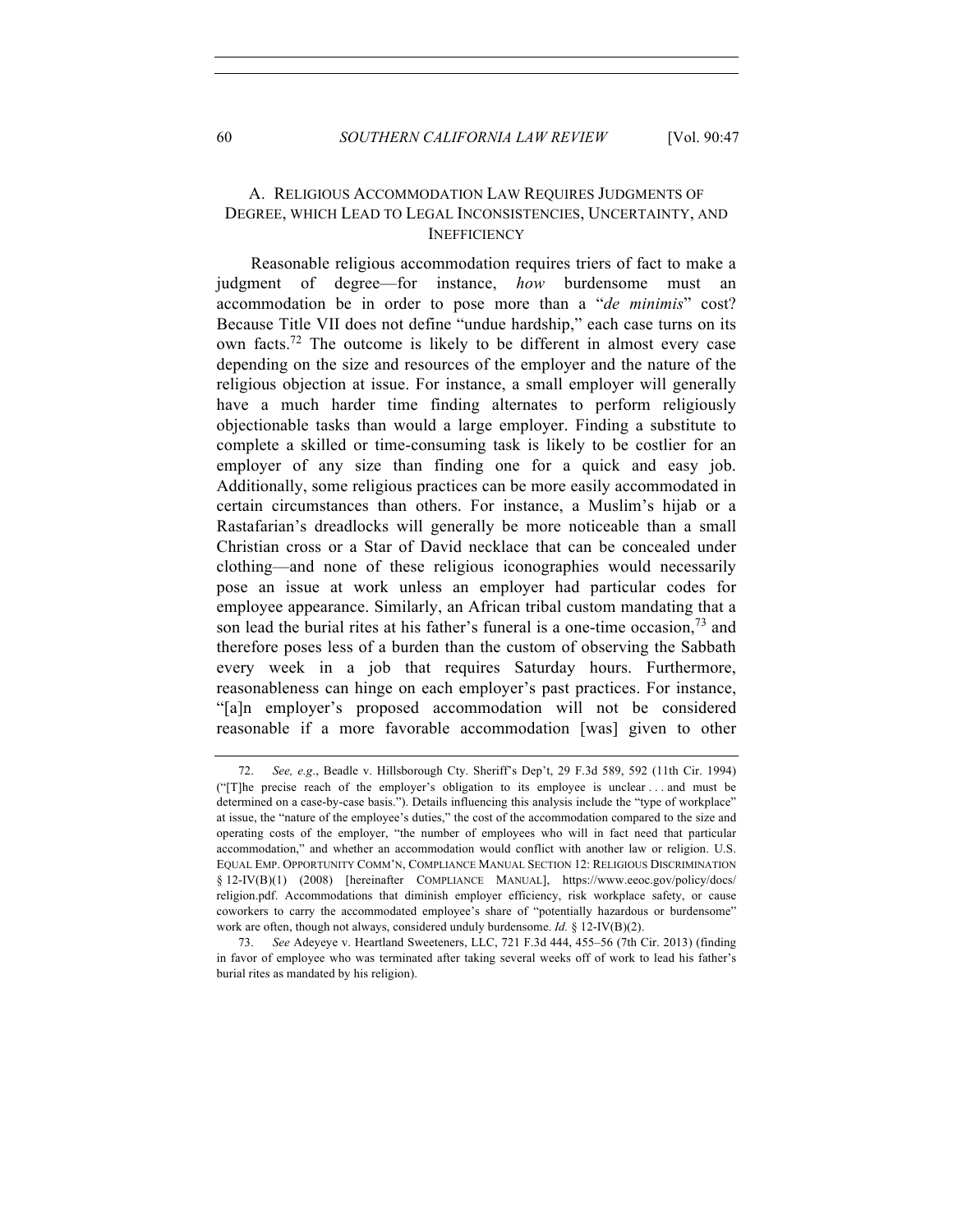employees for nonreligious purposes."<sup>74</sup> As applied in *Philbrook*, the Court noted that unpaid leave would not have been a reasonable accommodation if paid leave was regularly provided for all purposes except religious ones.75

The consequence of such highly context-based claims is that it is not unusual to have certain religious practices in certain workplaces protected in one instance and not protected in another, making it exceedingly difficult to draw substantive bright-line rules in religious accommodation law.<sup>76</sup> This in turn makes it difficult for employers and employees to know what accommodations are acceptable under Title VII prior to bringing suit. Many legal scholars, including William Landes and Judge Richard Posner, have posited that increased uncertainty results in increased litigation, which risks more inconsistent outcomes and additional uncertainty, and ultimately results in decreased judicial efficiency for the system as a whole.<sup>77</sup> It is costly for both sides to litigate these cases, which have grown in number and expense in recent years as courts chip away at existing precedent and create new grey areas expanding the sorts of claims employees can bring.<sup>78</sup>

77. *See* William M. Landes & Richard A. Posner, *Legal Precedent: A Theoretical and Empirical Analysis*, 19 J.L. & ECON. 249, 271–73, 293 (1976) (noting that clear precedents reduce the demand for litigation by "creating specific rules of legal obligation"). *Cf.* Anthony D'Amato, *Legal Uncertainty*, 71 CAL. L. REV. 1, 7–8 (1983) (arguing that greater legal uncertainty accentuates parties' aversion to risk, thereby making settlements more likely). Whether one sides with Landes and Posner or D'Amato, it can be agreed that greater legal uncertainty likely results in more lawsuits filed, which is costly to both parties regardless of whether they ultimately decide to settle or engage in protracted litigation.

78. In one example of this phenomenon, *EEOC v. JBS USA, LLC*, the EEOC filed suit on behalf of 200–300 Muslim meatpackers who sought unscheduled breaks to pray five times each day, and to move the meal break to a time that coincided with their sunset prayer time. EEOC v. JBS, USA, LLC, No. 8:10CV318, 2013 U.S. Dist. LEXIS 176963, at \*49–53 (D. Neb. Oct. 11, 2013). Even though these accommodations clearly posed more than a "*de minimis*" cost to the employer, because allowing hundreds of its employees to pray at the same time five times a day would have dramatically slowed the production line and therefore the profits (and potentially the USDA rating) of the company's products, the EEOC managed to proceed to a bench trial, where it ultimately lost after much expense incurred on

<sup>74.</sup> Jennifer Fowler-Hermes & Luisette Gierbolini, *Religious Accommodation in the Workplace: The Devil Is in the Detail*, FLA. B.J., May 2014, at 34, 35 (citing COMPLIANCE MANUAL, *supra* note 72, § 12-IV(A)(3)). "[U]npaid leave is not a reasonable accommodation when paid leave is provided for all purposes *except* religious ones." Ansonia Bd. of Educ. v. Philbrook, 479 U.S. 60, 71 (1986).

<sup>75.</sup> *Philbrook*, 479 U.S. at 71.

<sup>76.</sup> For example, one cannot state a bright-line rule that asking employees to use their vacation days to observe religious holidays is a "reasonable accommodation." Some courts have held that it is. *E.g.*, Getz v. Pa. Dep't of Pub. Welfare, 802 F.2d 72, 74 (3d Cir. 1986) (holding that Title VII does not require that an employee be able to "have her religious holidays and keep her vacation days as well"). Other courts have held that it is not. *E.g.*, Cooper v. Oak Rubber Co., 15 F.3d 1375, 1379 (6th Cir. 1994) ("[The employee] was faced with the choice of working on the Sabbath or potentially using all of her accrued vacation to avoid doing so. . . . Such an employee stands to lose a benefit, vacation time, enjoyed by all other employees who do not share the same religious conflict, and is thus discriminated against with respect to a privilege of employment.").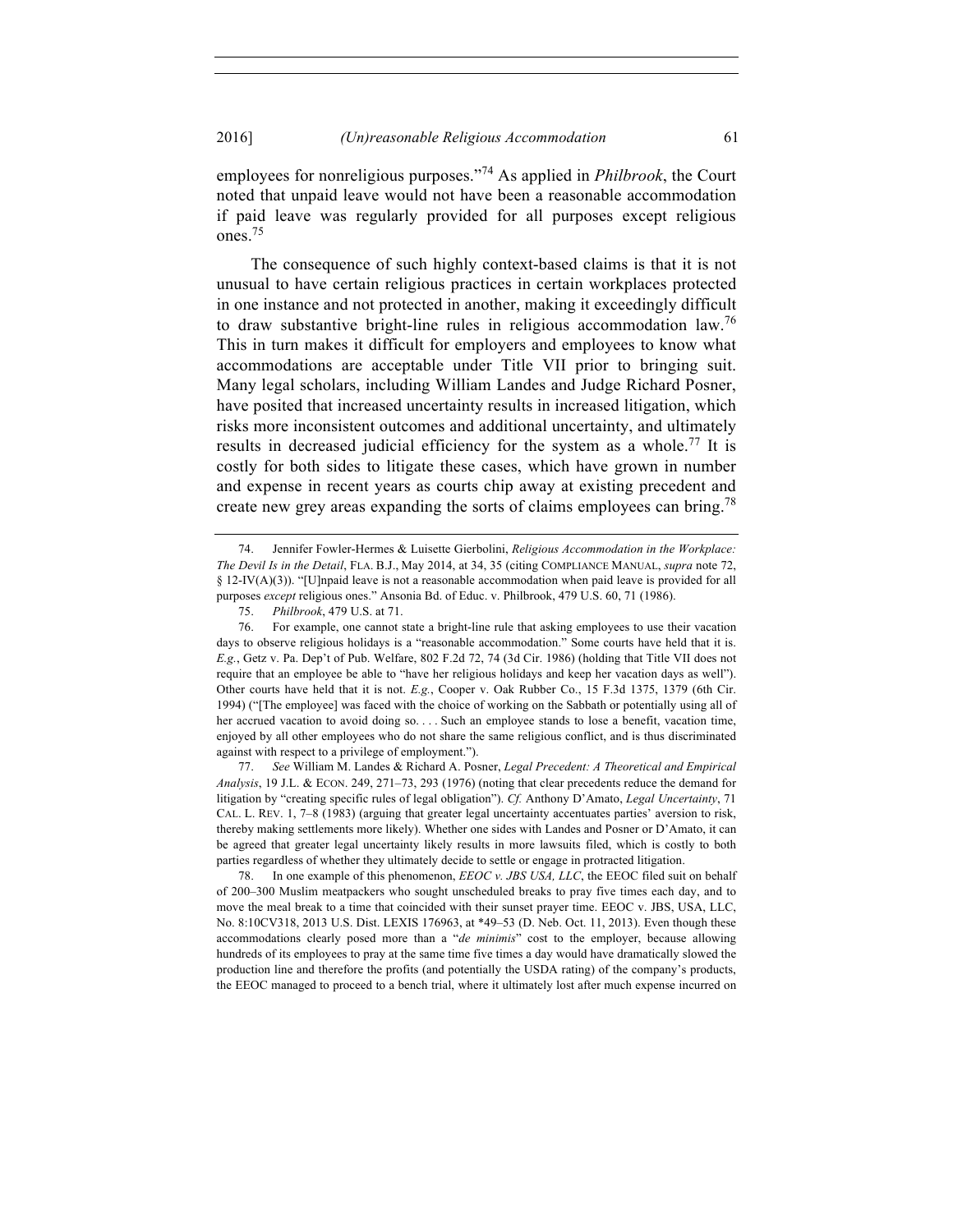Indeed, religious discrimination claims filed with the EEOC have almost doubled since 2000,<sup>79</sup> and confusion over the "undue hardship" standard has often been stated as one of the prime impetuses for a proposed amendment to Title VII.<sup>80</sup>

## B. RELIGIOUS ACCOMMODATION LAW FAILS TO ADEQUATELY CONSIDER EFFECTS ON THIRD PARTIES, SUCH AS OTHER EMPLOYEES

As written, Title VII only considers an accommodation's burden on an employer. But employers are not the only ones burdened when an employee refuses to perform all of his or her assigned tasks. Consider a salaried professional who is not paid overtime to work on additional nights and weekends so a coworker can leave at sundown on Friday evenings to observe the Sabbath. Or consider lower morale in the workplace when some employees grow bitter because they feel they are required to do more work, or adjust their schedules more often, to accommodate the religious preferences of another coworker—which was likely a substantial motivator behind the ExpressJet stewardess's complaint about Charee Stanley's failure to assist with beverage duties in the case discussed above.<sup>81</sup> Situations like these may pose only minor and temporary annoyances for the workers asked to pick up the slack from a coworker's religious accommodation, but even slight and short-lived inconveniences constitute unwanted impositions of certain employees' privately held religious beliefs on others.

Troublingly, costs imposed on fellow coworkers are not always considered in a court's determination of *de minimis* costs to an employer under Title VII. For instance, an employer cannot use a greater-than-*de minimis* costs defense when it is not obligated to pay its workers extra compensation to work overtime, which frequently occurs in salaried professions.82 Further, courts are split as to whether bad worker morale

both sides. *Id.* at \*54–57. In another example, explained further in this Note, the court equated veganism with a sincerely held religious belief in *Chenzira v. Cincinnati Children's Hospital Medical Center*, No. 1:11-CV-00917, 2012 U.S. Dist. LEXIS 182139, at \*1 (S.D. Ohio Dec. 27, 2012).

<sup>79.</sup> *Religion-Based Charges*, *supra* note 12.

<sup>80.</sup> *See* WORKPLACE FLEXIBILITY, *supra* note 42 (citing Senator Jeffords' remarks at the 1997 Senate Labor and Human Resources Committee Hearing on WRFA that "accommodation claims filed against . . . private employers had increased as a result of courts' misinterpretation" of Title VII, and Congressman Souder's remarks at the November 2005 Employer-Employee Relations Subcommittee hearing that "[e]nactment of WRFA would better articulate the [Title VII] standard" and "potentially reduce litigation").

<sup>81.</sup> *See supra* text accompanying notes 1–10.

<sup>82.</sup> Under the federal Fair Labor Standards Act ("FLSA"), "executive, administrative, or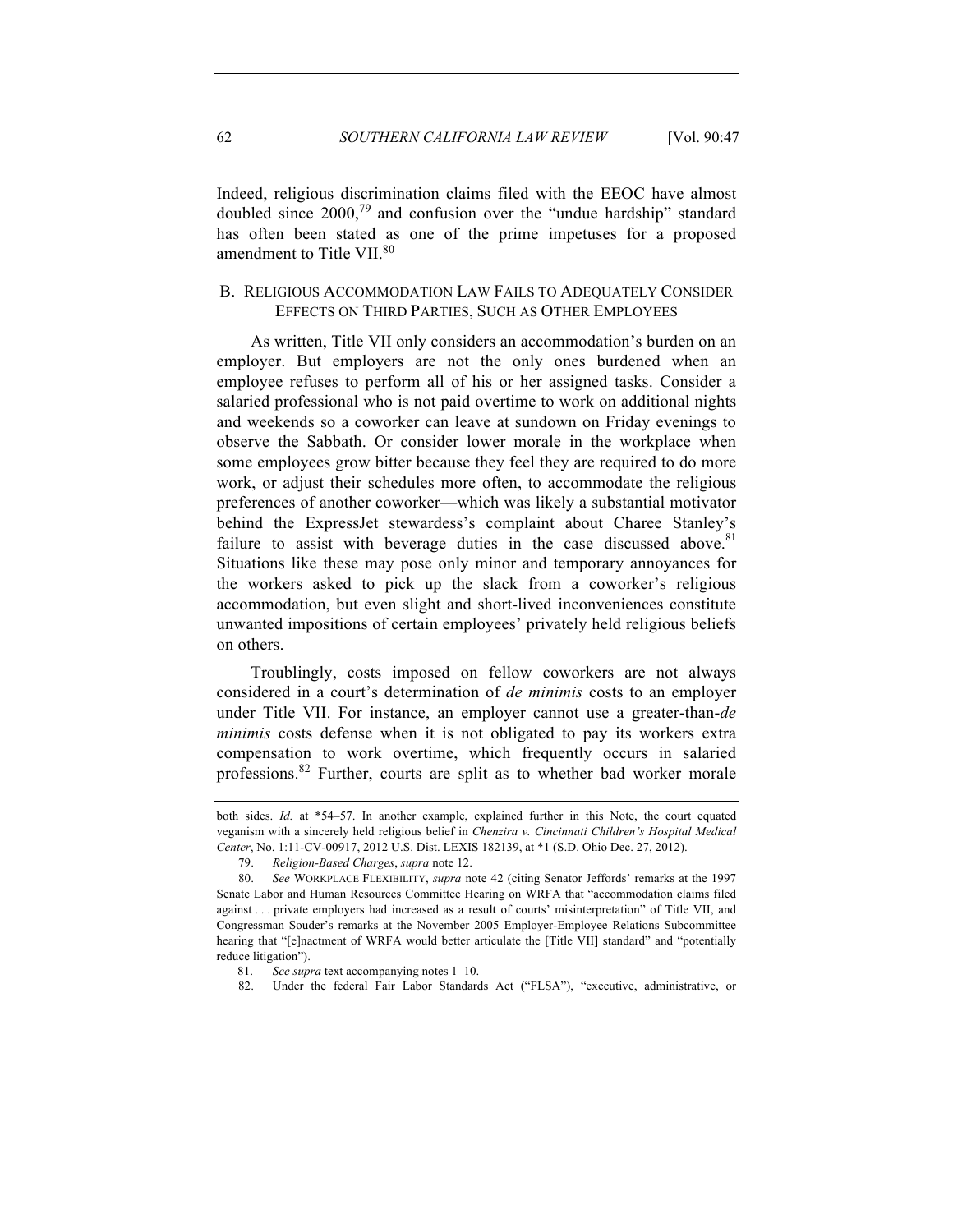constitutes an "undue hardship" under Title VII.83 In *EEOC v. Firestone Fibers & Textiles Co.*, in which a laboratory technician was fired for requesting time off work from sundown Fridays to sundown Saturdays in observation of the Sabbath, the Fourth Circuit stated that employers were allowed to consider perceptions of fairness among other employees when determining whether to provide religious accommodations because poor worker morale causes "real problems" in the workplace.<sup>84</sup> Conversely, in *Lambert v. Condor Manufacturing, Inc.*, in which a machine operator requested the removal of other employees' photographs of nude women as a religious accommodation, the court signaled its skepticism of moralebased hardships, stating that "'proof of co-workers' unhappiness' with a particular accommodation is not enough to cause a hardship."<sup>85</sup> Other courts are unclear in their stance as to whether poor morale constitutes a hardship. For example, in *Opuku-Boateng v. California*, the Ninth Circuit acknowledged that in some cases an employer may be able to establish undue hardship based on how an accommodation impacts other workers, but then hedged, questioning whether harm to employee morale warrants the same consideration as more established exempted grounds under Title VII, such as violations of worker seniority agreements or safety considerations.<sup>86</sup> Such decisions on adverse third-party effects further obfuscate Title VII's vague legal standards and promote additional confusion over what constitutes an acceptable accommodation under the law.

#### C. RELIGIOUS ACCOMMODATION LAW IS TOO SUSCEPTIBLE TO THE "SLIPPERY SLOPE" PROBLEM

Once some employees receive a religious accommodation, others are more likely to step forward to claim accommodations as well. Title VII offers a partial safeguard against this "slippery slope" by requiring all

professional" employees paid on a salary basis, and certain other categories of workers, need not be paid overtime. 29 U.S.C. § 213(a)(1) (2012). State analogs to FLSA have similar provisions. *See, e.g.*, CAL. LAB. CODE § 204.2 (West 2006).

<sup>83.</sup> *See* EEOC v. Rent-A-Ctr., Inc., 917 F. Supp. 2d 112, 119 n.5 (D.D.C. 2013) (acknowledging a circuit split as to how readily courts will recognize employee morale as a legitimate harm). *See also*  Dallan F. Flake, *Bearing Burdens: Religious Accommodations that Adversely Affect Coworker Morale*, 76 OHIO ST. L.J. 169, 190–203 (2015).

<sup>84.</sup> EEOC v. Firestone Fibers & Textiles Co., 515 F.3d 307, 317–19 (4th Cir. 2008) ("[E]venhandedness and fairness are of paramount importance to the functionings of any workplace. Co-workers have their rights, too.").

<sup>85.</sup> Lambert v. Condor Mfg., Inc., 768 F. Supp. 600, 604 (E.D. Mich. 1991) (quoting EEOC v. Townley Eng'g & Mfg. Co., 859 F.2d 610, 615 (9th Cir. 1988)).

<sup>86.</sup> Opuku-Boateng v. California, 95 F.3d 1461, 1468 & n.12, 1473 (9th Cir. 1996).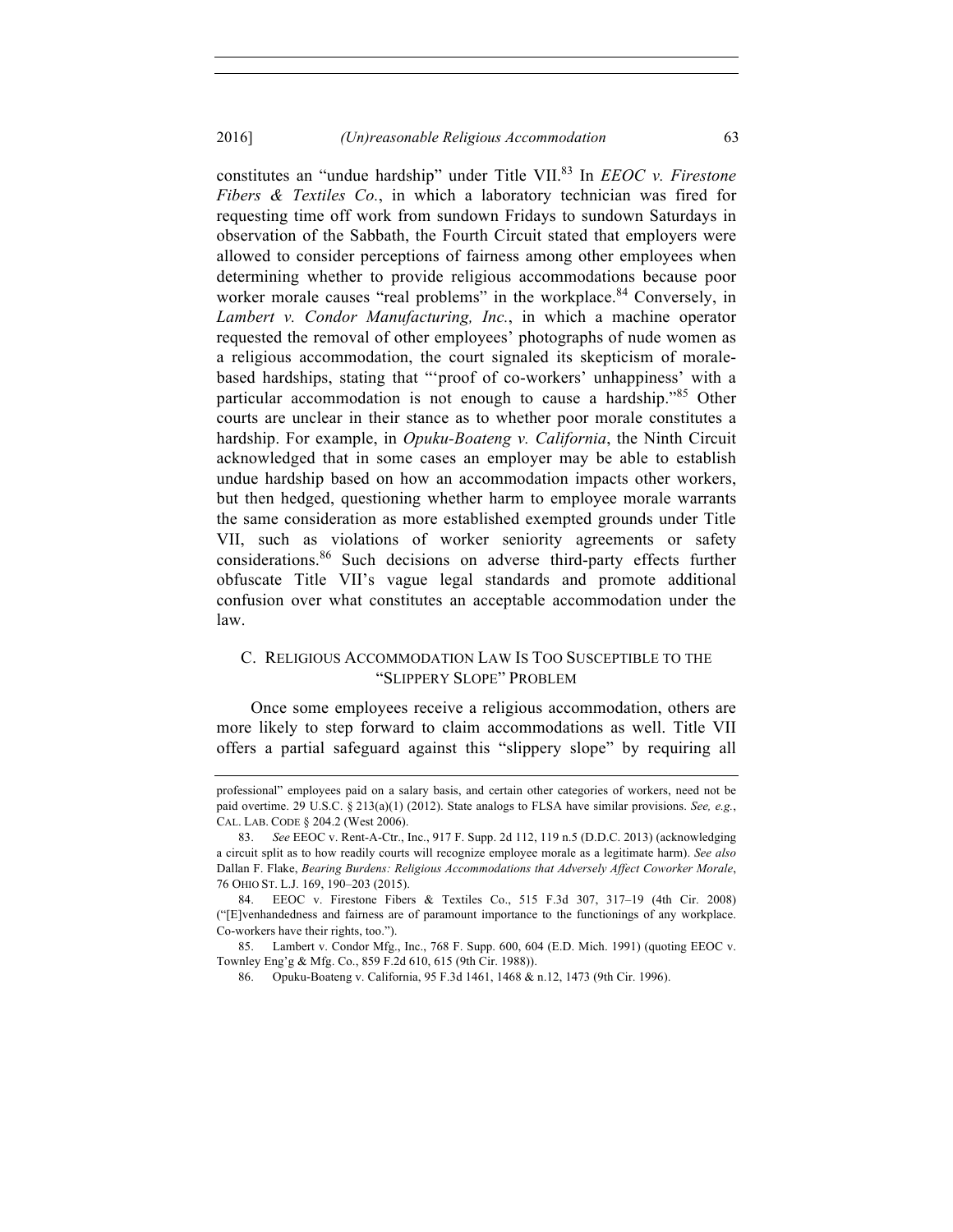accommodation-seeking employees to possess a "bona fide," or sincerely held, religious belief of which the employer must have adequate notice. $87$ However, in reality, this is not much of a safeguard because courts rarely question the sincerity or religiosity of a particular belief in Title VII cases. Courts are loathe to step into the role of "arbiters of scriptural interpretation"; <sup>88</sup> indeed, Justice Ginsburg highlighted such reluctance in her *Hobby Lobby* dissent, proclaiming an "'overriding interest' in 'keeping the courts "out of the business of evaluating" . . . the sincerity with which an asserted religious belief is held.'"<sup>89</sup> In addition, employers have limited ability to question the sincerity or religiosity of an employee's beliefs.<sup>90</sup> Thus, it is not unreasonable to suppose that granting religious accommodations to some employees will encourage others, some with perhaps more dubious religious convictions, to step forward requesting accommodations too. We are already seeing similar "slippery slope" phenomena in other accommodation-based contexts, notably in the case of greater numbers of *employers* seeking religious-based exemptions to contraceptive coverage after the *Hobby Lobby* decision.<sup>91</sup>

What will happen when a once-reasonable accommodation becomes

90. The EEOC's Compliance Manual suggests that employers ordinarily assume that an employee's request for a religious accommodation is based on a sincerely held belief, since Title VII was not meant to give employers the power to determine which beliefs are "religious enough" to qualify for exemptions. COMPLIANCE MANUAL, *supra* note 72, § 12-I(A)(3). According to the EEOC, an employer can only inquire and request additional information from an employee if it has an objective basis for questioning either the sincerity or religiosity of an employee's belief or practice. *Id.*

91. *See High Court Affirms Religious Rights Apply to All Contraception Coverage*, CBS NEWS (July 1, 2014, 12:34 PM), http://www.cbsnews.com/news/high-court-affirms-religious-rights-apply-toall-contraception-coverage/ ("The Supreme Court on Tuesday confirmed that its decision a day earlier extending religious rights to closely held corporations applies broadly to the contraceptive coverage requirement in the new health care law, not just the handful of methods the justices considered in their ruling," which affects over fifty other corporations interested in seeking religious exemptions). *See generally Hobby Lobby*, 134 S. Ct. 2751.

<sup>87.</sup> Philbrook v. Ansonia Bd. of Educ., 757 F.2d 476, 481 (2d Cir. 1985) (quoting Turpen v. Mo.-Kan.-Tex. R.R. Co., 736 F.2d 1022, 1026 (5th Cir. 1984)), *aff'd*, 479 U.S. 60 (1986).

<sup>88.</sup> Ben Adams & Cynthia Barmore, Note, *Questioning Sincerity: The Role of the Courts After*  Hobby Lobby, 67 STAN. L. REV. ONLINE 59, 59 (2014).

<sup>89.</sup> *Id.* (quoting Burwell v. Hobby Lobby Stores, Inc., 134 S. Ct. 2751, 2805 (2014) (Ginsburg, J., dissenting)). According to the Anti-Defamation League, "religious beliefs need not be acceptable, logical, consistent, or comprehensible to others to be entitled to protection and courts must not presume to determine the place of a particular belief in a religion or the plausibility of a religious claim. In short, the fact that no religious group espouses such beliefs or the fact that the religious group to which the individual professes to belong may not accept such belief will not determine whether the belief is a religious belief." ANTI-DEFAMATION LEAGUE, RELIGIOUS ACCOMMODATION IN THE WORKPLACE: YOUR RIGHTS AND OBLIGATIONS 4 (2015) [hereinafter RELIGIOUS ACCOMMODATION], http://www.adl.org/assets/pdf/civil-rights/religiousfreedom/religiousaccomodworkplace/religious accommodwkplacerevised07-29-15.pdf.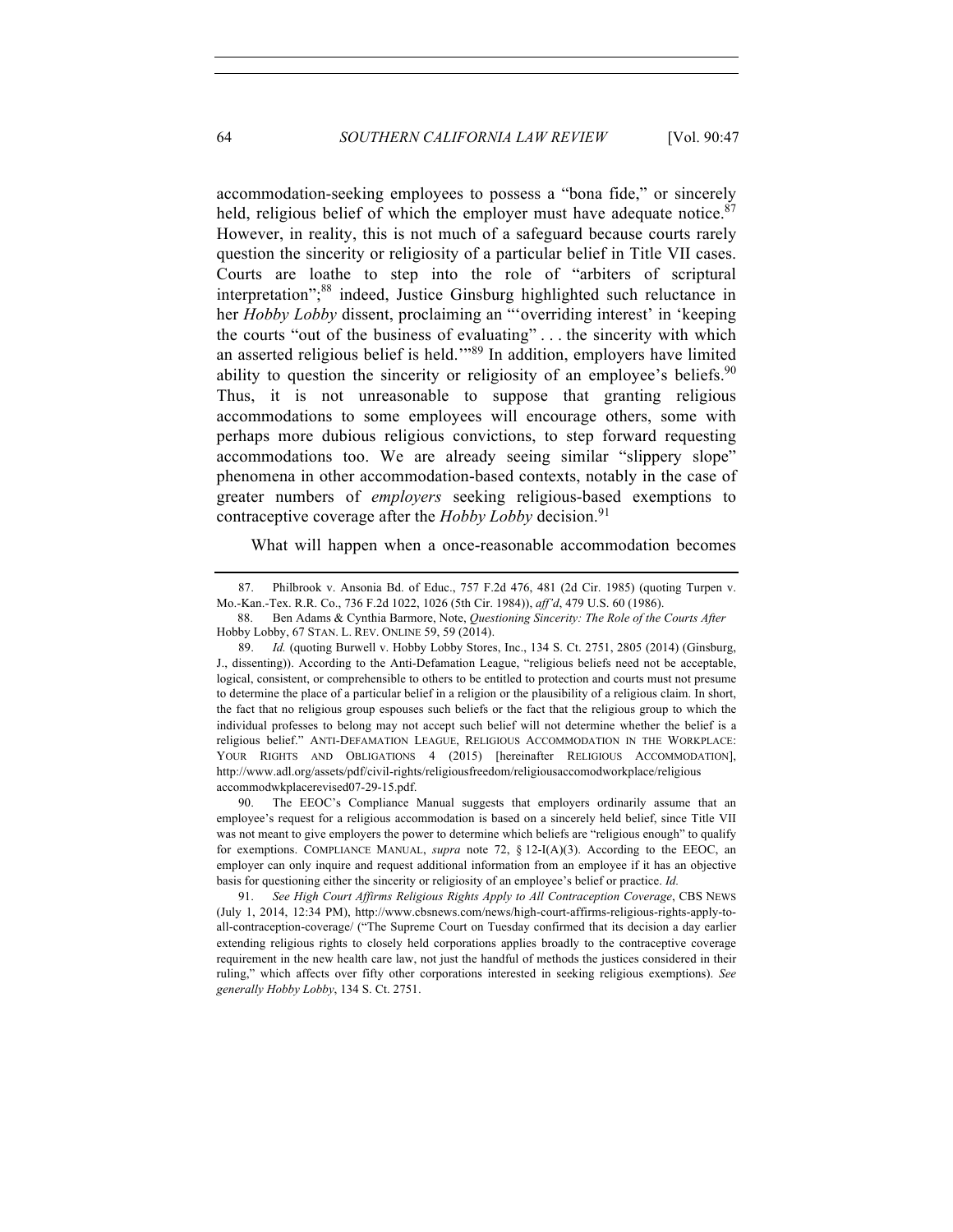too impractical or expensive because too many workers start to request it? The answer is likely additional expensive lawsuits. In March 2016, a Cargill meatpacking plant that had agreed to accommodate daily prayer times at a small prayer area on its premises saw 200 Muslim employees walk out in protest because not all of them were allowed to leave work at their desired times to pray.<sup>92</sup> Cargill's top managers had previously allowed its religious employees one or two religious breaks per shift in ten-minute segments after explicit permission from a supervisor, but the marketplace reality for a large meatpacking facility that processes 4,500 cattle a day meant there were times when staffing limitations required a curtailment of the numerous prayer requests in order for the plant to stay on schedule.<sup>93</sup> Cargill responded to the workers' strike by firing all 150 of the workers that had not returned in three days, in accordance with the terms of their union contracts that authorized summary dismissal after three consecutive unexcused absences. $94$  As the Cargill plant struggles to find substitute workers, approximately 130 of the fired workers have filed an EEOC complaint for Title VII religious discrimination.<sup>95</sup>

Another aspect of the "slippery slope" argument concerns increasingly bold legal moves from plaintiffs to push the long-standing boundaries of Title VII law into new territories. In *Chenzira v. Cinncinati Children's Hospital Medical Center*, a woman sued after being discharged from her job due to her refusal to receive flu vaccinations because it conflicted with her "religious and philosophical conviction" as a vegan.<sup>96</sup> In its decision to deny the employer's motion to dismiss, the court "[found] it plausible that [the p]laintiff could subscribe to veganism with a sincerity equating that of traditional religious views."<sup>97</sup> This case thereby increased the range of personal preferences, like dietary restrictions, that may be afforded the same protections as traditional religious convictions under Title VII.

97. *Id.* at \*10.

<sup>92.</sup> Julie Turkewitz, *Prayer Dispute Between Somalis and Plant Reshapes a Colorado Town, Again*, N.Y. TIMES (Mar. 7, 2016), http://www.nytimes.com/2016/03/08/us/prayer-dispute-betweensomalis-and-plant-reshapes-a-colorado-town-again.html?\_r=0.<br>93. Id.

<sup>93.</sup> *Id.*

<sup>94.</sup> *Id.*

<sup>95.</sup> *Id.* The article also discusses other large companies that have encountered similar struggles in their attempt "to balance prayer and profit." *Id.* For instance, a JBS meatpacking facility in Greeley, Colorado, faced a similar problem in 2008; the company is currently facing federal charges "that it discriminated against workers by failing to provide reasonable religious accommodations." *Id.* Meanwhile, in Wisconsin, Ariens, a lawn mower and snowblower manufacturer, saw dozens of its workers quit when the company told workers they "would have to pray during scheduled breaks, [and] not when their religion so dictated." *Id.*

<sup>96.</sup> Chenzira v. Cincinnati Children's Hosp. Med. Ctr., No. 1:11-CV-00917, 2012 U.S. Dist. LEXIS 182139, at \*1 (S.D. Ohio Dec. 27, 2012).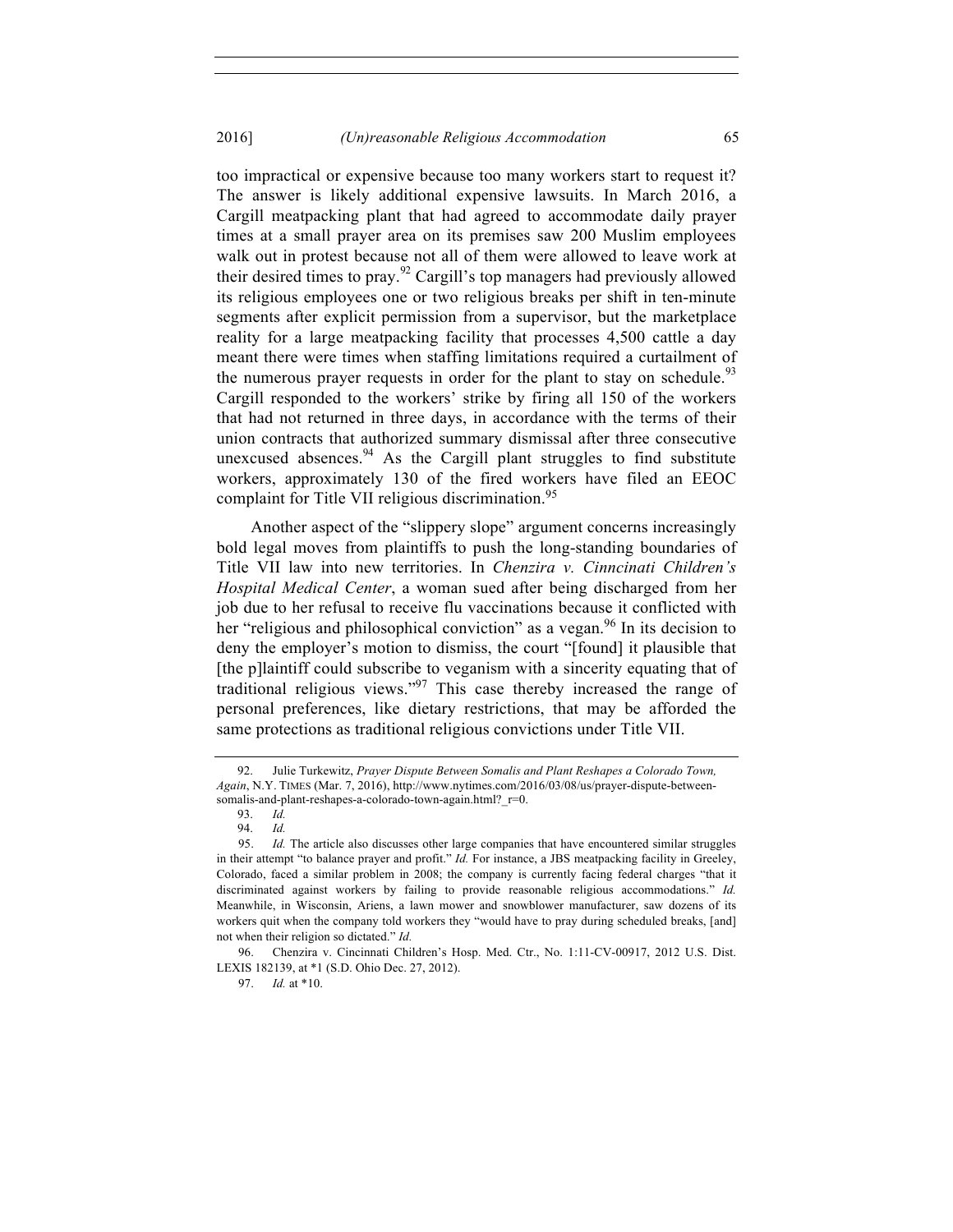In another expansion to Title VII law, in *EEOC v. Dynamic Medical Services*, a Scientologist employer moved to dismiss a complaint from employees that requested to be exempt from certain practices because they did not share the employer's Scientology beliefs, by reminding the court that Title VII protects only "those with sincerely held religious beliefs that conflict with a workplace requirement."<sup>98</sup> The employer argued that the employees' claims were deficient because they merely alleged that the employer's religious practices "conflicted with the employees' sincerely held religious beliefs, their conscience, and/or their religious sensibilities as non-Scientologists"<sup>99</sup>—with no additional factual allegations as to how this conflicted with any of the employees' specific religious beliefs or workplace duties.<sup>100</sup> The parties settled in the amount of \$170,000, so the district court never ruled on the employer's motion to dismiss.<sup>101</sup> However, the accommodation claim alleged here fell outside the boundaries recommended by the EEOC's Compliance Manual and existing case law, "which provide that exemption from a religious-based work requirement is required only when there is a direct conflict with an employee's [*specific*,] sincerely held religious belief,"<sup>102</sup> as opposed to vague references to "religious sensibilities."<sup>103</sup> This broadening of Title VII protections represents a significant departure from years of precedent that signaled hesitation from courts and legislatures to strengthen religious freedoms in the workplace, and again, risks creating a "moving goalpost" for reasonable accommodation that results in increased uncertainty and litigation.

103. *Id.*

<sup>98.</sup> Defendant's Motion to Dismiss the EEOC's Complaint at 6, EEOC v. Dynamic Med. Servs., Inc., No. 1:13-CV-21666-KMW (S.D. Fla. Aug. 26, 2013) [hereinafter Dynamic MTD].

<sup>99.</sup> Fowler-Hermes & Gierbolini, *supra* note 74, at 36.

 <sup>100.</sup> Dynamic MTD, supra note 98, at 7. One of the employees had told her supervisor that she was a Jehovah's Witness, which may have provided the employer with enough notice under the Supreme Court's "knowledge" requirement for the employer to infer that her request to avoid the employer's Scientology practices were religious in nature. *Id.* at 8. *See supra* Part I.

 <sup>101.</sup> Verdict and Settlement Summary, EEOC v. Dynamic Med. Servs., Inc., No. 1:13-cv-21666- KMW (S.D. Fla. Dec. 20, 2013), 2013 WL 8176933.

 <sup>102.</sup> Fowler-Hermes & Gierbolini, *supra* note 74, at 36 (first citing EEOC v. Townley Eng'g & Mfg. Co., 859 F.2d 610, 615 (9th Cir. 1988); then citing *Questions and Answers: Religious Discrimination in the Workplace*, U.S. EQUAL EMP. OPPORTUNITY COMM'N, http://eeoc.gov/policy/ docs/qanda\_religion.html (last updated Jan. 31, 2011)).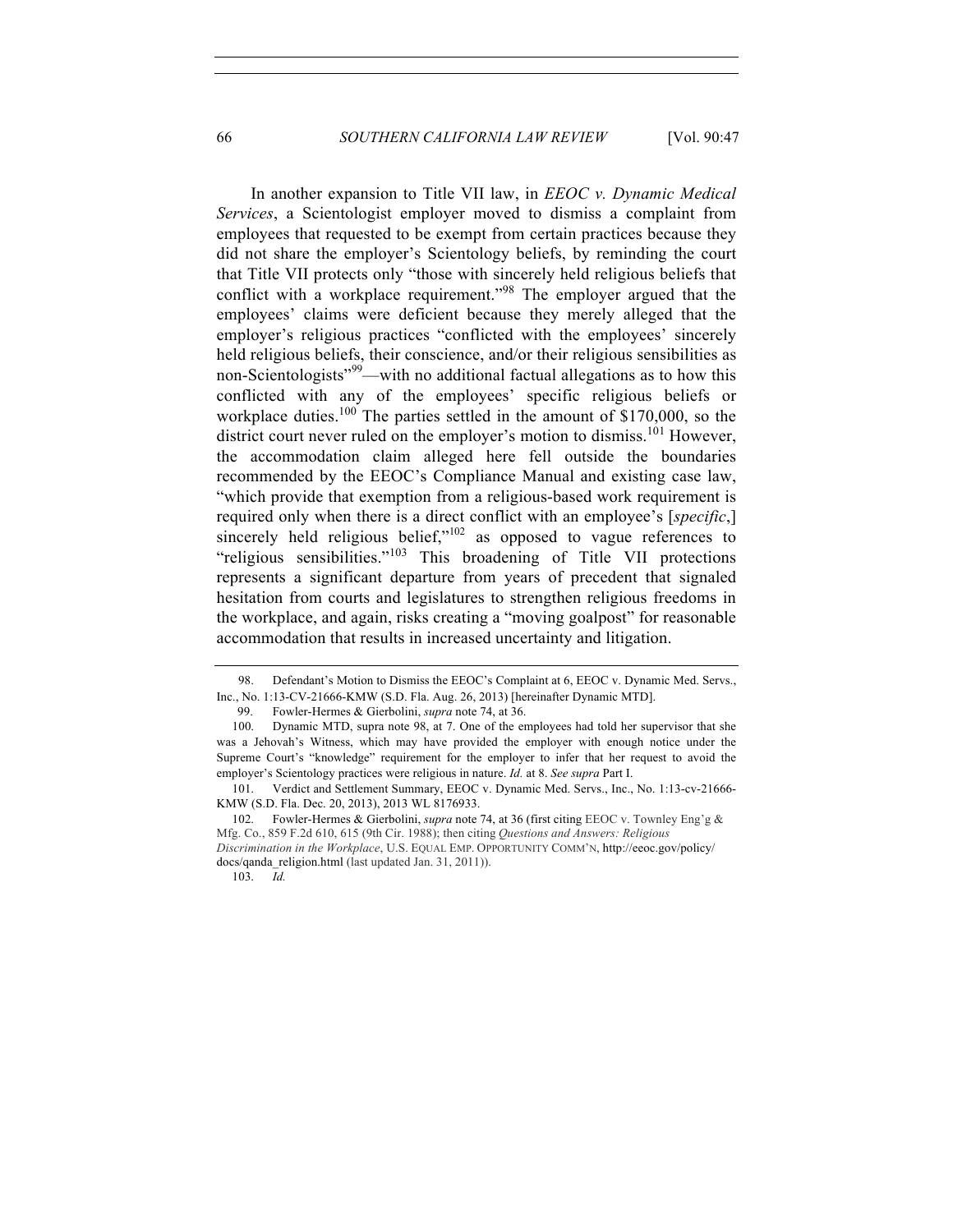#### D. CURRENT RELIGIOUS ACCOMMODATION LAW PROMOTES DISCRIMINATORY TREATMENT AMONG DIFFERENT RELIGIOUS AND NON-RELIGIOUS BELIEFS

For the reasons discussed above, the contextual and fact-intensive nature of religious accommodation cases, and the discretion courts have to consider whether effects like poor morale constitute "undue hardship," has and will continue to lead to different, and therefore unequal, outcomes. Two employees with the same religious convictions holding the same position could easily find themselves facing vastly different legal remedies depending on the size of their employer and the sympathies of the judge and jury hearing their cases. Perhaps even more problematic is that we all practice different religions in different ways, and inevitably some individuals' practices will conflict more often, and require more accommodation, than others. In this way, Title VII, a law designed to decrease discrimination in the workplace, serves to perpetuate discrimination and raise issues of unfairness by giving employees with particular religious practices special treatment over those with other religious practices or no religion at all. Under the current law, if a non-Sabbath observer requires accommodations to miss mandatory shifts to spend more time with family, and a Sabbath observer requires accommodations to miss required shifts to observe a weekly religious holiday, employers are obliged to try to make accommodations for the religious observer, but are free to fire the family-oriented worker, even though both workers are, in effect, using strongly and privately held values to demand an exemption from required aspects of their job duties. Preferred practices that stem from a religious or religious-like conviction are treated under the law as "needs," even though the desire to join a religion and adhere to its practices represent a conscious choice just as much as a choice to prioritize a child's Little League games over work on Saturday mornings. Why should statutes protect certain privately held convictions of some workers, but not others?

There are fairness concerns from employers' perspective, too. Right now, employers have limited ability to question an applicant about her religion or the religious holidays she observes, especially during the hiring process. For example, an employer should not ask an applicant during an interview: "[D]oes your religion prevent you from working weekends or holidays?"<sup>104</sup> Employers may instead describe the regular days, hours, or shifts of the job in the hopes that an applicant self-selects for a position for

<sup>104.</sup> RELIGIOUS ACCOMMODATION, s*upra* note 89, at 5.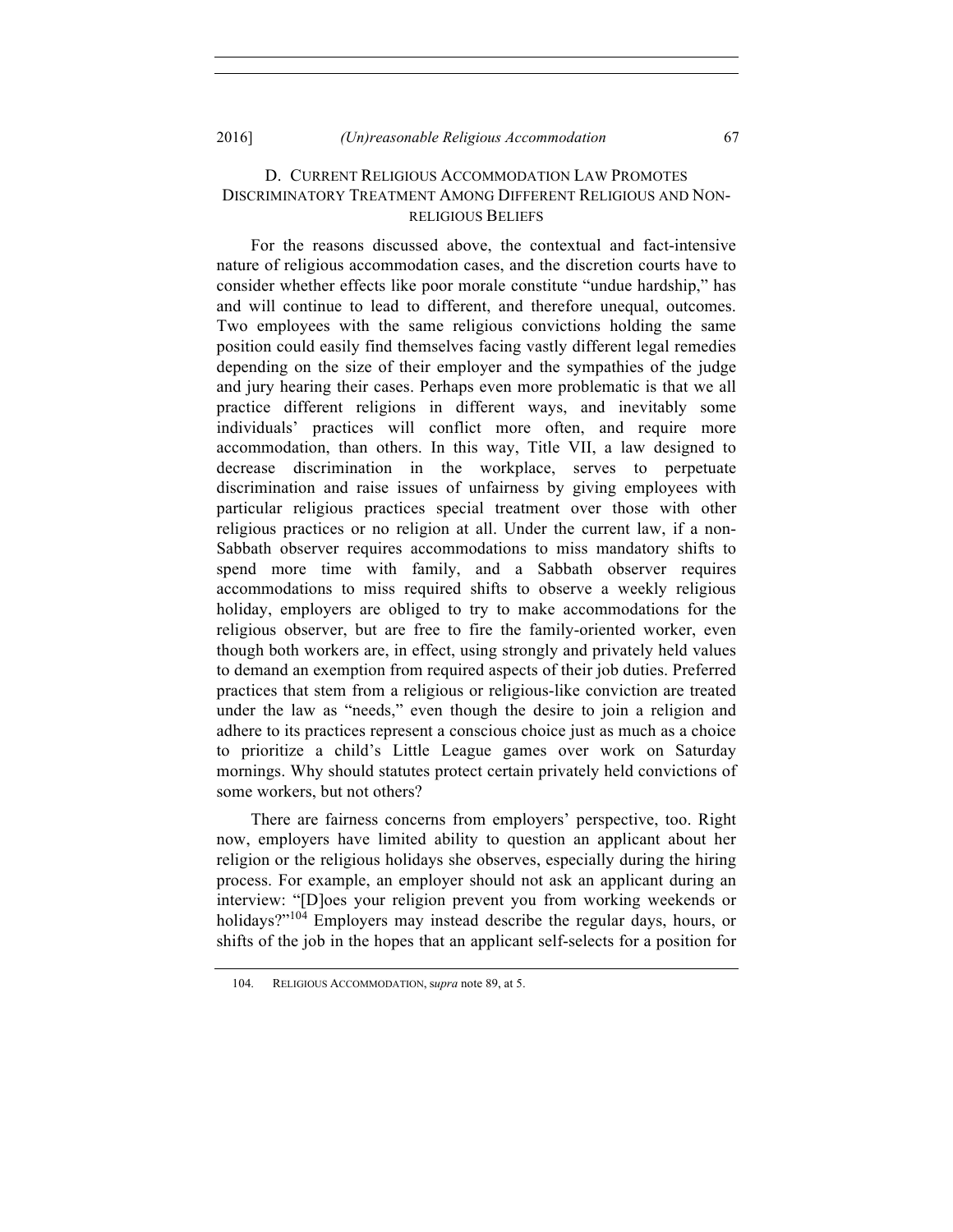which she feels she is well-suited.<sup>105</sup> But this system has obvious weaknesses, and an employer could very well end up hiring an applicant for particular job duties for which the applicant will later seek accommodations on account of these duties conflicting with her religious beliefs. This occurred in the *Philbrook* case above, in which the employer was unaware until after Philbrook had been hired that his membership with the Worldwide Church of God mandated an unusually high amount of absences to observe religious holidays each year.<sup>106</sup> Or an employee could later convert to a religion that comes into conflict with duties the employee has been performing for years and knows he or she is required to perform, which occurred in Charee Stanley's ExpressJet case and in *Dewey v. Reynolds Metals Co.*, discussed above. In either instance, the employer finds itself legally obligated to make reasonable accommodations for these unexpected religious needs—or risks facing costly litigation.

Religion is undoubtedly an important aspect of many American's lives; a 2015 Pew Research study found that approximately 84% of Americans identify as religious (though this number is expected to shrink to approximately 75% by 2050).<sup>107</sup> But should religious practices, particularly ones invasive enough to require special accommodation in the work environment, be protected in private, predominately non-religious workplaces to the extent that courts and employers no longer have the ability to require their workers to perform key functions of their jobs? Put another way, given that private employers are generally free to hire or fire "at will" employees for most other reasons (or no reason at all), $^{108}$  is it fair to constrain an employer's freedom to hire or fire workers who cannot meet the requirements of their job description because of their choice to adhere to privately held religious beliefs, even when such practices infringe on the ordinary business practices of their employer and fellow employees? Given that employees desire an occupation and a workplace that is conducive to their preferred lifestyles, would it not be ideal for all of the parties involved if an employee could instead work in a position in which an accommodation between required job duties and the employee's religion is rarely, if ever, needed?

For many, the manner in which current Title VII jurisprudence

<sup>105.</sup> *Id.*

<sup>106.</sup> Ansonia Bd. of Educ. v. Philbrook, 479 U.S. 60, 62–63 (1986).

<sup>107.</sup> PEW RES. CTR., THE FUTURE OF WORLD RELIGIONS: POPULATION GROWTH PROJECTIONS, 2010–2050, 244 (2015), http://www.pewforum.org/2015/04/02/religious-projections-2010-2050/.

<sup>108.</sup> JAY SHEPHERD, FIRING AT WILL: A MANAGER'S GUIDE 4 (Jeff Olson et al. eds., 2011).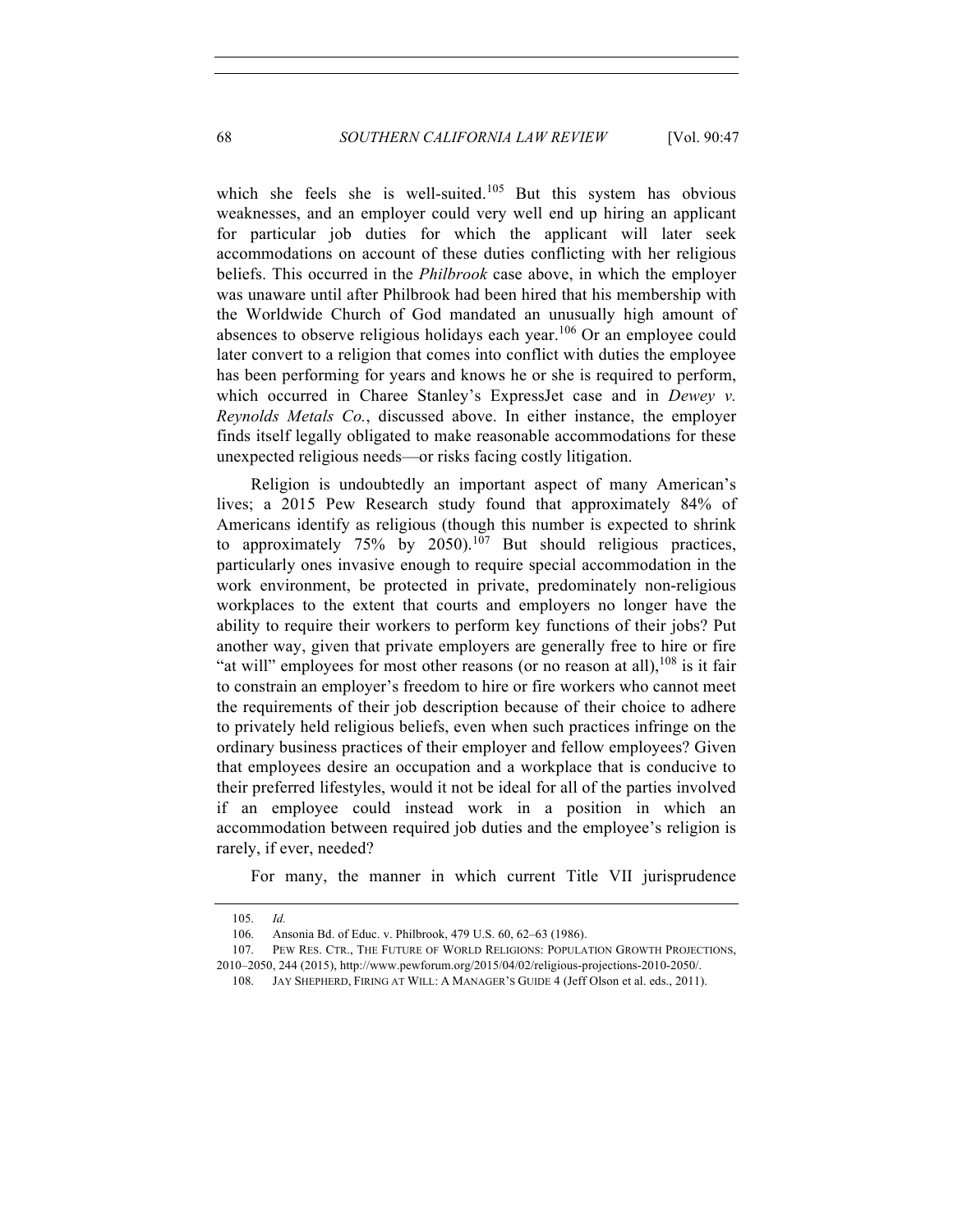adjudicates religious accommodation disputes in the workplace causes concern. Some contend that the law is inconsistent and confusing, some that it is unfairly and discriminatorily applied, and some that it simply amounts to the imposition of some workers' privately held convictions and values on others<sup>109</sup> (for example, a pharmacist could refuse to fill contraception prescriptions because he believes birth control is a sin, and this would be a legally protected practice if the employer can accommodate it with less than a "*de minimis*" cost).<sup>110</sup> Given the problems with Title VII, the increasing number of religious accommodation complaints brought before the EEOC, and our country's changing religious landscape, it is time we look for a change to improve our religious accommodation law.

#### II. TITLE I OF THE AMERICANS WITH DISABILITIES ACT OF 1990: AN INSTRUCTIVE PARADIGM

An examination of the ADA's disability accommodation law is instructive for providing a guide for how religious accommodation law could be altered. One reason for the fruitfulness of this comparison lies in the fact that Title I of the ADA was enacted with a similar legislative intent and language to Title VII's reasonable religious accommodation law (namely, that of restricting discrimination of a discrete group on certain protected grounds).111 Under Title I of the ADA, employers with fifteen or more employees are obligated to provide a reasonable accommodation for "qualified" employees or prospective employees with disabilities, unless doing so causes the employer an undue hardship. $^{112}$ 

A two-step process is used in determining whether an individual is "qualified" under the ADA. The initial step is to determine whether the employee seeking the accommodation meets the qualifications for the position—meaning that he or she satisfies the skill, experience, education, and other prerequisites of the position.<sup>113</sup> The second step is to determine whether the individual can perform the "essential functions" of the position, with or without reasonable accommodation.<sup>114</sup> This second

<sup>109.</sup> *See* WORKPLACE FLEXIBILITY, *supra* note 42 (citing remarks from congressional representatives articulating why Title VII needed to be amended through WRFA)*. See also* Douglas Nejaime & Reva B. Siegel, *Conscience Wars: Complicity-Based Conscience Claims in Religion and Politics*, 124 YALE L.J. 2516, 2528–29 (2015) (noting that a religious refusal to perform certain job functions that are then given to another worker is a subtle but sure way of imposing one's own religious beliefs on others—without the other's consent).

<sup>110.</sup> *See* Noesen v. Med. Staffing Network, Inc., 232 F. App'x 581, 583 (7th Cir. 2007).

<sup>111.</sup> 42 U.S.C. § 12101(b) (2012).

<sup>112.</sup> *Id.* §§ 12102, 12111.

<sup>113.</sup> *Id.* § 12111(8).

<sup>114.</sup> *Id.*; 29 C.F.R. § 1630.2(n)(1) (2015).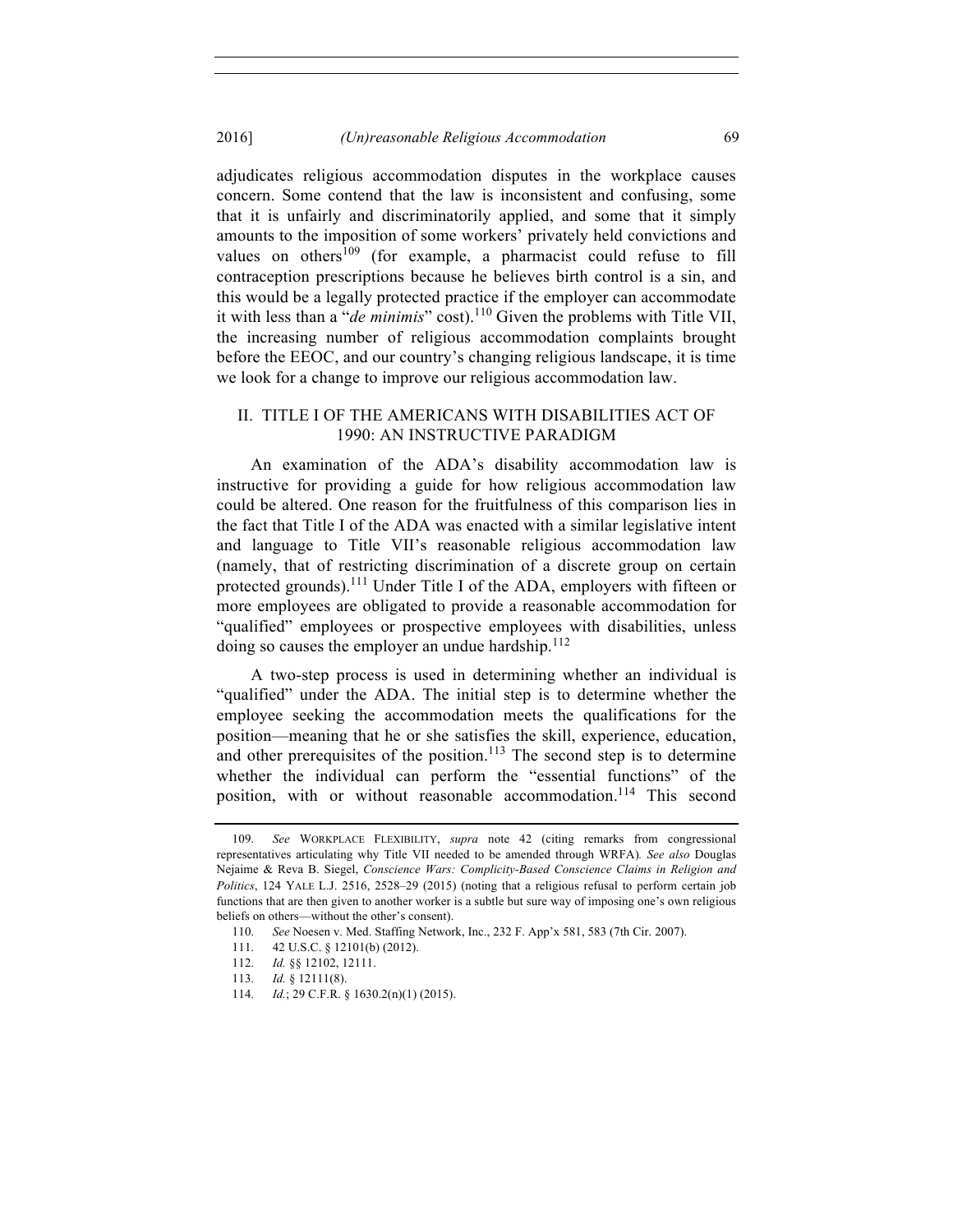inquiry is determined by a totality of the circumstances test. Factors relevant to determining whether a job function is essential include: (1) whether the requesting employee is actually required to perform the "essential" functions; (2) the amount of time spent by the requesting employee performing the "essential" functions; (3) the degree of expertise or skill required to perform the "essential" functions; (4) the written description of the job's responsibilities; and (5) whether removal of that job function would fundamentally change the position.<sup>115</sup> This is a fact-specific inquiry that varies depending upon the position, employer, and industry.<sup>116</sup> If the requesting employee fails to show that she can perform the "essential functions" of a given job, or if her disability prevents her from maintaining regular attendance at work, the employer has no legal obligation under the ADA to offer reasonable accommodation. Even after an employee shows that she is a "qualified individual" who can perform the "essential functions" of the desired position, an employer has no legal obligation under the ADA to offer reasonable accommodation if doing so would pose an "undue hardship"—specifically, one requiring "significant difficulty or expense"<sup>117</sup> on the part of the employer.<sup>118</sup>

It is worth noting here that although Title I of the ADA and Title VII were both enacted to prevent private sector employment discrimination against vulnerable groups, they contain notable differences that prevent one from being fully comparable with the other. First, certain key terms of the laws—"reasonable accommodation" and "undue hardship"—differ significantly between the two Acts.<sup>119</sup> Congress specifically rejected *Hardison*'s *de minimis* standard for the interpretation of "undue hardship" under the ADA, stating that the ADA requires a significantly higher standard than that created by the Supreme Court for Title VII.<sup>120</sup> Second, religious beliefs (which reflect a choice) and disabilities (which do not) are fundamentally different "animals," so a law designed to protect one may

<sup>115.</sup> 42 U.S.C. § 12111(8); 29 C.F.R. § 1630.2(n)(2)–(3).

<sup>116.</sup> Beadle v. Hillsborough Cty. Sheriff's Dep't, 29 F.3d 589, 592 (11th Cir. 1994) ("[T]he precise reach of the employer's obligation to its employee . . . must be determined on a case-by-case basis."); COMPLIANCE MANUAL, *supra* note 72, § 12-IV(A)(3) ("Ultimately, reasonableness is a factspecific determination.").

<sup>117.</sup> 42 U.S.C. § 12111(10)(A).

<sup>118.</sup> *Id.* Note the difference in language between this "undue hardship" and the "*de minimis*" standard imposed by Title VII. 29 C.F.R.  $\S$  1630.2(p)(1).

<sup>119.</sup> *Compare* 29 C.F.R. § 1605.2(c), (e) (defining "undue hardship" with respect to religious accommodation), *with id*. § 1630.2(o)–(p) (defining "undue hardship" with respect to reasonable accommodation).

<sup>120.</sup> H.R. REP. NO. 101-485, at 68 (1990).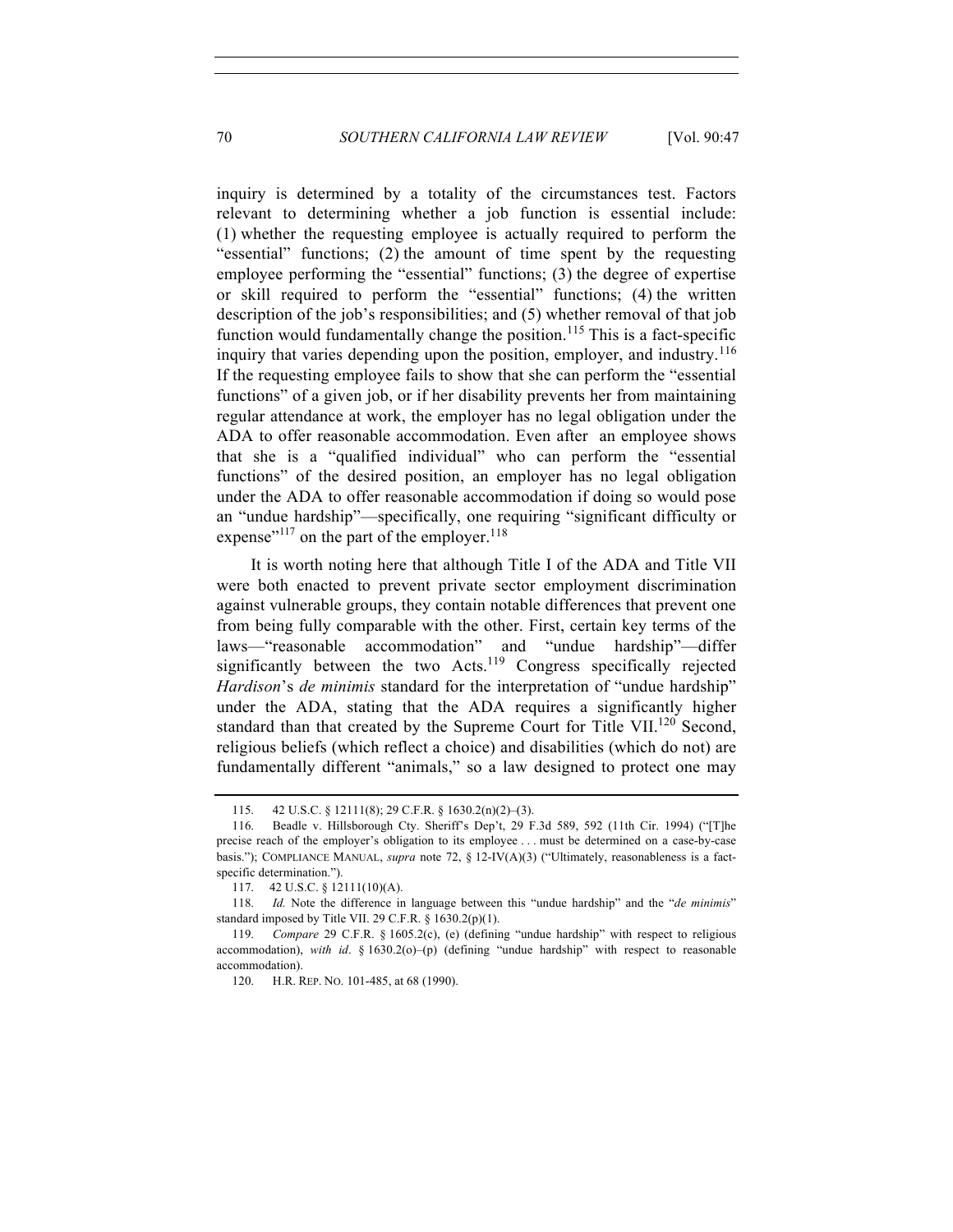not be a fully appropriate comparative instrument for the other. Thirdly, "disability" carries a certain stigma that we initially may be reluctant to apply to religion, as many people consider disabled individuals to be substantially incapacitated by their disabilities and unable to participate in normal life activities.<sup>121</sup> Lastly, there are those who think that Title VII's system works well enough as is, and that incorporating provisions of the ADA into Title VII's interpretation would not serve to remedy Title VII's commonly critiqued deficiencies, like the ones discussed in Part  $I^{122}$  This last argument will be explored in more detail in Part III, which examines whether the adoption of the ADA's "essential functions" provision would likely improve the main critiques against Title VII identified above.

However, there are strong arguments for why the ADA is a useful model for improving Title VII's religious accommodation law. For one, at a broad level, both laws have similar objectives in seeking to reduce private employer discrimination of vulnerable populations. The laws are even worded similarly—indeed, several definitions set forth in Title VII are adopted or incorporated by reference in the ADA.<sup>123</sup> Thus, although the terms "reasonable accommodation" and "undue hardship" differ between the two Acts, the Acts' similar wording and purpose still offers the constructive possibility of comparison. Moreover, the stigma against disabilities that may initially cause reluctance in equating disabilities to religious beliefs reflects an antiquated and erroneous conception of disabilities, which "often affect[] only a discrete life function or a specific aspect of an individual's existence,"<sup>124</sup> and do not prevent the disabled individual from otherwise "function[ing] and contribut[ing] fully to society." $125$  In a sense, disabilities are actually quite similar to religious practices in the employment context, such as Sabbath observance, a refusal to serve alcohol, or a refusal to process draft registrations—all of these practices implicate discrete aspects of one's job duties, but in no way prevent the individual from making other valuable contributions to the workplace or participating in other normal life activities. Furthermore,

<sup>121.</sup> Samuel R. Bagenstos, *Subordination, Stigma, and "Disability*,*"* 86 VA. L. REV. 397, 423–24  $(2000).$ 

<sup>122.</sup> WORKPLACE FLEXIBILITY, *supra* note 42 (citing remarks from Camille Olsen, Chamber of Commerce Representative, at the November 2005 Employer-Employee Relations Subcommittee Hearing on WRFA Adoption, arguing why Title VII should not be modified by the WRFA). *See supra* Part I.

<sup>123.</sup> H.R. REP. NO. 101-485, at 54. For instance, the terms commission, employer, person, labor organization, employment agency, commerce, and industry affecting commerce are all incorporated into the ADA from the Civil Rights Act. *Id.*

<sup>124.</sup> Kimani Paul-Emile, *Race as Disability?* (manuscript at 7) (on file with author).

<sup>125.</sup> *Id.*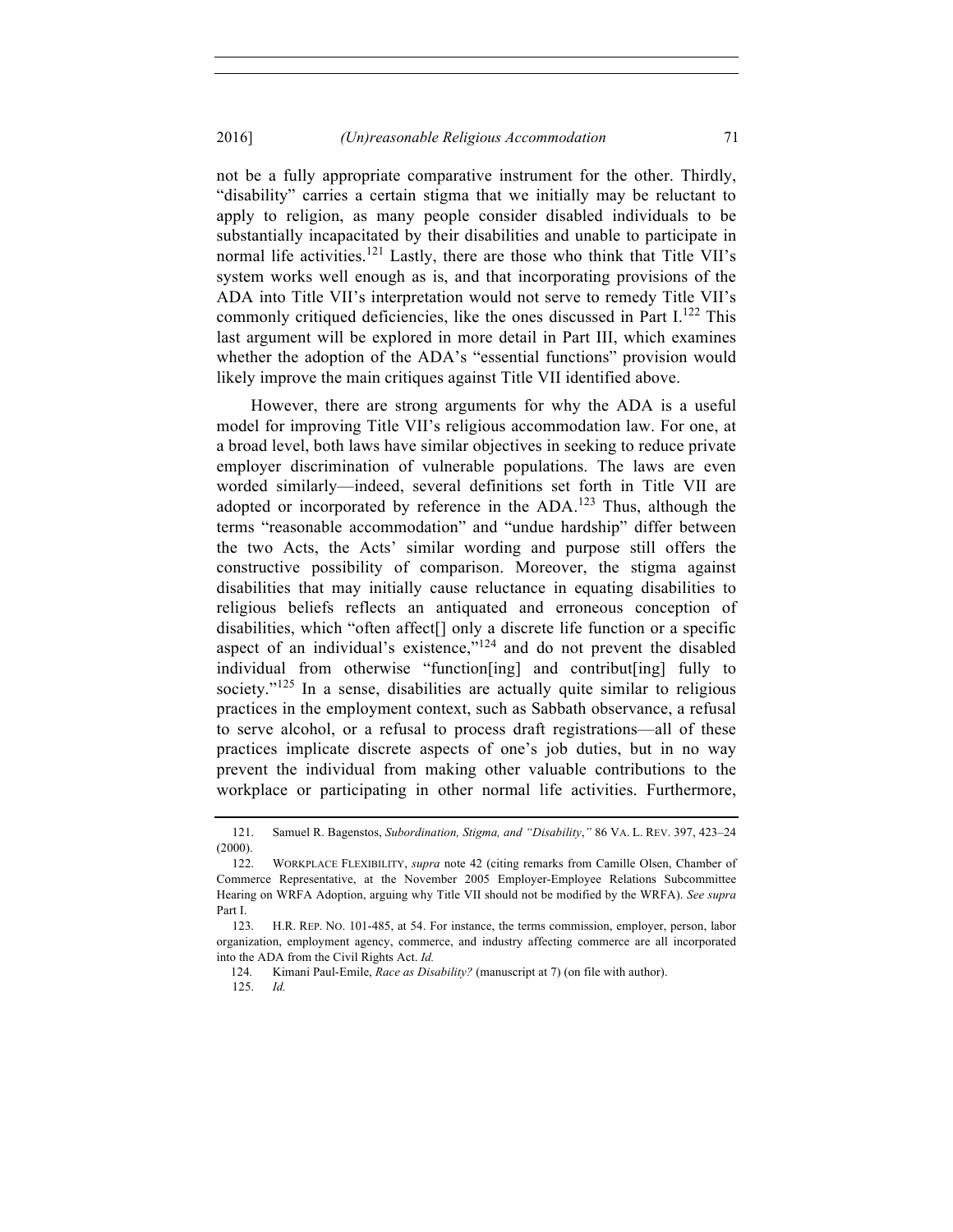given that Title I was thought to improve the shortfalls of its predecessor, the Rehabilitation Act, which suffered from similar "vagueness" deficiencies to those critics levy at Title VII,  $^{126}$  it could prove to be one of the most useful guides we have for making Title VII a clearer, more effective, and more fair law. Indeed, statistics indicate that disability accommodation claims under the ADA are more likely to settle than religious discrimination claims under Title VII, $^{127}$  which suggests that at the very least, the ADA is more "judicially efficient" than its Title VII counterpart. Whether such improved efficiency is a direct effect of its twostep inquiry as to whether an individual is "qualified" and can perform the "essential functions" required of the position is unclear—such an assertion would require further research. In any case, given these observations, it is worthwhile to consider how the incorporation of the "essential functions" provision would likely affect Title VII's religious accommodation doctrine.

## III. THE EFFECTS OF INCORPORATING THE "ESSENTIAL FUNCTIONS" EXEMPTION INTO TITLE VII LAW

This Part explores whether the incorporation of Title I's "essential functions" provision is likely to positively address the common critiques levied against Title VII's religious accommodation law that were discussed in Part  $I<sup>128</sup>$  Here, the focus is mainly on the "essential functions" provision of the ADA's two-step inquiry, under the assumption that individuals who have been granted interviews or offered job positions are likely to have already fulfilled the initial step of showing that they are adequately "qualified" for their positions.

## A. THE EFFECT OF AN "ESSENTIAL FUNCTIONS" PROVISION ON JUDGMENTS OF DEGREE AND LEGAL INCONSISTENCIES, UNCERTAINTY, AND INEFFICIENCY

If Title VII included an "essential functions" exemption for religious accommodations, the result could lead to more consistent and predictable judicial outcomes, thereby promoting judicial and economic efficiency.

 <sup>126.</sup> *See* Margaret E. Stine, *Reasonable Accommodation and Undue Hardship under the Americans with Disabilities Act of 1990*, 37 S.D. L. REV. 97, 116–17 (1992) (noting that the ADA was enacted to set clearer lines and reduce the amount of judicial discretion in determining disability accommodations in order to improve deficiencies of its predecessor, the Rehabilitation Act of 1973).

 <sup>127.</sup> *See Religion-Based Charges*, *supra* note 12; U.S. COMMISSION ON CIVIL RIGHTS, SHARING THE DREAM: IS THE ADA ACCOMMODATING ALL?, JUDICIAL TRENDS IN ADA ENFORCEMENT (2000) [hereinafter SHARING THE DREAM], www.usccr.gov/pubs/ada/ch3.htm.

 <sup>128.</sup> *See supra* Part I.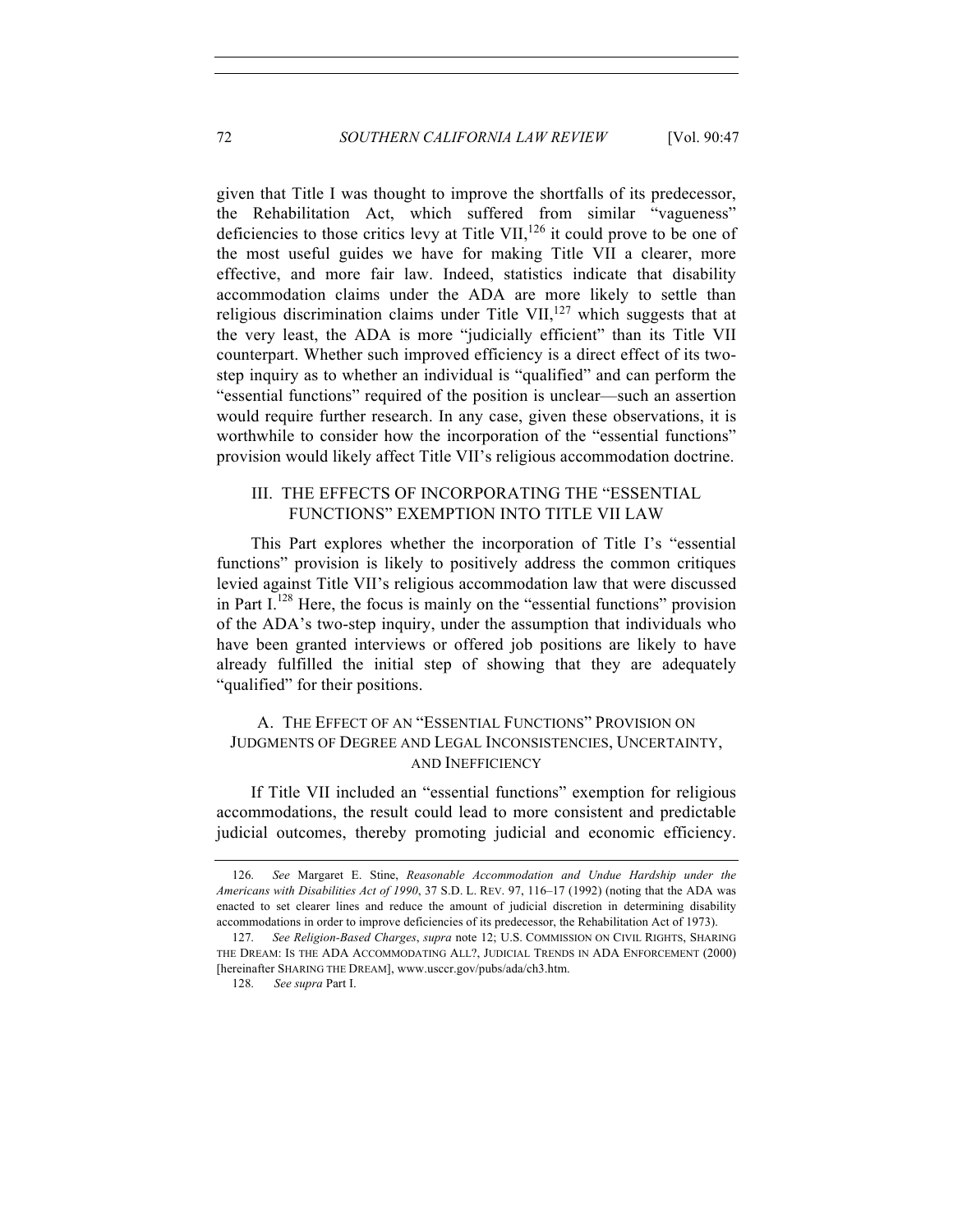The "essential functions" provision would carve out a certain subset of key job duties for which an employer would not be legally obligated to make an accommodation, while reserving for the employee the freedom to request reasonable accommodations on other, more tangential aspects of the job description. When an employer and an employee can refer to clearly defined, objective, and quantifiable measures that the "essential functions" test encompasses, such as the qualifications of the job as it was described in advertising materials and how much time an employee generally spends performing a certain task,<sup>129</sup> there may be less room for disagreement as to the reasonableness of an employee's accommodation request and therefore, less prolonged and costly litigation on the matter. As discussed above, a higher percentage of disability accommodation cases than religious accommodation cases tend to be resolved during the early stages of litigation. Under the ADA, only 12% of disability accommodation claims filed were resolved on the merits; in the majority of claims filed, cases were resolved summarily without drawn-out litigation.<sup>130</sup> While there are arguments to be made for the benefits of reaching the merits in certain cases, these statistics do suggest that the ADA's standards are much more conducive to judicial efficiency and saving litigation costs than Title VII's standards, which result in nearly 20% of accommodation claims progressing far through the costly litigation process before ultimately being decided on the merits.<sup>131</sup>

Of course, it is possible that incorporating the "essential functions" provision may not avoid inconsistency and uncertainty at all—it could just move the inconsistency and uncertainty to a new step in the legal analysis. Instead of debating whether a cost is more than *de minimis*, employers and employees may instead quibble over whether the accommodation-seeking employee was a "qualified individual" who could perform the "essential functions" of a desired position. Importantly, the "qualified individual" and "essential functions" tests are still fact-intensive inquiries that afford fact finders a considerable amount of discretion and are apt to turn out differently depending on the context of each accommodation sought. For instance, the ability to work Saturday shifts would probably not be an essential element of most job positions, but it could be deemed as such if

<sup>129.</sup> 29 C.F.R. § 1630.2(n) (2015). *See supra* Part II (discussing factors considered under the ADA's "essential functions" totality of the circumstances test).

<sup>130.</sup> SHARING THE DREAM, *supra* note 127 (citing John W. Parry, *1999 Employment Decisions Under ADA Title I—Survey Update*, 24 MENTAL & PHYSICAL DISABILITY L. REP., 348, 349–50  $(2000)$ ).

<sup>131.</sup> *See Religion-Based Charges*, *supra* note 12. From 1997 to 2015, an average of 18.99% of cases were decided on the merits per year. *See id.*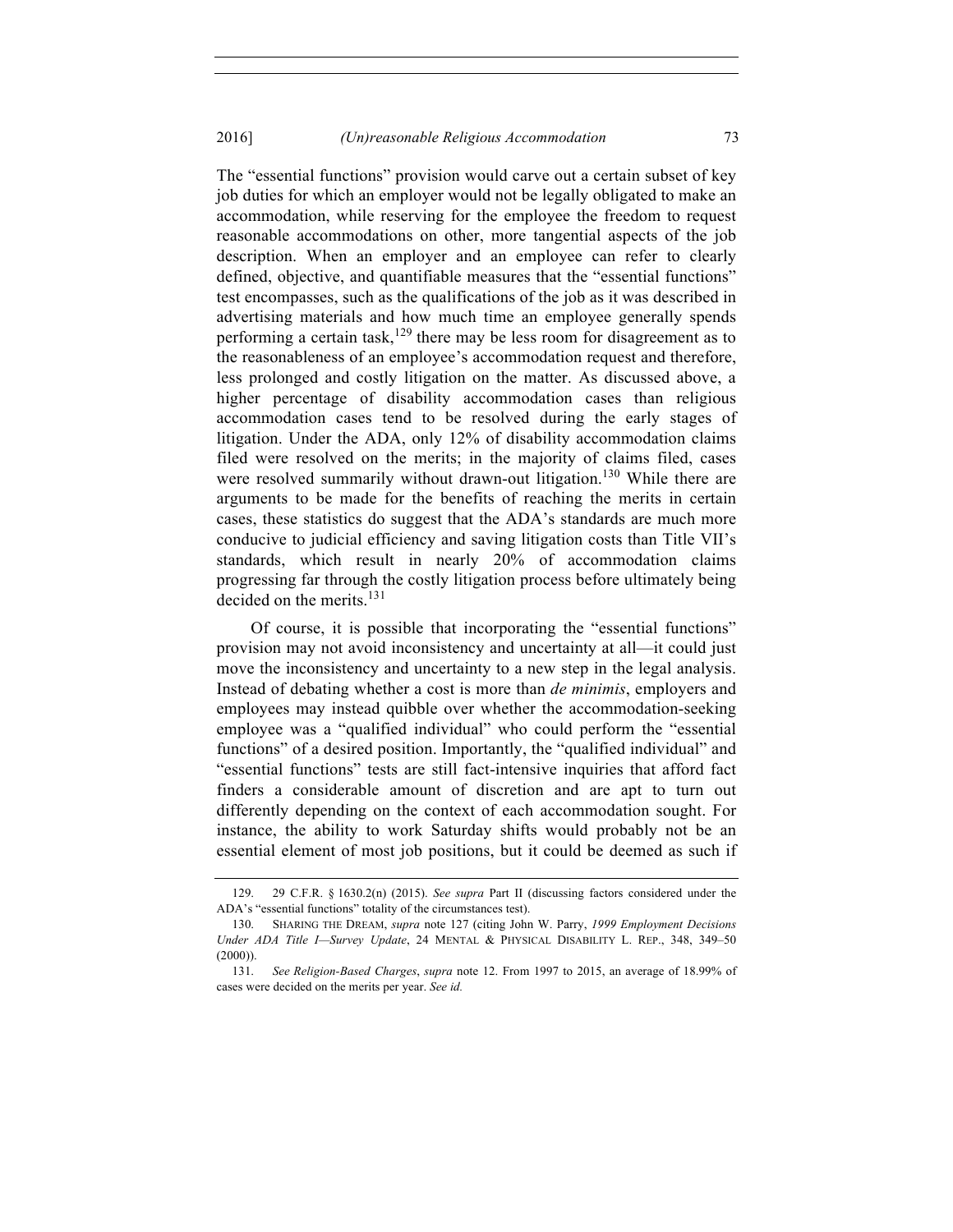the employee was engaged in an occupation—such as working for an airline, like the accommodation-seeker in *Trans World Airlines, Inc. v. Hardison*—that experienced a substantial amount of customer traffic on the weekends.132 The ability to work Saturday shifts could also be considered an essential element of a job position if an employee's task on such shifts was particularly important, such as the responsibility of monitoring an emergency phone line on Friday nights and Saturdays.<sup>133</sup> Even if the accommodation-seeking employee rarely, if ever, received an emergency call during those hours, the very necessity of her availability if and when such a call occurred could justify considering an ability to work on weekends to be an "essential function" of the job under these particular circumstances.

The incorporation of an "essential functions" provision could hypothetically reduce uncertainty and litigation by providing more brightline rules as to whether a desired accommodation is appropriate for a particular occupation, but in order for this to occur, the employer and employee would need to substantially agree on what the "essential functions" of a particular position entail. The highly fact-specific inquiry of the "essential functions" provision is not dissimilar from the current highly fact-specific inquiry of Title VII accommodation cases, and such highly context-based claims are often inapposite for sweeping guidelines as to whether certain accommodations are generally appropriate for certain positions. Employers' and employees' disagreement in each case over what qualifies as an "essential function" could even serve to increase rather than decrease the inconsistencies and inefficiencies we see under current Title VII law. In any event, it is unclear whether the mere incorporation of the "essential functions" provision alone would have any mitigating effect on

<sup>132.</sup> Trans World Airlines, Inc. v. Hardison, 432 U.S. 63, 66–67 (1977). Hardison was hired by Trans World Airlines to work as a clerk in the Stores Department of a large maintenance and overhaul base. *Id.* at 63. Because of its essential role in the airline's operation, the Stores Department was expected to "operate 24 hours per day, 365 days per year, and whenever an employee's job in that department [was] not filled, an employee must be shifted from another department, or a supervisor must cover the job, even if the work in other areas may suffer." *Id.* at 66–67.

 <sup>133.</sup> The facts of this hypothetical are similar to the Sixth Circuit case *Crider v. University of Tennessee*, 492 F. App'x 609 (6th Cir. 2012). In this case, Crider was hired as a Programs Abroad Coordinator for the University. *Id.* at 610. One of the duties of her position was to monitor an emergency cell phone line for students traveling abroad on weekends. *Id.* But four days after she was hired for the position, Crider notified her supervisor that her faith as a Seventh Day Adventist prevented her from performing work-related tasks from sundown on Fridays until sundown on Saturdays. *Id.* Though the Sixth Circuit in this case ultimately ruled favorably for Crider, this result could have been different had the court considered the "essential functions" of the University's Programs Abroad Coordinators. *Id.* at 616.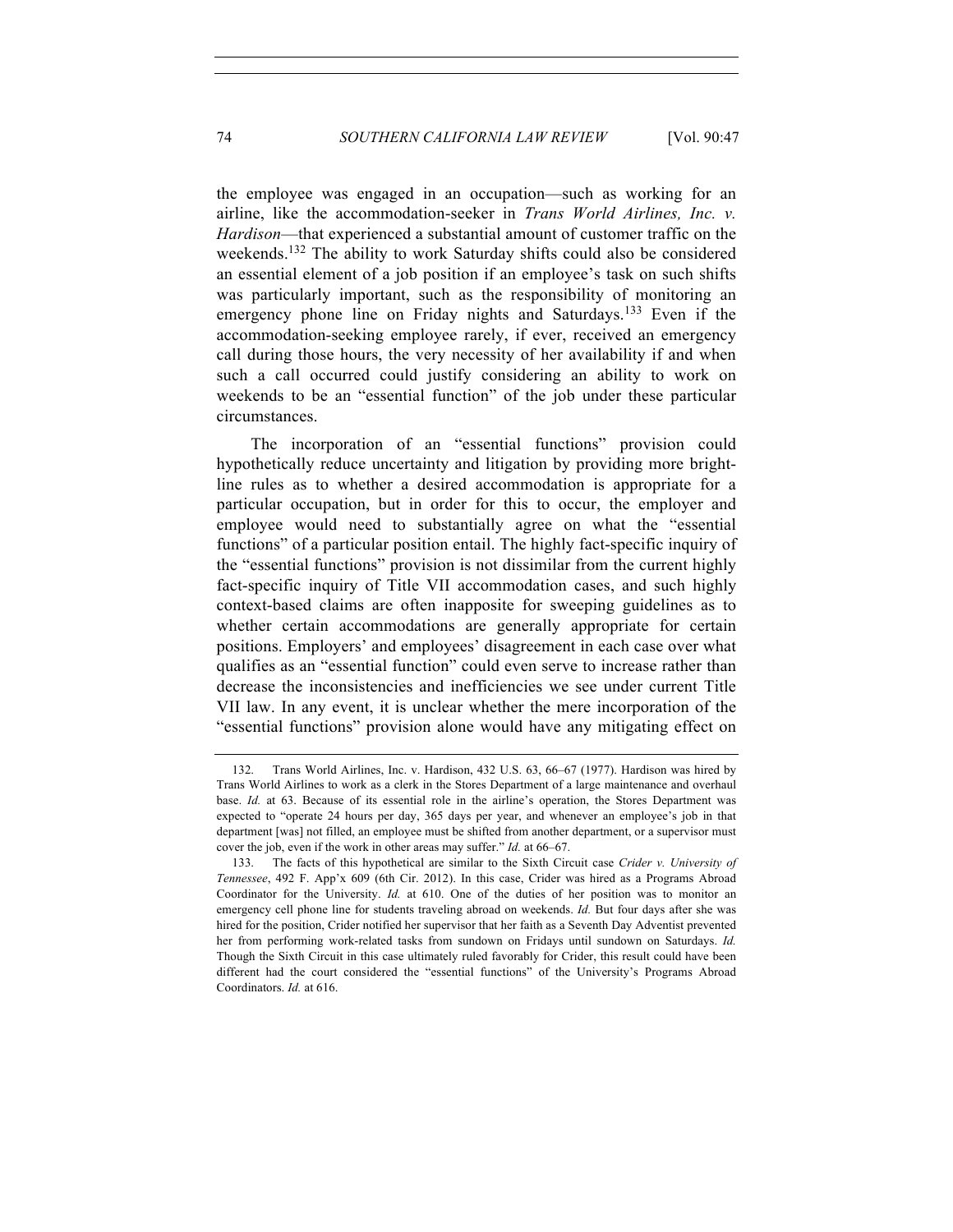2016] *(Un)reasonable Religious Accommodation* 75

the critique that religious accommodation law leads to inconsistencies and judicial inefficiency.

## B. THE EFFECT OF AN "ESSENTIAL FUNCTIONS" PROVISION ON THE CONSIDERATION OF COSTS TO THIRD PARTIES

At first glance, it would seem that the "essential functions" provision has little effect in providing for greater consideration of third-party costs. Like Title VII, the language of Title I of the ADA gives no express consideration to "undue hardships" suffered by third parties, such as coworkers and members of the general public, as a result of accommodating someone who regularly cannot perform a job's "essential functions." In fact, the ADA's stricter definition for "undue hardship" which requires employers to show a "significant difficulty or expense incurred," <sup>134</sup> rather than a mere *de minimis* cost, in order to legally refuse to make the accommodation<sup>135</sup>—actually raises the bar to the kinds and amount of costs employers, and by extension third parties like coworkers and customers, are expected to incur on behalf of an accommodationseeking employee.

But there is good reason to suppose that the "essential functions" test indirectly takes third-party costs into account to a greater degree than Title VII's current standard. This is because, under the "essential functions" provision, an employer would not be obligated to continue employing a worker who is unable to perform his or her main job duties, so any resulting accommodation employers would need to make for an accommodation-seeking employee (and any burden resulting from the accommodation that is shifted to other coworkers or the purchasing public) is likely to be relatively minimal and unintrusive. Essential functions, by their legal definition, are generally duties that require considerable time or expertise, and which are therefore likely to constitute fairly substantive burdens if shifted to another employee.<sup>136</sup> Adopting the ADA's standard could help prevent such considerable burdens from being shouldered by coworkers, at least in instances in which the accommodation would pose less than a *de minimis* cost to the employer, but still constitute a hassle for coworkers.

<sup>134.</sup> 29 C.F.R. § 1630.2(p)(1).

<sup>135.</sup> Stine, *supra* note 126, at 103, 107–08.

<sup>136.</sup> 29 C.F.R. § 1630.2(n). *See supra* Part II (discussing factors considered under the ADA's "essential functions" totality of the circumstances test).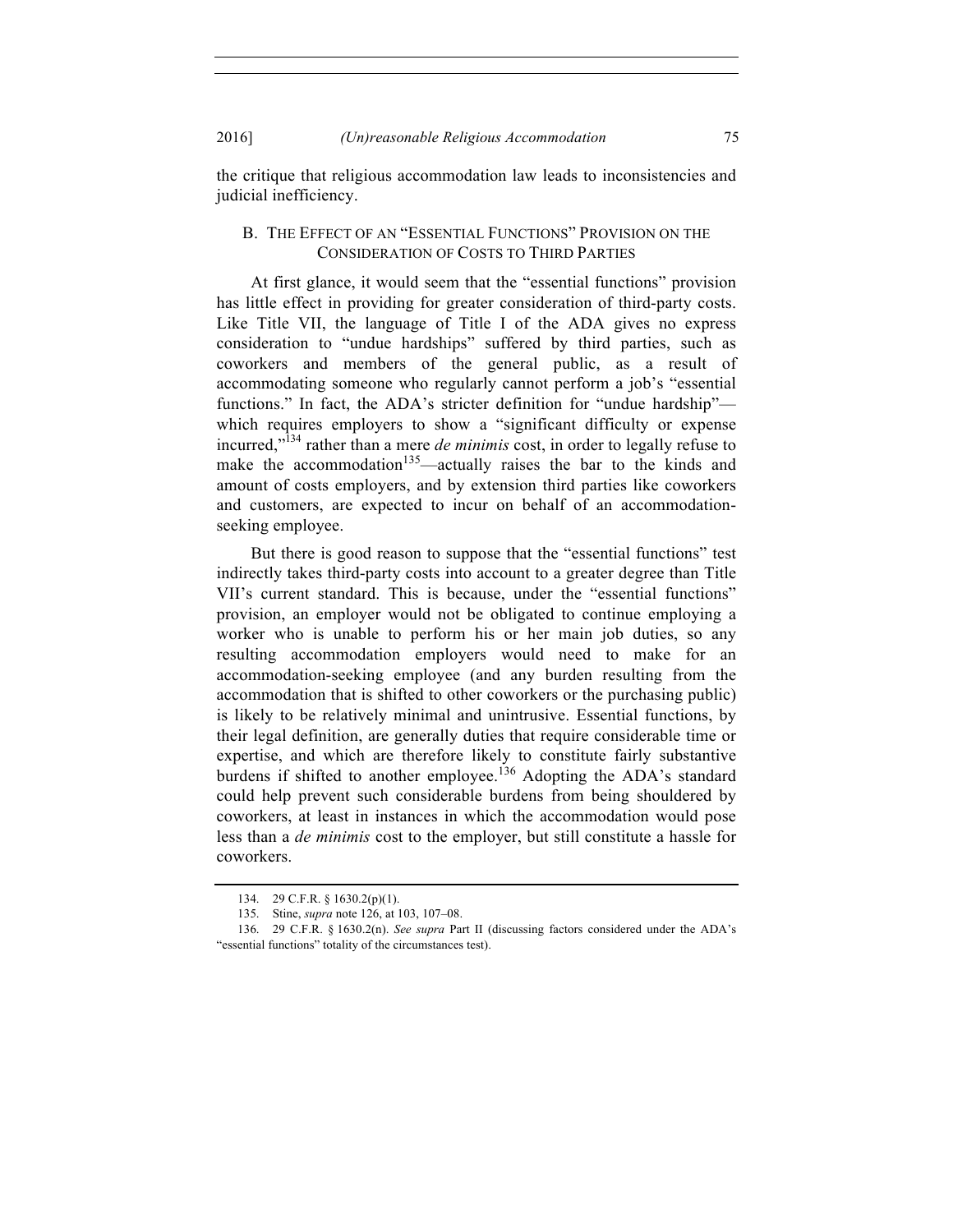#### C. THE EFFECT OF AN "ESSENTIAL FUNCTIONS" PROVISION ON THE "SLIPPERY SLOPE" PROBLEM

Using the "essential functions" test in religious accommodation law provides another safeguard against the "slippery slope" phenomenon in addition to the "bona fide religious belief" requirement discussed above,<sup>137</sup> because this provision requires accommodation seekers to overcome an additional hurdle when seeking an accommodation. They would need to prove not only that (1) they have a "bona fide" sincerely held religious belief (which, as discussed above,  $138$  is not much of a safeguard given the deference accommodation seekers receive on this point), but also that (2) the practices associated with their sincerely held religious belief do not prevent the accommodation-seeking employees from being "qualified employees" who can perform the "essential functions" of their jobs with or without the accommodation. It is reasonable to suppose that "slippery slope" problems associated with more employees claiming more exemptions would likely diminish if this additional safeguard was in place. As an example, consider the Scientology dispute in the *Dynamic Medical Services* case discussed in Part I, in which the court allowed employees' claims to proceed despite their failure to allege how the employer's practices specifically interfered with their work and religious "sensibilities," in what amounted to a noted departure from the EEOC's compliance guidelines.<sup>139</sup> Unless the employees were able to show that their desired accommodations did not implicate the essential duties of their positions, which would have required them to state their case with greater specificity, the court would have erred in allowing their claims to proceed. By mandating a minimum level of specificity in religious accommodation cases, an "essential functions" provision would prevent at least one avenue for the erosion of requirements for pleading a valid Title VII claim.

One notable limitation to the "essential functions" provision is that it would not have any effect on cases that seek to expand Title VII protection for religious practices when the desired accommodation does not concern the "essential functions" of a certain position. For instance, using the veganism example provided in Part  $I<sub>1</sub><sup>140</sup>$  an accommodation for a customer service employee's questionably religious-like conviction for veganism that prevents her from receiving a mandatory flu vaccination would not be

<sup>137.</sup> *See supra* Part I.C.

<sup>138.</sup> *See id*.

<sup>139.</sup> *See supra* text accompanying notes 98–103.

<sup>140.</sup> *See supra* text accompanying notes 96–97.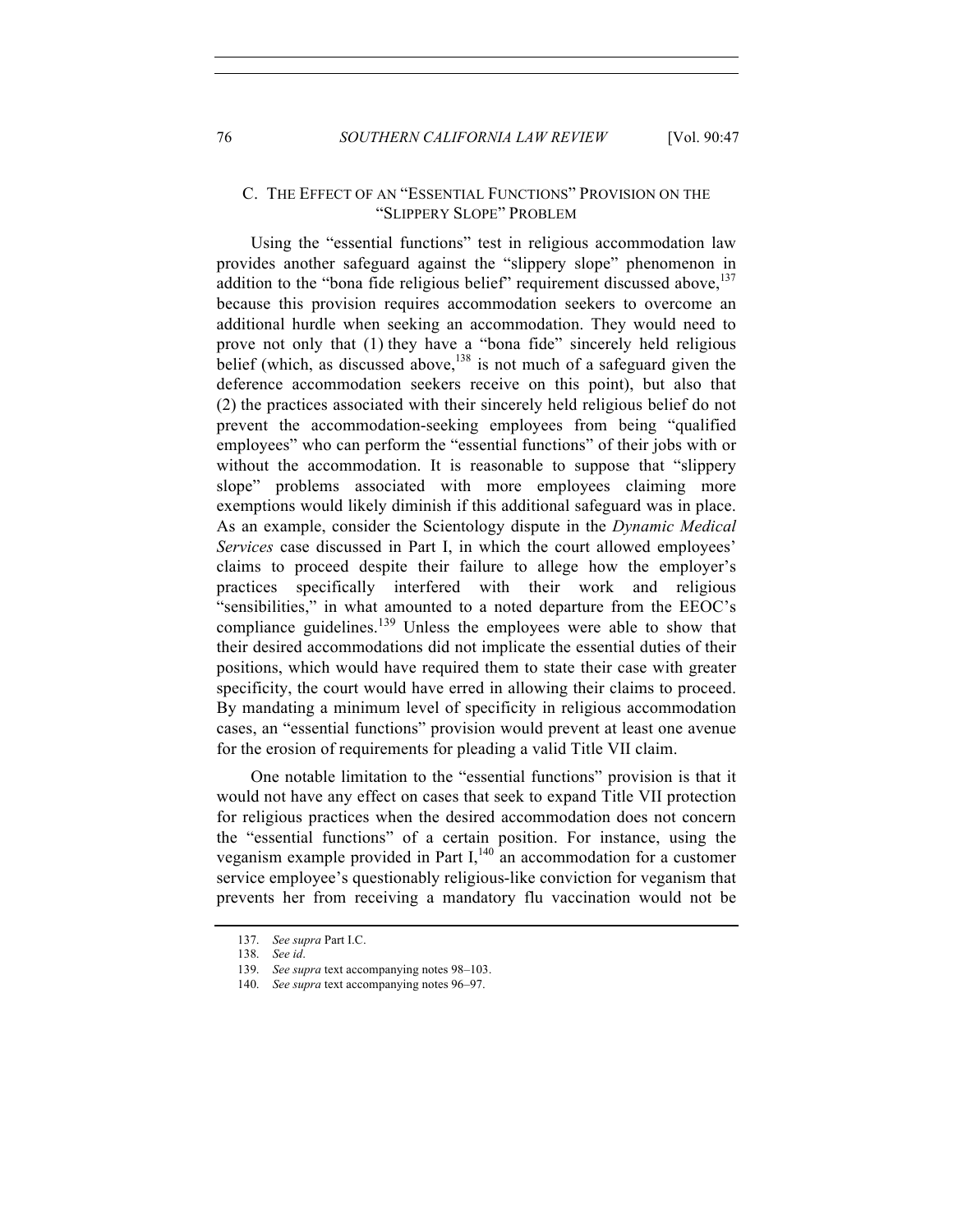affected by the incorporation of the "essential functions" exemption because the receipt of a flu shot may not be considered a core tenet of her job as a customer service representative.<sup>141</sup>

One of the primary concerns of Title VII's "slippery slope" is its ability to expand Title VII in ways neither the judicial nor legislative branches intended or desired. Adding an "essential functions" provision to protect only the cases in which the core aspects of a job are directly at issue would not affect situations like the veganism case, in which the desired accommodation probably would not implicate a core aspect of one's job.<sup>142</sup> Still, it would provide an additional safeguard in at least some instances, which demonstrates the utility of incorporating this provision into current religious accommodation law.

#### D. THE EFFECT OF AN "ESSENTIAL FUNCTIONS" PROVISION ON THE PERCEPTION OF FAIRNESS UNDER RELIGIOUS ACCOMMODATION LAW

Lastly, the "essential functions" provision, if enacted as part of Title VII's religious accommodation law, would likely help increase the perception of fairness and equality between the competing interests of employers, accommodation-seeking employees, and non-accommodationseeking employees. It will appear less like discrimination or favorable treatment if all "at will" employees, regardless of religious beliefs, are held to the same basic standard that if they cannot perform "essential functions" of their job, the employer is free to terminate their employment. This is not the case under current Title VII law, which mandates that employers attempt to make accommodations for any employee's sincerely held religious belief, even if that belief prevents an employee from performing his or her job duties in the same way that is expected for everyone else in the workplace. As noted above, incorporation of the "essential functions" provision would not change current Title VII doctrine as it applies to nonessential functions, which means that accommodation for some religious beliefs will still be mandated by law (and that some "unfairness" and "special treatment" concerns may linger in the workplace for those who feel they are disadvantaged by being a member of a different religion or no religion at all). But surely having in place a system in which employers are

<sup>141.</sup> *See generally* Chenzira v. Cincinnati Children's Hosp. Med. Ctr., No. 1:11-CV-00917, 2012 U.S. Dist. LEXIS 182139 (S.D. Ohio, Dec. 27, 2012).

<sup>142.</sup> However, here, the employee's refusal to get the flu shot would not result in another employee having to do extra work or change her schedule in any way. The fact that the "essential functions" provision cannot catch all instances of "slippery slopes" does not render it an inadequate remedy when it is the instances that pose only relatively minor third-party burdens that continue to pass through its cracks.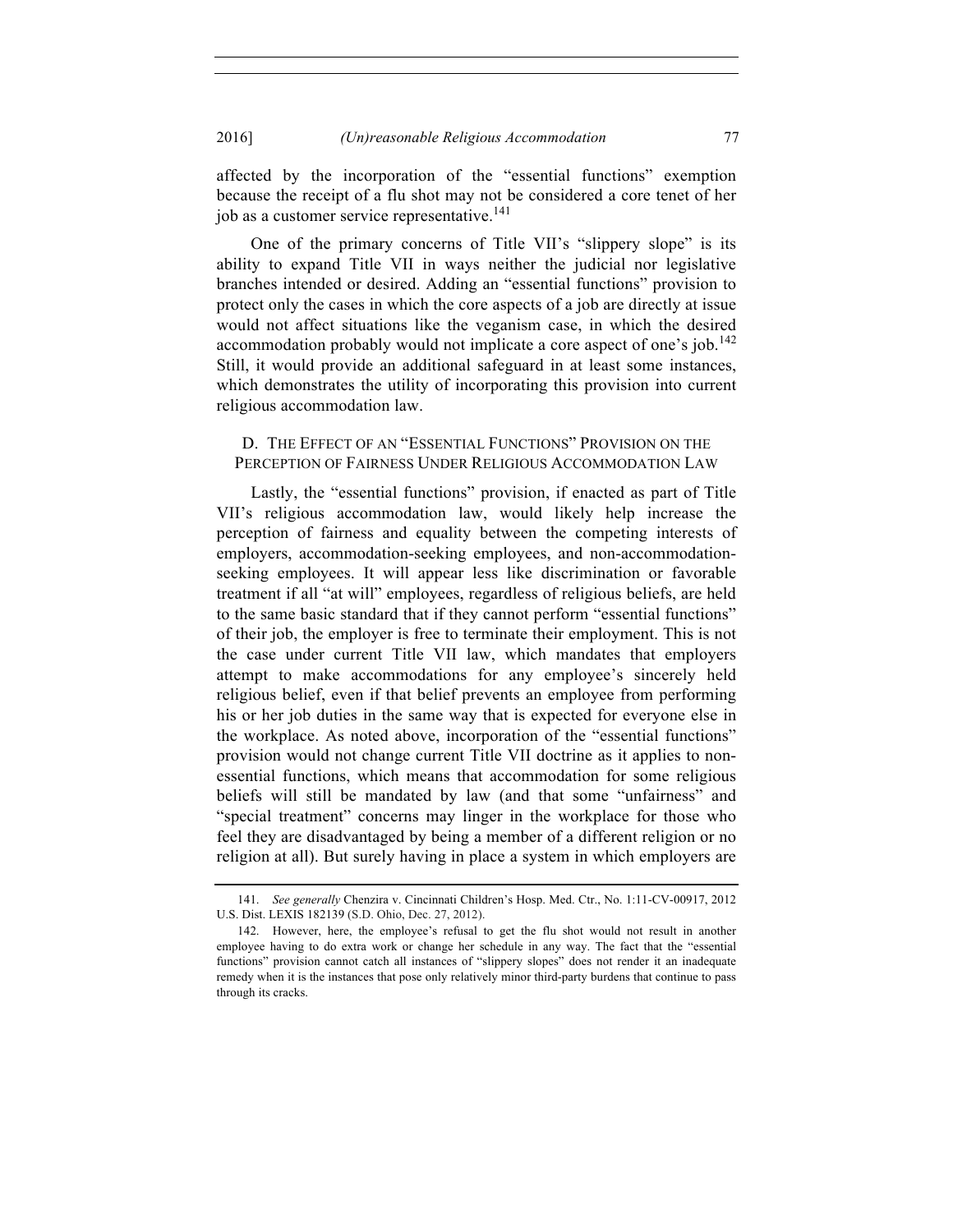held to the same standard in at least one metric—the ability to perform certain, key elements considered a requisite part of the position—would help eliminate some sense of the discriminatory bias that decreases worker morale and causes people to criticize Title VII for doing exactly what it purports to remedy, discriminating on the basis of religion.<sup>143</sup>

Incorporation of the "essential functions" standard is likely to have beneficial effects on perceived fairness from the employer's side, too, by allowing employers greater freedom to take action when the workers they hire to fulfill a certain position are unable to do what they were hired to do, which, under virtually any other circumstance, would provide valid grounds for termination. To see this in action, let's revisit Charee Stanley's case. Stanley was hired to be a flight attendant, whose duties typically include serving (or these days, selling) food and beverages to passengers on flights.<sup>144</sup> There must be one flight attendant for every fifty passengers on a commercial flight in the United States, meaning there are approximately two to four flight attendants on an average commercial flight.<sup>145</sup> Under Title VII, ExpressJet is legally obligated to accommodate Stanley's objection to serving alcoholic beverages because it conflicts with her sincerely held and recently developed Muslim beliefs, so long as the accommodation posed the airline less than a *de minimis*  $cost^{146}$ —which, as long as there was at least one other attendant on board to serve beverages, it probably would. But if there was an "essential functions" provision, ExpressJet could make a plausible argument that serving beverages is one of the "essential functions" of a flight attendant's duties because it fulfills at least four of the five factors in the ADA's totality of the circumstances test: (1) ExpressJet requires its flight attendants to serve passengers their choice of beverages in flight, (2) serving beverages is part of the written job description of a flight attendant, (3) virtually all of ExpressJet's flights provide beverage service, so this service constitutes a significant part of a flight attendant's time in the sky, and (4) an inability to serve drinks to passengers fundamentally changes the job because a flight attendant's core responsibility is to ensure the safety and comfort of airline passengers, and

<sup>143.</sup> *See, e.g.*, Trans World Airlines, Inc. v. Hardison, 432 U.S. 63, 79–81 (1977).

<sup>144.</sup> Grinberg & Hassan, *supra* note 1; U.S. Dep't of Lab*.*, *Occupational Outlook Handbook, Flight Attendants*, BUREAU OF LAB. STAT. (Dec. 17, 2015), http://www.bls.gov/ooh/transportation-andmaterial-moving/mobile/flight-attendants.htm.

<sup>145.</sup> Tom Harris, *How Airline Crews Work*, HOW STUFF WORKS (June 14, 2001), http://science.howstuffworks.com/transport/flight/modern/airline-crew2.htm.

 <sup>146.</sup> 29 C.F.R. § 1605.2(b), (e) (2015).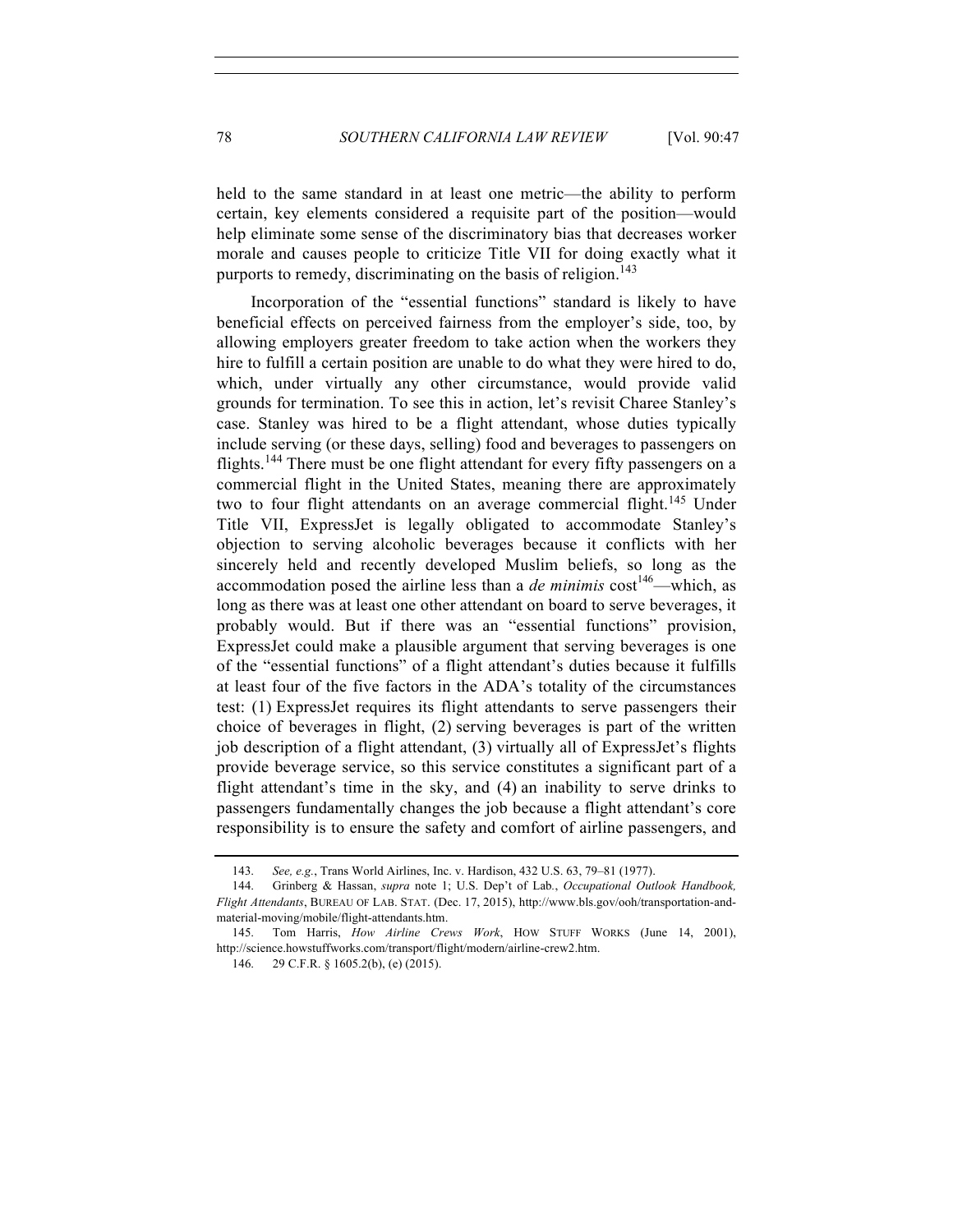providing beverages is an important part of making flights comfortable.<sup>147</sup> Of course, Stanley could counter that serving alcoholic beverages is not an "essential function" under the same test because: (1) the actual time spent serving beverages, especially alcoholic drinks, is minimal relative to the time a flight attendant is on duty, (2) serving alcoholic beverages does not require special expertise or skill, and (3) flight attendants who do not serve alcohol can still ensure the safety and comfort of passengers by performing other tasks, such as demonstrating the use of airline safety equipment, cleaning the cabin, and serving food.<sup>148</sup> ExpressJet could lose this argument, but at least it would have the opportunity to argue that even a low-cost accommodation should not be made when a flight attendant refuses to perform tasks that she was hired to perform, and which led to strife among her coworkers. After all, there are conceivably hundreds of other jobs Stanley could hold where her religious practices do not come into constant conflict with her responsibilities as an employee; if she has the freedom to self-accommodate her beliefs by applying to any of these other jobs, why should ExpressJet and Stanley's coworkers be the ones required to make an accommodation?

Under Title VII law as it currently stands, employees who are seemingly incompatible for particular jobs still have to be accommodated by employers so long as it does not pose more than a *de minimis* cost to do so, which violates many peoples' sense of justice and fairness. The "essential functions" test would help reduce unfair outcomes by ensuring that workers whose beliefs render them incompatible for certain positions, just as some people's disabilities render them incompatible for certain positions, should not have to be accommodated for those positions.

# E. THE EFFECT OF AN "ESSENTIAL FUNCTIONS" PROVISION WOULD BE GREATLY ENHANCED IF EMPLOYERS AND EMPLOYEES ARRIVED AT AN *A PRIORI* AGREEMENT REGARDING THE "ESSENTIAL FUNCTIONS" OF A CERTAIN POSITION

Thus far, this Note likely reads as a proponent of employers' rights. However, a clear conception of what duties employees should be expected to perform without accommodation would greatly benefit both employers *and* employees. Should employers and employees arrive at an agreement as to which "essential" duties are mandated by a certain position before an employee accepts a job offer, the employee can avoid obtaining employment in a job that will clearly conflict with his or her important

 <sup>147.</sup> *See supra* Part II.

<sup>148.</sup> *Id.*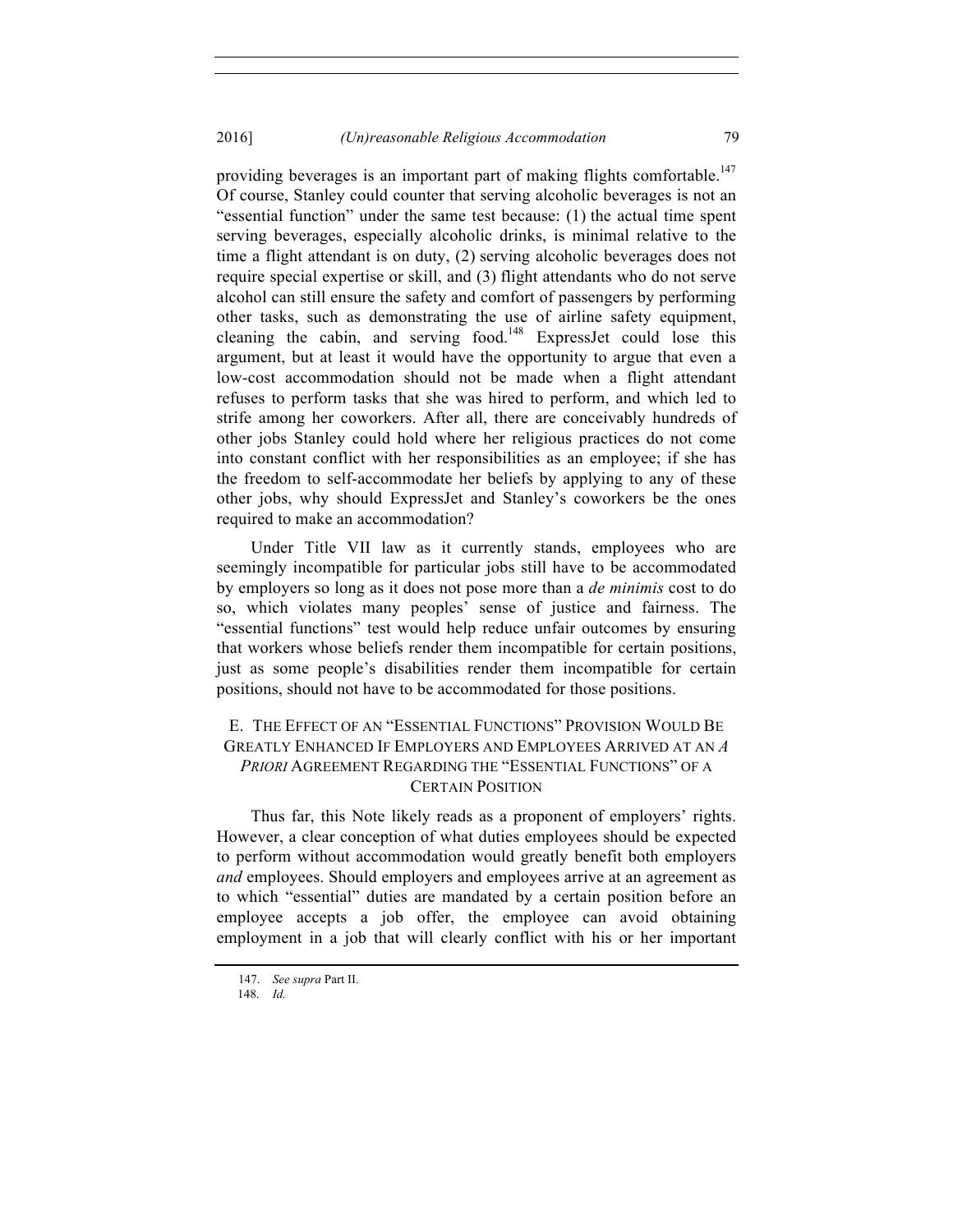religious values and practices, and an employer can avoid hiring someone for the purposes of performing certain tasks, only to later discover that the new hire objects to performing those very same tasks. Accordingly, at every job interview, the employer should be encouraged to set forth the expectations and responsibilities of a given position, and make clear which of these duties constitute "essential" parameters of the job. For instance, an employer should be able to specify whether it is "essential" for the prospective applicant to work on Saturdays, to serve customers with the beverage of their choice (even if the beverage is alcoholic), or to refrain from taking more than one consecutive week of vacation off while school is in session (especially on the eve of the state testing dates). If these present a conflict with the applicant's privately held beliefs, the onus should be on the applicant to refuse the job offer—or risk legal termination of their "at will" employment later on.

To an extent, this exchange already occurs in practice. During interviews, employers may describe the regular days, hours, or shifts of the job in the hopes that an applicant self-selects for a position for which she feels she is well-suited.<sup>149</sup> But, as this Note illustrates, this in no way guarantees that the hired employee will successfully self-select for an appropriate position.<sup>150</sup> Much litigation and costly settlements could be avoided if only the employer and employee had a clearer understanding from the outset of the employment relationship about which aspects of a job an employer views as essential, and for which the employer is unwilling to employ someone who cannot perform said functions.<sup>151</sup> Yet, even though employers in many states are legally allowed to ask applicants about their religious practices, most employers decline to do so because of the risk that a denied applicant will assume that she was denied employment based on religious reasons (which *is* illegal).<sup>152</sup> This conception should be changed to encourage greater discourse and facilitate a more comprehensive understanding about whether an employee is able to satisfy the essential requisites of a desired job before he or she is hired for

<sup>149.</sup> RELIGIOUS ACCOMMODATION, *supra* note 89, at 5.

<sup>150.</sup> *See, e.g.*, Crider v. Univ. of Tenn., 492 F. App'x 609, 610 (6th Cir. 2012); Chenzira v. Cincinnati Children's Hosp. Med. Ctr., No. 1:11-CV-00917, 2012 U.S. Dist. LEXIS 182139, at \*1 (S.D. Ohio Dec. 27, 2012); Grinberg & Hassan, *supra* note 1; Turkewitz, *supra* note 92.

<sup>151.</sup> *See* Landes & Posner, *supra* note 77, at 271–73, 293 (noting that clear precedents reduce the demand for litigation by "creating specific rules of legal obligation").

<sup>152.</sup> Alison Green, *Is That Interview Question Legal?*, U.S. NEWS & WORLD REP. (Jan. 10, 2011, 9:00 AM), http://money.usnews.com/money/blogs/outside-voices-careers/2011/01/10/is-that-interviewquestion-legal.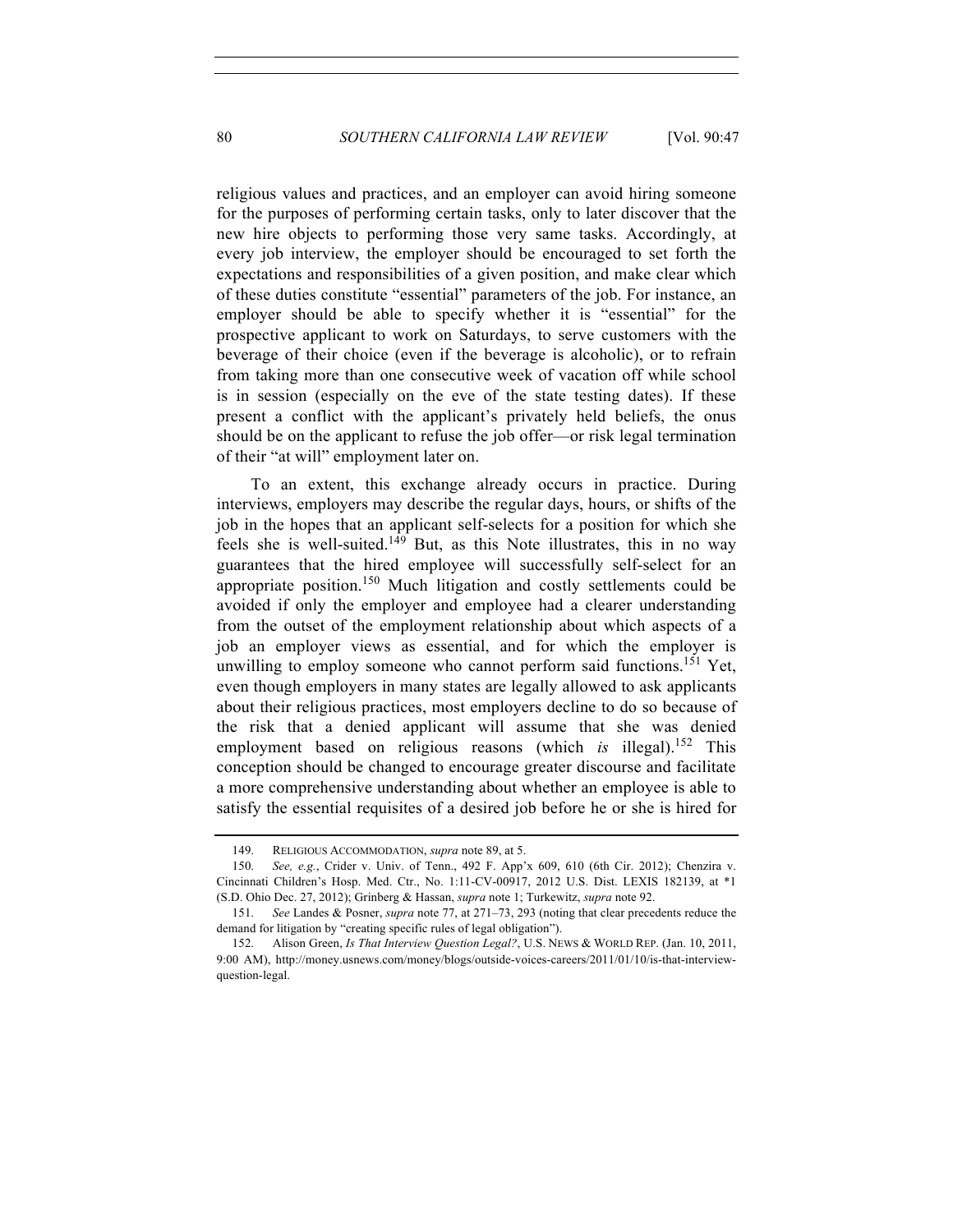2016] *(Un)reasonable Religious Accommodation* 81

that position.

This contention is not without its problems, chief among which is the fact that it could effectively legalize invidious religious discrimination. For instance, an employer could systematically discriminate against Sabbath observers by labeling Saturday shifts as an "essential function," or systematically discriminate against Muslim workers by maintaining that regular prayer breaks or the wearing of headscarves conflicts with an "essential function." To counteract this development, the law should require employers to offer a reasonable nondiscriminatory motive, such as worker safety, behind such sweeping prohibitions on certain practices to keep employers accountable and reasonable in the "essential functions" they propose. Another potential concern with this approach is that it is difficult for employers to adequately predict and notify applicants about all of the "essential functions" a position entails before an employment accommodation dispute arises. While it is true that determining a fair and accurate list of "essential functions" for each position is prone to an exercise of trial and error, it is not a bad thing for an "essential functions" list to be revised, updated, and gradually perfected over time. Indeed, an employer may realize over time that a responsibility she once deemed essential, such as the willingness to serve alcoholic beverages to passengers on a plane, is not an essential task for flight attendants after all. Conversely, an employer may come to find that an employee's ability to regularly work on weekends becomes more important as the employer decides to close the office on slow days (for instance, Mondays) and increase hours of operation on the weekends in order to serve more customers. In such instances, the employer should feel comfortable in communicating the new working requirements to her employees, and to let workers go if they are unable or unwilling to satisfy the new "essential functions" of their job.

Of course, if an employer wishes to make a special accommodation for a worker's religious practices or beliefs, he or she would be free to do so, regardless of whether such accommodation comes at a cost. But the decision to offer an accommodation for a core tenet of a particular position should be voluntary. Employers should not be compelled to offer accommodations they feel infringe on their own beliefs and practices, as well as the beliefs and practices of their other employees, even if they are unable to show a financial detriment or more than a *de minimis* cost resulting from such an arrangement. As discussed in the Introduction of this Note, employers have as much of a right to exercise their convictions regarding the proper role that religion (or lack thereof) should be expressed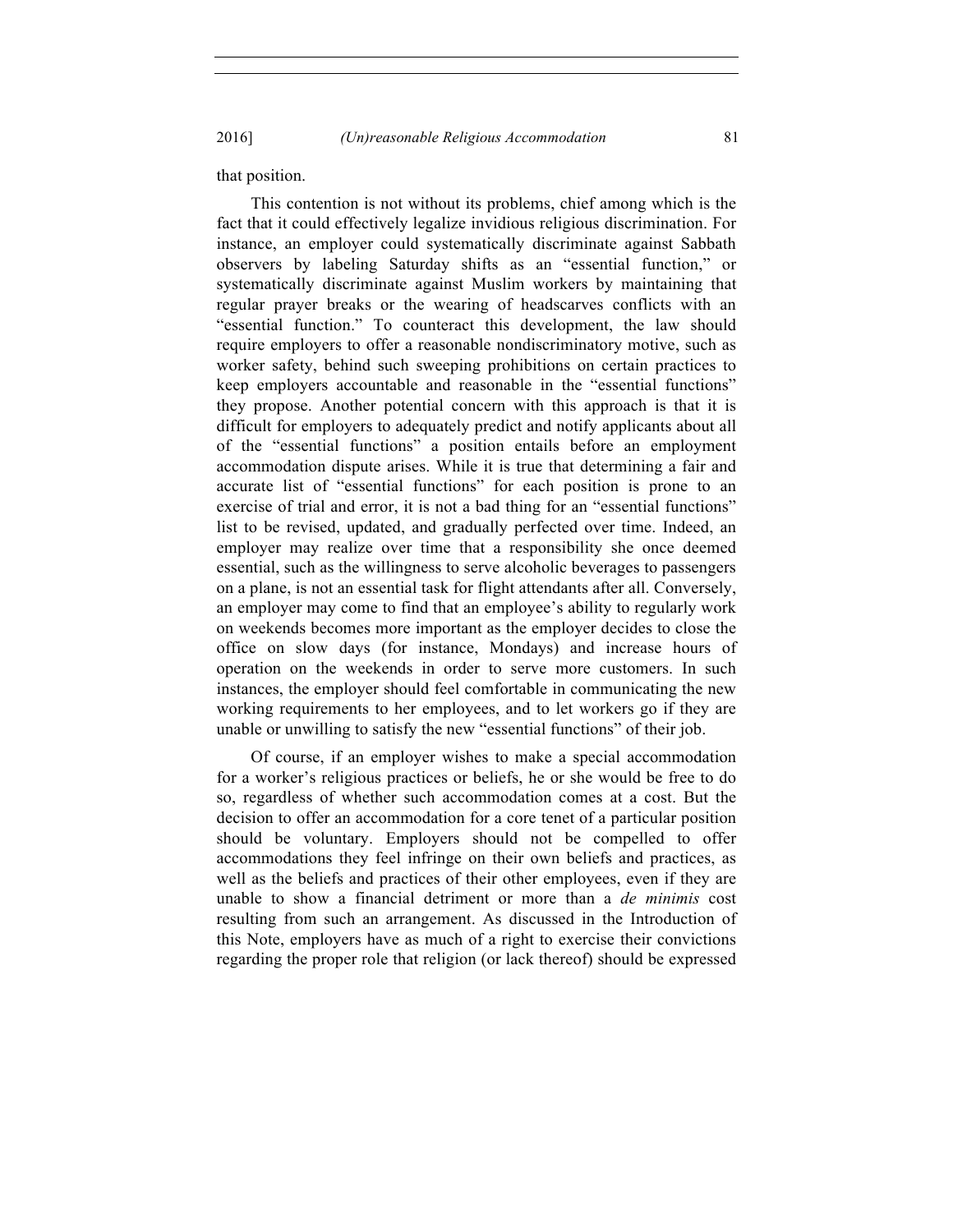in their workplace as their employees do.<sup>153</sup> Allowing employers and employees the opportunity to arrive at an agreement as to what "essential functions" an employee is required to perform in order to keep her job respects the parties' ability to freely contract for an employment relationship in which both parties are comfortable expressing their beliefs in a way that does not unduly impinge on the other's values.

#### **CONCLUSION**

The vast majority of the country identifies as being religious.<sup>154</sup> and much of American religious life now takes place outside of the church. People enjoy the freedom to define their religion and their religious practices as they wish. It is inevitable, even desirable, that their beliefs and practices will follow them into the largely secular sphere of the private sector, which is fine—to a point. Religion in the workplace can be a problem when privately held beliefs begin to dominate the workplace to the point where it starts to interfere with work duties and detract from employee morale and productivity. Just as the separation of church and state is enshrined in our nation's constitutional conscience as the way to preserve non-discriminatory treatment among different religions, so too should there be some separation of church and business in the private sphere, so that employees and employers are not overtly imposing their privately held beliefs onto others.<sup>155</sup> Where once Title VII's religious accommodations pendulum arguably swung too far in favor of employers' rights in cases like *Trans World Airlines, Inc. v. Hardison*, nowadays the pendulum appears to be overcorrecting in the form of ever-broadening protections for religious (and quasi-religious) practices that are disruptive in the workplace.

One way to prevent the pendulum from overcorrecting is to incorporate an "essential functions" provision into Title VII's religious accommodations law, similar to the provision in Title I of the ADA. Incorporating this provision would not eliminate all of the critiques associated with Title VII law. Its effects on judicial efficiency will likely be tempered by increased litigation as employers and accommodation-seekers

<sup>153.</sup> *See supra* Intro.

<sup>154.</sup> CHANGING LANDSCAPE, *supra* note 28, at 3.

<sup>155.</sup> *See* Alexis, *supra* note 27, at 1. The author raises a strong argument regarding the "specious nature" of "secular neutrality" practiced by many American employers. *Id.* at 5 ("[R]ather than being a secular state, the United States is a country that has secularized Christianity."). However, a predominantly secular (or at least, not overtly religious) environment may the best way for culturally diverse workplaces to place all religious traditions on an equal playing field.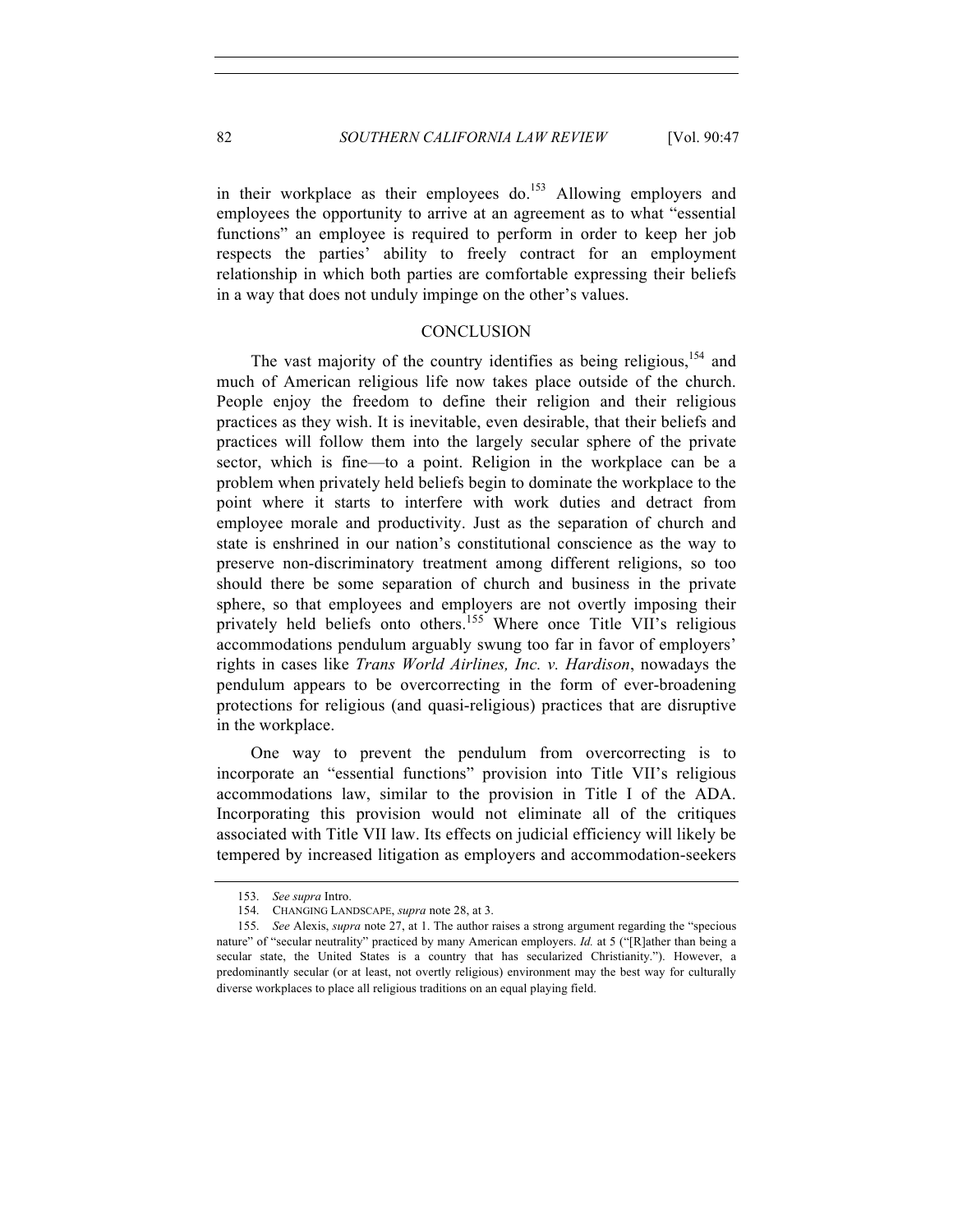battle over the "essential functions" of a certain position, and it may still fail to adequately account for an accommodation's effects on third parties in certain situations. It is also hard to tell how much effect the "essential functions" provision would have on the "slippery slope" phenomenon. But in at least one respect, namely promoting fairness among workers, the "essential functions" provision would help improve current Title VII religious accommodation law by holding all workers to the same baseline standard that employees must at least perform core functions of their jobs regardless of their religious, or non-religious, personal beliefs. Accordingly, religious accommodation law should include an "essential functions" provision to better balance the competing interests of accommodation-seeking employees, coworkers, and employers.